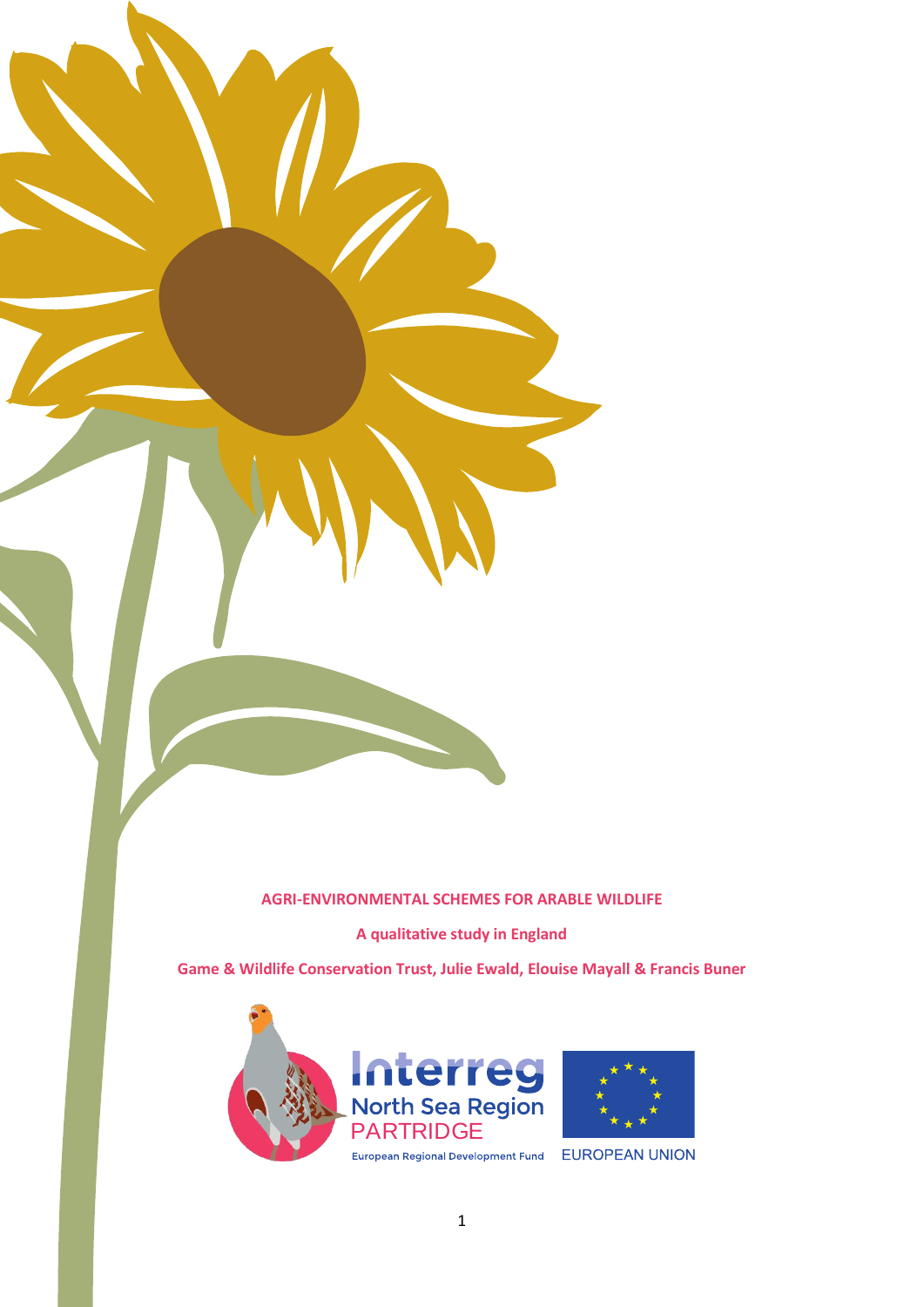# Table of Contents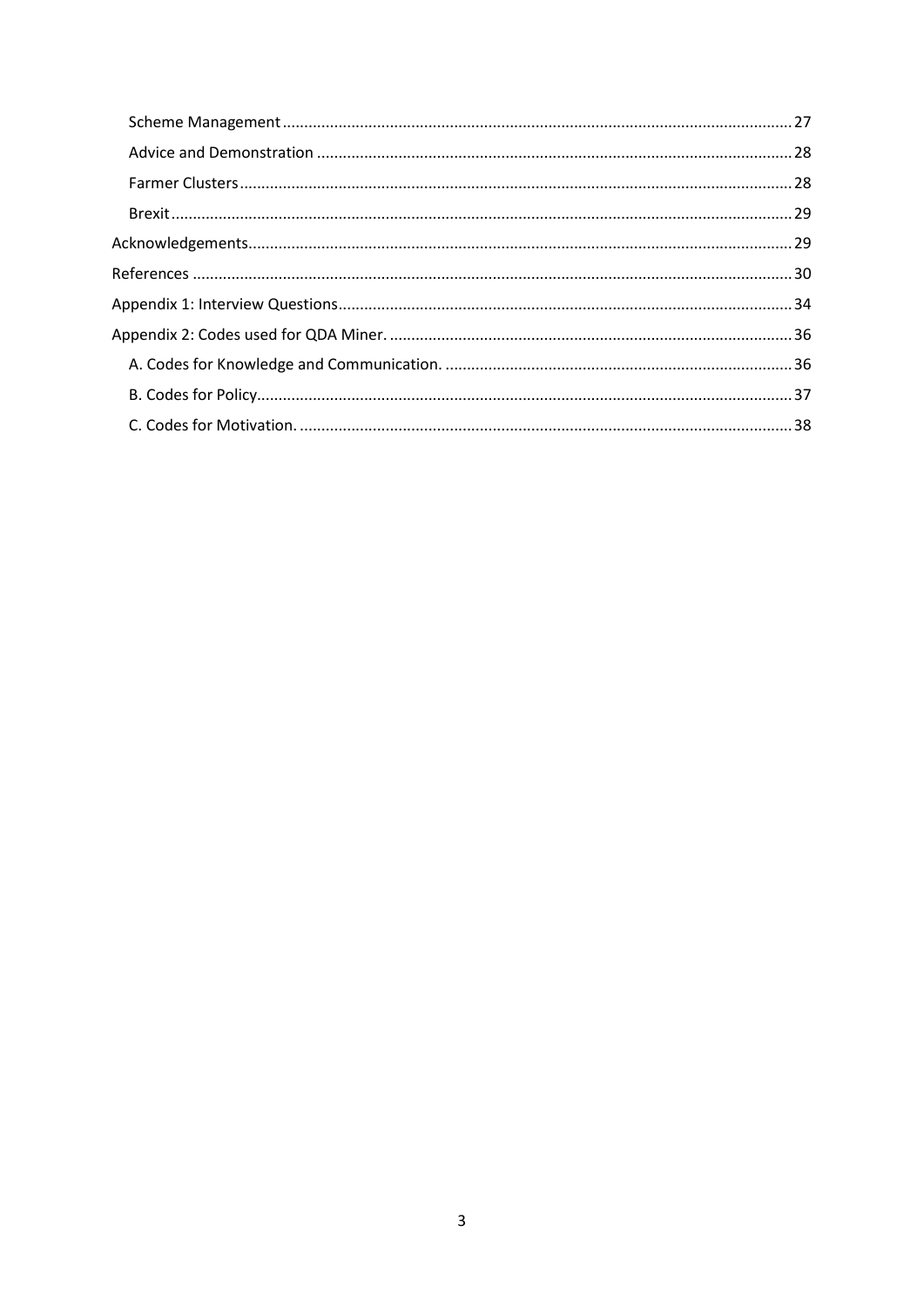## <span id="page-3-0"></span>Background

The PARTRIDGE project is an international collaboration between 13 European partners from within the INTERREG North Sea Region [\(https://northsearegion.eu/\)](https://northsearegion.eu/). Together, we advise, monitor and help to manage ten 500-ha demonstration sites (two each in England, Scotland, the Netherlands, Belgium, and Germany), where the project has established and improved conservation measures developed for grey partridges, but which can benefit many species. PARTRIDGE aims for a 30% increase in farmland biodiversity by 2023 in all its demonstration sites, measuring farmland wildlife indicators such as breeding songbird and brown hare numbers. These support the targets in the EU's Biodiversity Strategy for agricultural land.

We have tailored our approach to the needs of each country, to demonstrate how to successfully increase farmland biodiversity across the EU. We actively promote our solutions among a wide range of relevant stakeholder groups, and seek to influence agri-environmental policy, especially by holding farm walk events at our demo areas, tailored to those different groups. Our Danish partner actively promote our solutions in their country, although we have no demonstration sites there.

Our approach can be incorporated into standard farming practices regardless of region or country, which is key to persuading governments to support these methods through national Agri-Environment schemes or adequate alternatives that may be available in the future.

|                                                                                                   | <b>PARTRIDGE Partnership</b>                                            |
|---------------------------------------------------------------------------------------------------|-------------------------------------------------------------------------|
|                                                                                                   | https://northsearegion.eu/partridge/                                    |
| United Kingdom                                                                                    | Belgium                                                                 |
| <b>Game &amp; Wildlife Conservation Trust</b>                                                     | Vlaamse Landmaatschappij                                                |
| Lead partner                                                                                      | Coördinator voor de Belgische partners                                  |
|                                                                                                   | Inagro                                                                  |
| <b>Netherlands</b><br>Vogelbescherming Nederland                                                  | Boerennatuur                                                            |
| Coördinator voor de Nederlandse partners                                                          |                                                                         |
| Stichting Landschapsbeheer Zeeland<br><b>Brabants Landschap</b><br>Stichting Het ZeeuwseLandschap | Instituut voor Natuur en Bosonderzoek<br>Hubertus Vereniging Vlaanderen |
|                                                                                                   | Denmark                                                                 |
|                                                                                                   | Denmarks Jaegerforbund                                                  |
|                                                                                                   |                                                                         |

#### Germany Georg-August-Universität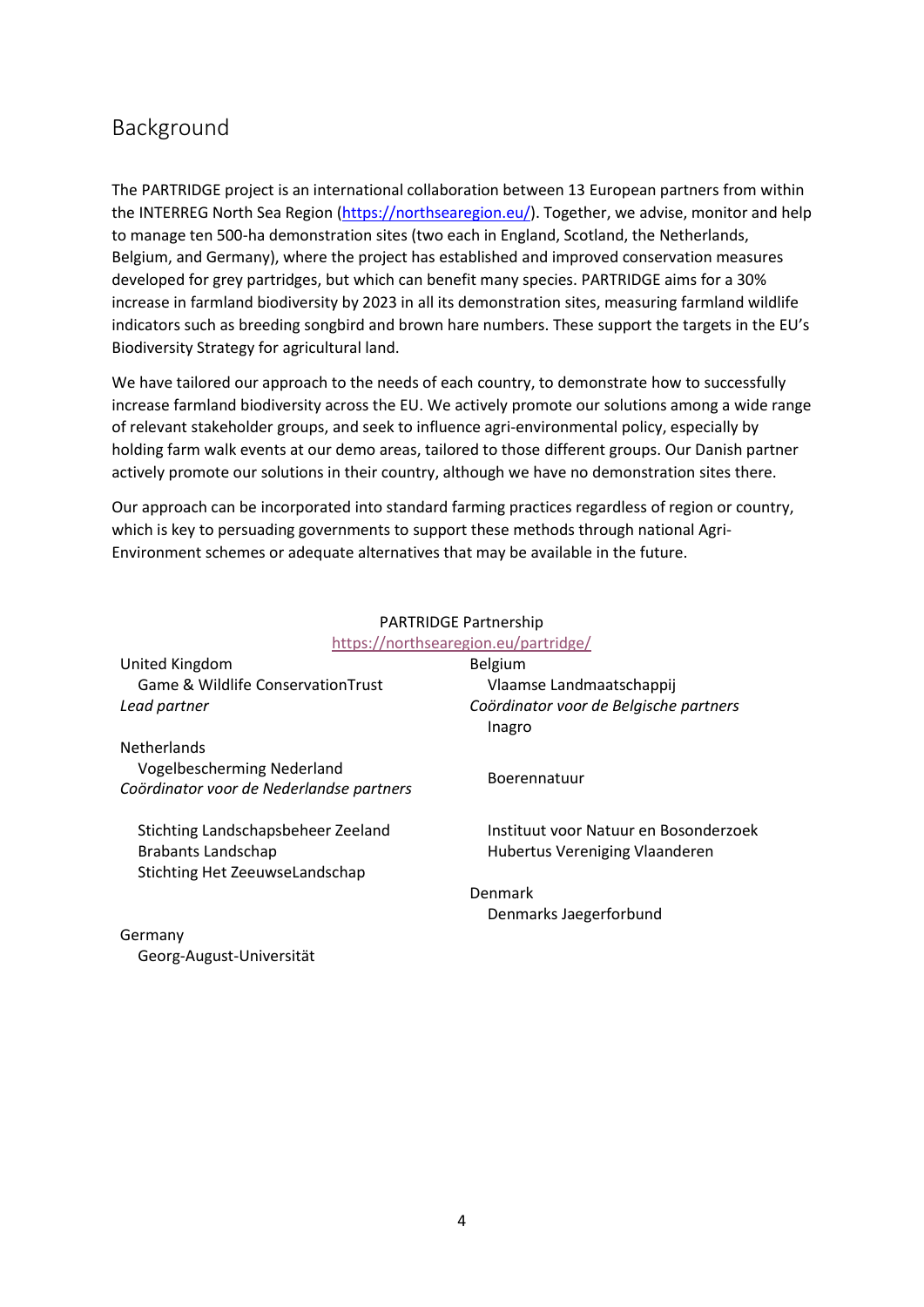## <span id="page-4-0"></span>Executive Summary

- 1. The North Sea Interreg PARTRIDGE project demonstrates how to recover arable farmland flora and fauna on ten sites across five countries. One of the objectives of PARTRIDGE is to encourage more farmers across the North Sea region to take up the methods used on the demonstration areas. To fulfil this objective, we need an understanding of why uptake has been limited up to now, so that we can construct a strategy to change this. In order to design a large online survey of farmers to explore this subject, we undertook face-to-face structured interviews of eight arable farmers and seven stakeholders (advisors, researchers, and policy officers). The results of those interviews in England are presented here. Five main topics were identified in the opinions recorded in these interviews, outlining what changes are needed to improve uptake and implementation of AE schemes on arable land. These topics were: **organisation and design, ease of implementation or practicality, knowledge and communication, payments, and motivation and trust**. An overarching theme through all interviews was a wide-spread anxiety over **Brexit** and how support for farming would change after this.
	- a. Suggestions for improvements to the **organisation and design** of AE schemes include providing advice during inspections of habitat provision, informing the public about the schemes and monitoring, either by experts or through passive means, monitoring the biodiversity gains resulting from involvement in AE schemes and feedback of this information to farmers. New AE options for soil quality, legal predator control and managed elements of rewilding were also suggested.
	- b. Improvements to address **ease of implementation or practicality** included incorporating more flexibility in schemes; there should be an emphasis on biodiversity benefits as opposed to rules. Demonstrating best practice AE schemes and the resultant effects on biodiversity would help improve implementation on the ground.
	- c. Suggestions on improving **knowledge and communication** centred on more collaboration and communication between farmers, advisors & farmers, and farmers & the general public, taking the form of farm experiments, farm walks and demonstration projects. Again, there was a desire for experts and volunteers to be involved in monitoring biodiversity on AE schemes. There was a need for practical training for farmers in how best to establish and manage AE options as well as training for advisors in how best to assist farmers in getting the best for biodiversity from the schemes, with official accreditation for advisors that includes regular assessment. Recommendations for written guidance included providing two versions, one for non-farmers for communication and one for farmers for guidance that includes information on the scientific background of options.
	- d. Changes suggested for **payments** included the view that these payments needed to be more than income foregone to get the best results from AE schemes. Support for farmer clusters was widespread, allowing for access to expert advice and organised public engagement. Many considered that there should be some exploration of alternative payment systems, such as payment by results, competitive bidding, paying more for more birds or other public goods. There was support for varying payments by locations, reflecting soil, local conditions etc. and general agreement for higher support for areas in more need – for instance farmers in Least Favoured Areas.
	- e. Efforts to increase **motivation and trust** centred around providing good environmental advice, either quality advice from government or funding for private advisors. Additionally, ensuring that incentives match farmer motivations, as some will be motivated by more money, but others are interested in providing for biodiversity. There is a need to avoid bureaucracy as much as possible, with higher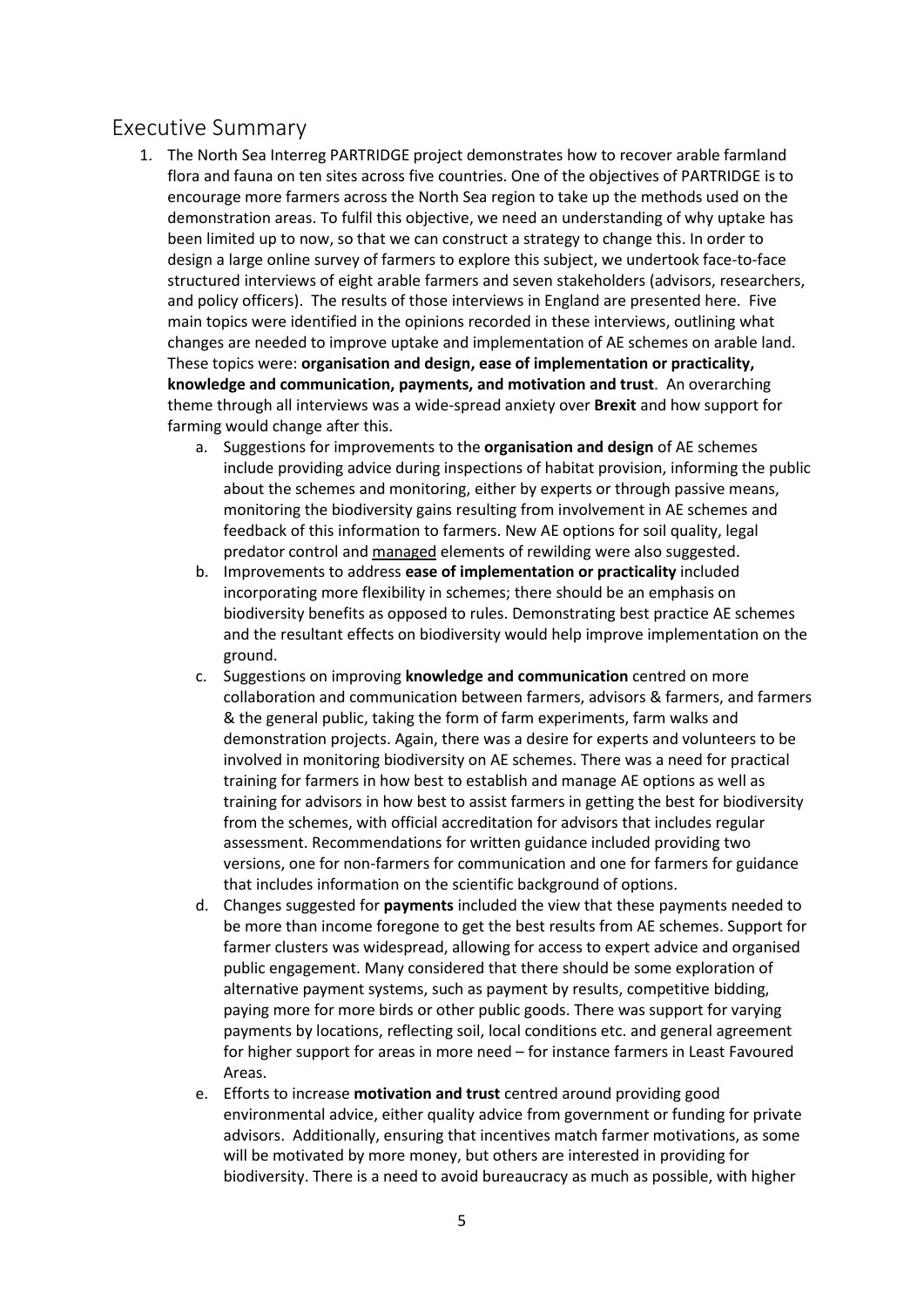payments not justifying increases in the bureaucratic burden of AE scheme involvement. It may be worth emphasising the commercial benefits of AE scheme options – for example increases in pest control from options, minimum tillage increasing soil health, buffer zones protecting water resources.

- 2. We recorded **high levels of anxiety** in relation to changes planned following **Brexit** particularly the loss of direct support. Efforts to engage farmers and other stakeholders in helping to design and plan these changes may help to reduce this concern but it is the biggest change to British farming in a generation. Anxiety is understandable.
- 3. Our results are similar to other researchers three things stand out, other than high anxiety over Brexit:
	- Farmers with experience of AE schemes are judged to provide more "public goods" than those less experienced – this should be tested.
	- Farmers value good advice and having the effects of their AE schemes monitored; both advisors and monitoring need to be supported with funding going forward – this is likely to improve trust, motivation and results.
	- Farmer clusters need to be supported and developed further organisation of advice and monitoring through these groups could be cost effective and productive if managed correctly.
- 4. Our online survey is now available (March 2021-May 2021, inclusive). The link for English farmers is[: https://www.flexmail.eu/vt-8c3150850a4974b5](https://www.flexmail.eu/vt-8c3150850a4974b5)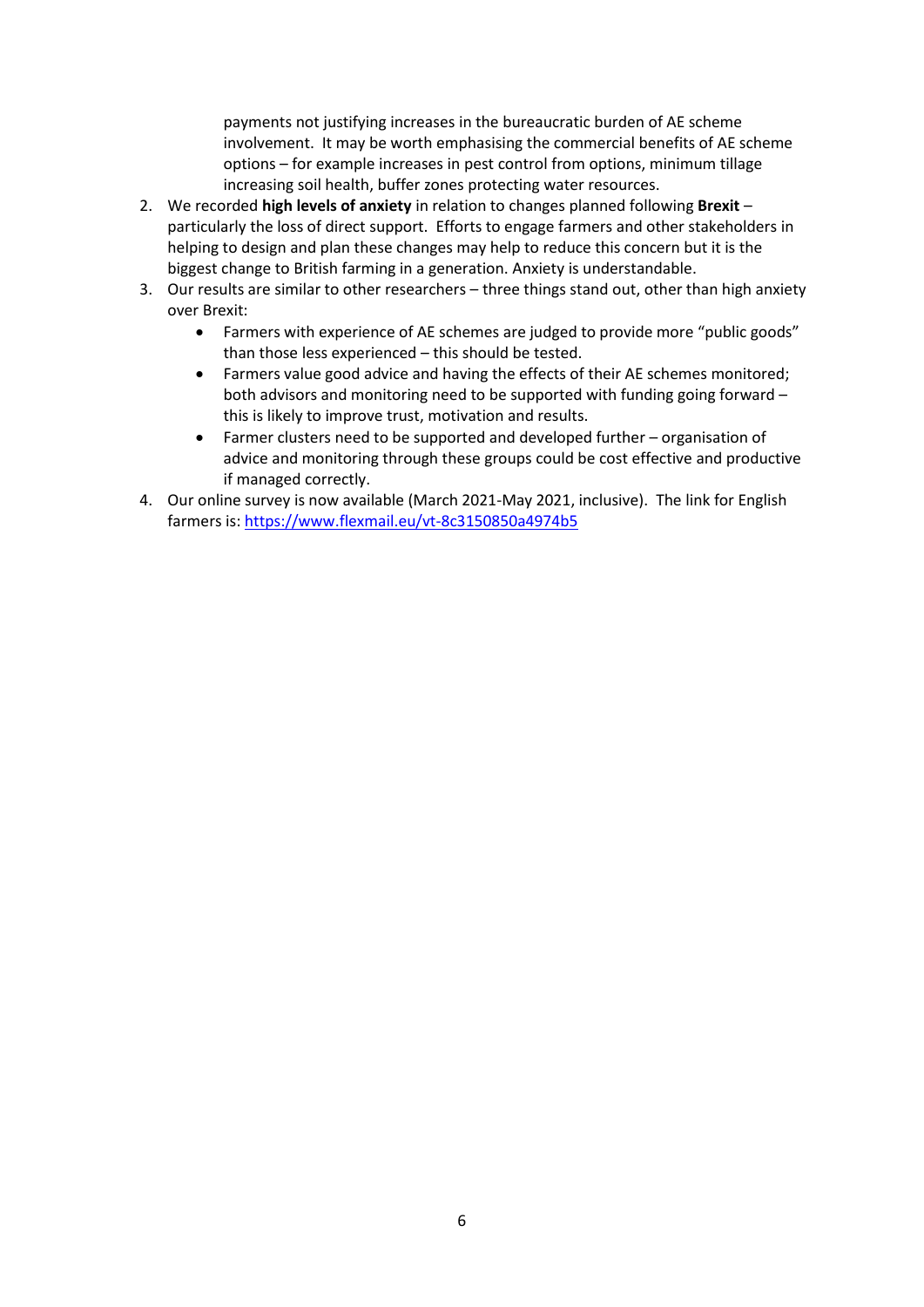# <span id="page-6-0"></span>Synthesis of results

The key points that were identified from five overall themes are summarised below.

<span id="page-6-1"></span>*Organisation and design*

| <b>Successes:</b>                                                                                                                                                                                                                                                                     | <b>Pitfalls:</b>                                                                                                                                                                                                                                                                                       |  |
|---------------------------------------------------------------------------------------------------------------------------------------------------------------------------------------------------------------------------------------------------------------------------------------|--------------------------------------------------------------------------------------------------------------------------------------------------------------------------------------------------------------------------------------------------------------------------------------------------------|--|
| Older AE schemes (ELS/HLS) are better<br>designed/have better options.<br>Supplementary feeding is a popular option.<br>Some farmers deliver biodiversity without<br>AE schemes – indicating a predisposition to<br>provide environmental "goods" that could<br>be developed further. | Bureaucracy hindered uptake &<br>effectiveness.<br>Late payments - DEFRA/NE/RPA.<br>$\bullet$<br>Problems with the mapping and online<br>$\bullet$<br>systems.<br>Disliked geographical targeting – except in<br>$\bullet$<br>the uplands.<br>Lack of a procedure for farmers to respond.<br>$\bullet$ |  |
| <b>Suggestions for improvement:</b>                                                                                                                                                                                                                                                   |                                                                                                                                                                                                                                                                                                        |  |
| Inspections should have elements of advice.<br>Experts monitor AE schemes, or develop passive monitoring, feedback to farmers.<br>Public given more information.<br>٠<br>Options for soil, legal predator control, managed elements of rewilding.                                     |                                                                                                                                                                                                                                                                                                        |  |

## <span id="page-6-2"></span>*Ease of Implementation or Practicality*

| <b>Successes:</b>                                                                                                                                                      | <b>Pitfalls:</b>                                                                                                                                                                                                                                                                                                                                                                                                                                     |
|------------------------------------------------------------------------------------------------------------------------------------------------------------------------|------------------------------------------------------------------------------------------------------------------------------------------------------------------------------------------------------------------------------------------------------------------------------------------------------------------------------------------------------------------------------------------------------------------------------------------------------|
| Some measures easy to implement.<br>Easier to participate in AE schemes when<br>doing something farmers want to do.<br>HLS considered more financially efficient.<br>٠ | High level of bureaucracy, enforcement<br>$\bullet$<br>related and overly officious.<br>Written guidance not practical; there is a<br>$\bullet$<br>need for more demonstration.<br>Length of agreements, consensus was 5-10<br>$\bullet$<br>years is best.<br>Only one date of enrolment per year.<br>$\bullet$<br>Lack of practicality in management (loss of<br>$\bullet$<br>pesticide active ingredients & increases in<br>generalist predators). |
| <b>Suggestions for improvement:</b>                                                                                                                                    |                                                                                                                                                                                                                                                                                                                                                                                                                                                      |
| Incorporate more flexibility - emphasise getting the biodiversity benefit as opposed to rules.                                                                         |                                                                                                                                                                                                                                                                                                                                                                                                                                                      |

• Provide demonstration of best management for AE schemes and how they improve biodiversity.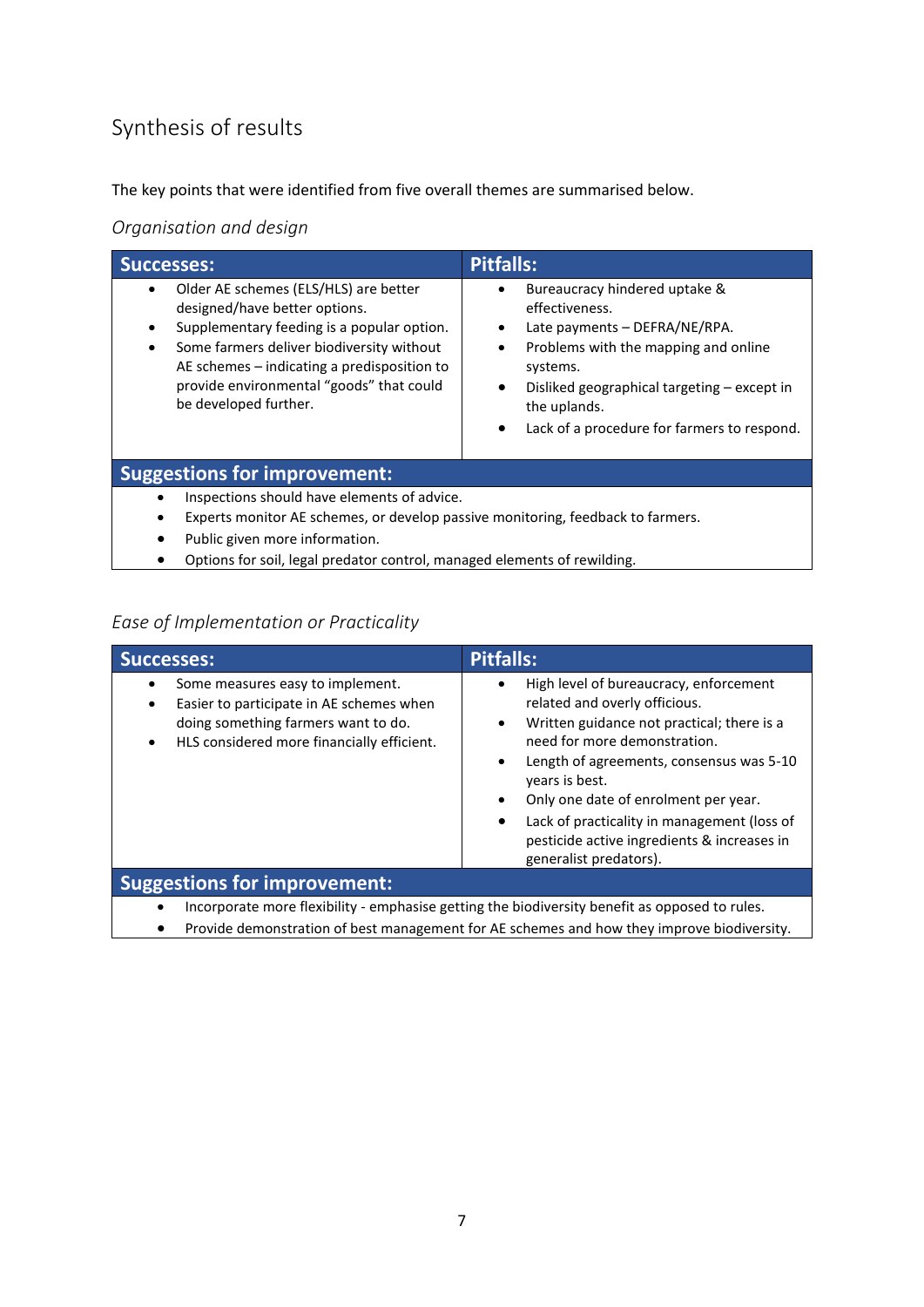### <span id="page-7-0"></span>*Knowledge and Communication*

| Successes:                                                                                                                                                                                                        | <b>Pitfalls:</b>                                                                                                                                                                                                                                                                                                                                      |
|-------------------------------------------------------------------------------------------------------------------------------------------------------------------------------------------------------------------|-------------------------------------------------------------------------------------------------------------------------------------------------------------------------------------------------------------------------------------------------------------------------------------------------------------------------------------------------------|
| Benefits of good advice.<br>Training, education, monitoring & feedback<br>of advisors and experts was highly<br>appreciated.<br>Support for farmer to farmer interaction.<br>Farmer clusters - Open Farm Sundays. | Lack of public understanding.<br>$\bullet$<br>Written guidance is too wordy but also<br>٠<br>needs science spelled out.<br>Lack of training for farmers and advisors.<br>$\bullet$<br>Loss of experienced advisors.<br>٠<br>Lack of practicality in management (loss of<br>٠<br>pesticide active ingredients & increases in<br>generalist predators). |
| <b>Suggestions for improvement:</b>                                                                                                                                                                               |                                                                                                                                                                                                                                                                                                                                                       |
| ٠<br>the general public.                                                                                                                                                                                          | More collaboration and communication between farmers, advisors and farmers, and farmers with                                                                                                                                                                                                                                                          |

- Experts and volunteers involved in monitoring biodiversity on AE schemes.
- Introduction of farm experiments, farm walks and demonstration projects.
- Training for farmers and for advisors, with official accreditation for advisors that includes regular assessment.
- Develop two versions of written guidance one for non-farmers for communication purposes, one for farmers with guidance and information on scientific background of options.

#### <span id="page-7-1"></span>*Payments*

| <b>Successes:</b>                                                                                                                                                                                                                                                                                                                                        | <b>Pitfalls:</b>                                                                                                                                                                        |
|----------------------------------------------------------------------------------------------------------------------------------------------------------------------------------------------------------------------------------------------------------------------------------------------------------------------------------------------------------|-----------------------------------------------------------------------------------------------------------------------------------------------------------------------------------------|
| Some interviewees considered the level of<br>payments fair.<br>Farmer cluster facilitation funding was<br>$\bullet$<br>considered a success.                                                                                                                                                                                                             | Late payments - all mentioned this.<br>$\bullet$<br>Income foregone did not cover cost of<br>$\bullet$<br>implementation and maintenance.<br>Upland farmers at most risk of bankruptcy. |
| <b>Suggestions for improvement:</b>                                                                                                                                                                                                                                                                                                                      |                                                                                                                                                                                         |
| AE schemes need a higher rate of payment for the best results.<br>Keep farmer clusters, public engagement.<br>Explore alternative payments systems: by results, competitive bidding, pay more for more birds<br>$\bullet$<br>etc.<br>Payments could vary by locations – reflecting local growing conditions or what is scarce/desirable<br>in that area. |                                                                                                                                                                                         |

• Support to areas in more need – most mentioned upland farmers.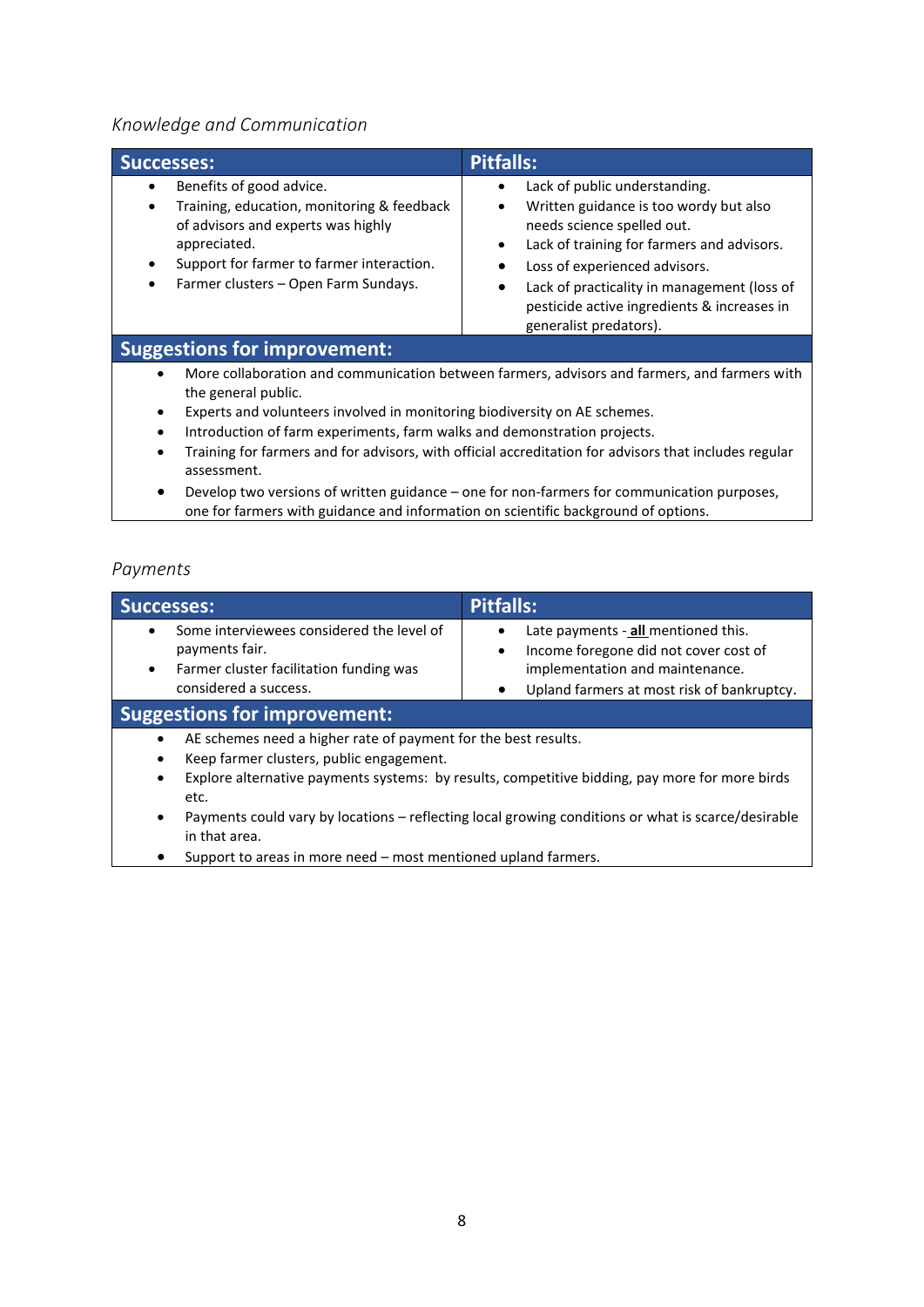#### <span id="page-8-0"></span>*Motivation and Trust*

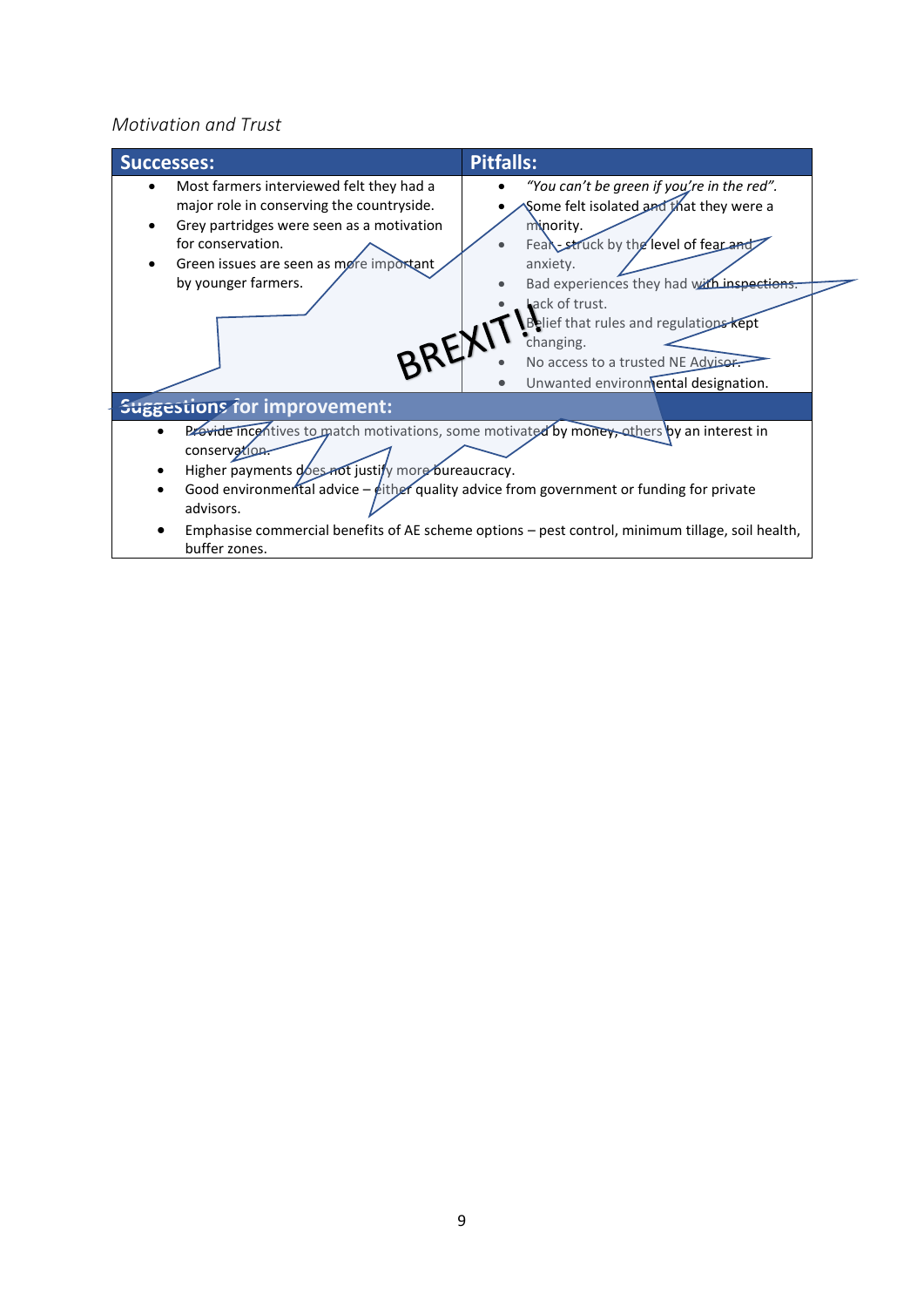## <span id="page-9-0"></span>Introduction

An integral part of the North Sea Interreg PARTRIDGE project is to determine why the decline of farmland wildlife has not been halted in EU member states, despite research into the causes of this decline and appropriate methods to reverse it (Brewin et al., 2020). This ongoing decline is in spite of the widespread availability of agri-environmental schemes (AE schemes), with options directed towards the conservation of arable farmland wildlife. The failure to halt farmland wildlife decline is believed to reflect a shortfall in uptake of the most effective AE scheme options for farmland birds, inappropriate or insufficient management of these options when they are taken up and, in some cases, a lack of governmental support for appropriate AE scheme measures (Batáry et al., 2015; Kleijn et al., 2019; Walker et al., 2018). In PARTRIDGE we want to ensure that the AE scheme options established on the PARTRIDGE demonstration sites are taken up by farmers and land managers across the countries of the North Sea area and beyond, emphasising the importance of bringing an understanding of farmer behaviour and motivation into farmland conservation (de Snoo et al., 2013). We need to better understand why AE scheme provision has failed to address wildlife declines and what changes are needed to address this failure. In order to devise a solution, the PARTRIDGE project will survey farmers, across the six countries it works in, on their opinions and experiences with AE schemes for arable wildlife, using an online survey system. Drafting that survey required some initial data collection to ensure that it would reflect both farmer experience and that of experts involved in AE scheme formulation, provision, and application.

We used qualitative social research methods (*i.e.,* face-to-face structured interviews) to help us determine useful questions for that survey. This allowed researchers to get an overview of the different opinions that farmers have of AE schemes for farmland wildlife, as well as those held by policymakers, advisors, and researchers in this field. Qualitative research makes it possible to gain insights into the underlying beliefs and opinions of people on a certain topic and helps those looking for a solution to problems to consider other opinions and reflect on what those on the ground think. The results of that qualitative research, undertaken in the autumn of 2018 across lowland England and focussing on arable farmers and farming, are presented in this summary.

Within the framework of the North Sea Interreg PARTRIDGE project we defined the actual research question of the qualitative research as follows: "What is needed to improve the effectiveness of AE schemes for farmland wildlife; what are the success factors and pitfalls associated with these AE schemes?"

## <span id="page-9-1"></span>Materials and Methods

Structured interviews require the formulation of a set of questions to ask respondents, to be used by all those undertaking interviews. PARTRIDGE partners across the five countries involved (England, Scotland, Belgium, the Netherlands, and Germany), together with a pair of experts (Maarten Crivits of the Flemish Institute for Agriculture and Fisheries, Lee-Ann Sutherland of the James Hutton Institute in Scotland) developed a series of questions designed to explore stakeholder opinions of AE schemes for farmland wildlife (Appendix 1). The topics dealt with in the questionnaire include exploring opinions about the governmental processes for providing AE schemes, the implementation of AE schemes in practice – this includes the options available and the effectiveness of them, how to improve the uptake of AE schemes, considerations regarding the remuneration paid for AE schemes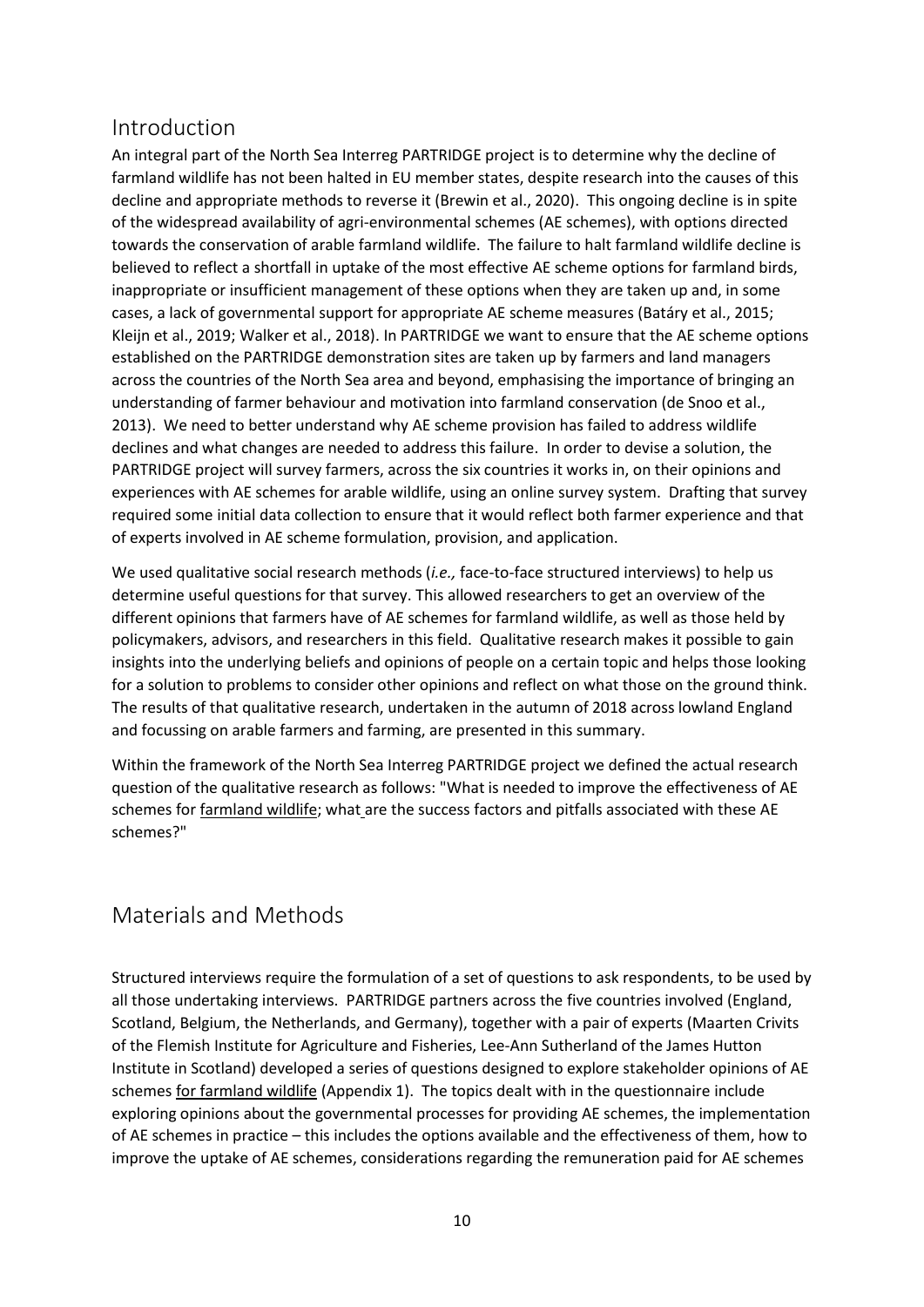and how this is calculated, any thoughts about monitoring of AE schemes effectiveness and how good is the guidance available to help establish and manage AE schemes.

The advantage of a semi-open questionnaire is that it gives structure to an interview. It is an interview guide, so that a predetermined list of topics will be discussed in the interview. The order of the subjects, the formulation of the questions and the formulation of the answers are not fixed. The questionnaire is used as a checklist to make sure that all subjects and topics, are covered, with the interviewers ensuring that the conversation develops so that the opinions of the interviewee can be freely expressed and recorded.

In England, interviews were conducted by research and advisory staff of the Game & Wildlife Conservation Trust in the autumn of 2018. All interviews were undertaken in person, arranged through previous appointments, with adequate time given for free and frank exploration of ideas. Written notes were taken during the interview and recordings made of the interviews to allow written notes to be checked and updated where necessary. The interviews were done with farmers, as they are the group that uses AE schemes, and non-farmers who are involved with AE schemes for wildlife in any capacity. Here we refer to the group of "non-farmers" as "stakeholders".

Eight farmers and seven stakeholders were interviewed. Of the farmers interviewed, six were currently involved in AE schemes for farmland wildlife and three of these also had shooting interests. Of the two remaining farmers, neither of whom were currently in AE schemes for farmland wildlife, one had an interest in shooting; they were included to explore reasons why they did not take up an AE schemes for arable wildlife. We selected farmers with a good knowledge of AE schemes who were also an active member of their community. Their holdings ranged from large estates to small family run farms. Due to time and accessibility constraints the farmers selected for interview were previously known to GWCT staff members, but we avoided interviewing any farmers currently involved in the demonstration areas in the PARTRIDGE project.

The seven non-farmer stakeholders were selected using purposive expert sampling. This technique is commonly used in the early stages of a research process when the researcher is seeking to become better informed about the topic at hand before embarking on a study. These stakeholders were representatives of the National Farmers' Union of England and Wales (NFU), the Country Land and Business Association (CLA), Farming and Wildlife Advisory Group (FWAG), Natural England (NE, two interviews at different levels within the organisation) and The Royal Society for the Protection of Birds (RSPB), as well as one advisor from GWCT. They were classified into types of stakeholder; many were classified into multiple categories. In total there were two representatives of farm owner organisations, two representatives of non-governmental nature organisations, four who provided advice on AE schemes for farmland wildlife, four who worked in AE schemes policy, two who worked on research associated with AE schemes and one who helped design AE schemes for farmland wildlife.

#### <span id="page-10-0"></span>ANALYSIS

The fifteen interviews were transcribed from the recorded interviews. The text of the interviews was **"coded"** to organise the interview data into subject matter providing relevant answers to our research questions. Coding is an iterative process consisting of several steps of fine tuning and comparing codes to structured qualitative data. The coding for this project needed to coordinate across all five countries and so we used a "codebook", with a list of 30 codes, divided into three general categories (knowledge & communication, policy and motivation) and a description of what each code covered to achieve this (Appendix 2).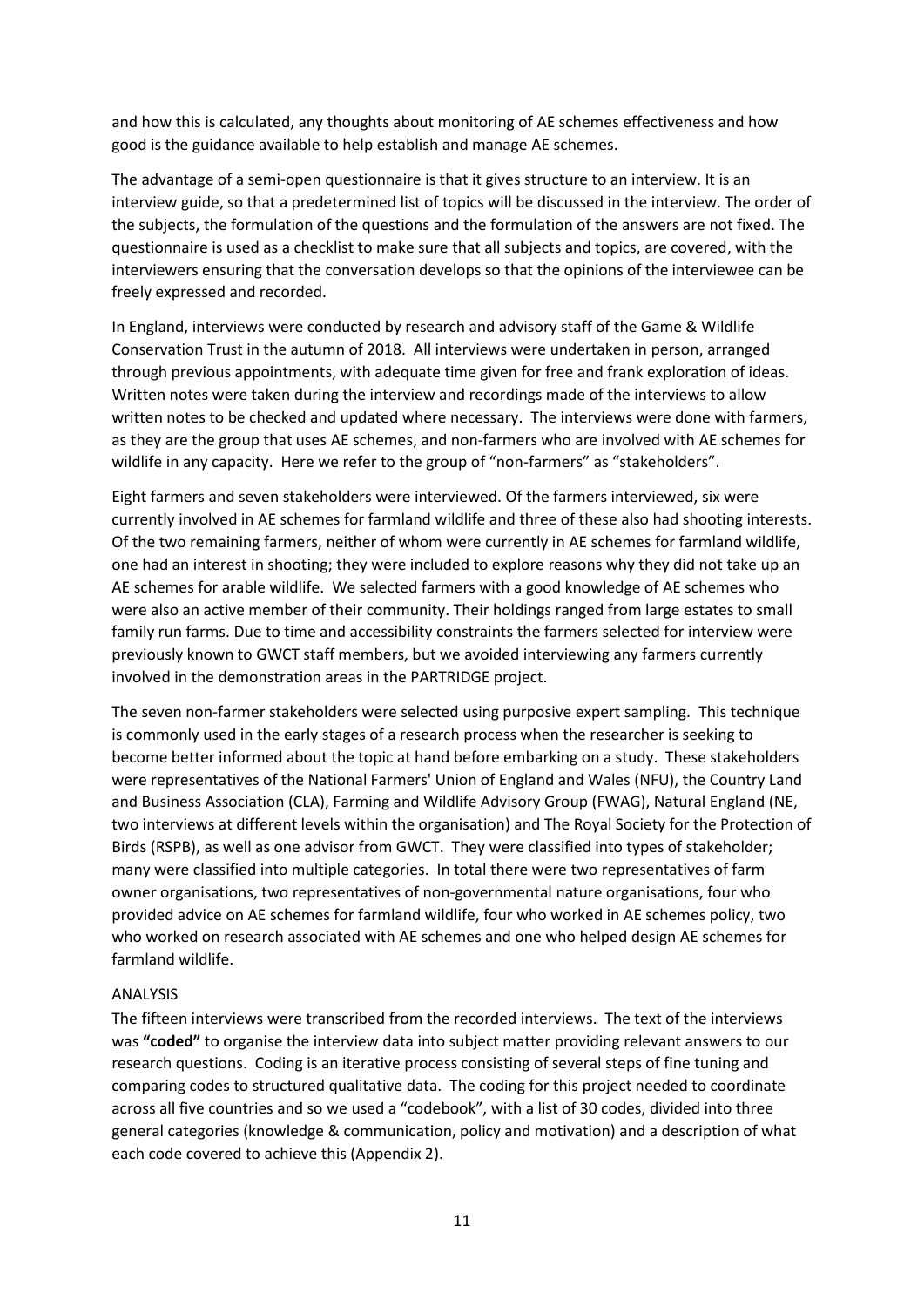We used a free data management program (QDA Miner -

<https://provalisresearch.com/products/qualitative-data-analysis-software/freeware/> ) to code the information recorded in the interviews. Once coded, these were pulled together to identify key points.

We used the research question "What are the success factors and pitfalls to improve the effectiveness of AE schemes for farmland wildlife?" to cluster key points into five overall themes, identifying pitfalls and success factors for each, together with any suggestions for the future that were proposed by the interviewees.

The five overarching themes were:

- Organisation and design: Opinions about the design and management of AE schemes for farmland wildlife.

- Practicality/ease of implementation: Opinions about how hard/easy it is for farmers to carry out AE schemes for farmland wildlife.

- Knowledge and communication: Opinions concerning the knowledge of farmers, advisors, knowledge-exchange between farmers, public, government and advisors on AE schemes for farmland wildlife and knowledge about this communication.

- Payment: Opinions about the remuneration and the system to calculate the remuneration of AE schemes for farmland wildlife.

- Motivations and trust: Opinions about the motivation that prompt farmers to take up AE schemes for farmland wildlife, includes information about fear and distrust towards AE schemes for farmland wildlife.

A summary of these interviews is presented in the results section.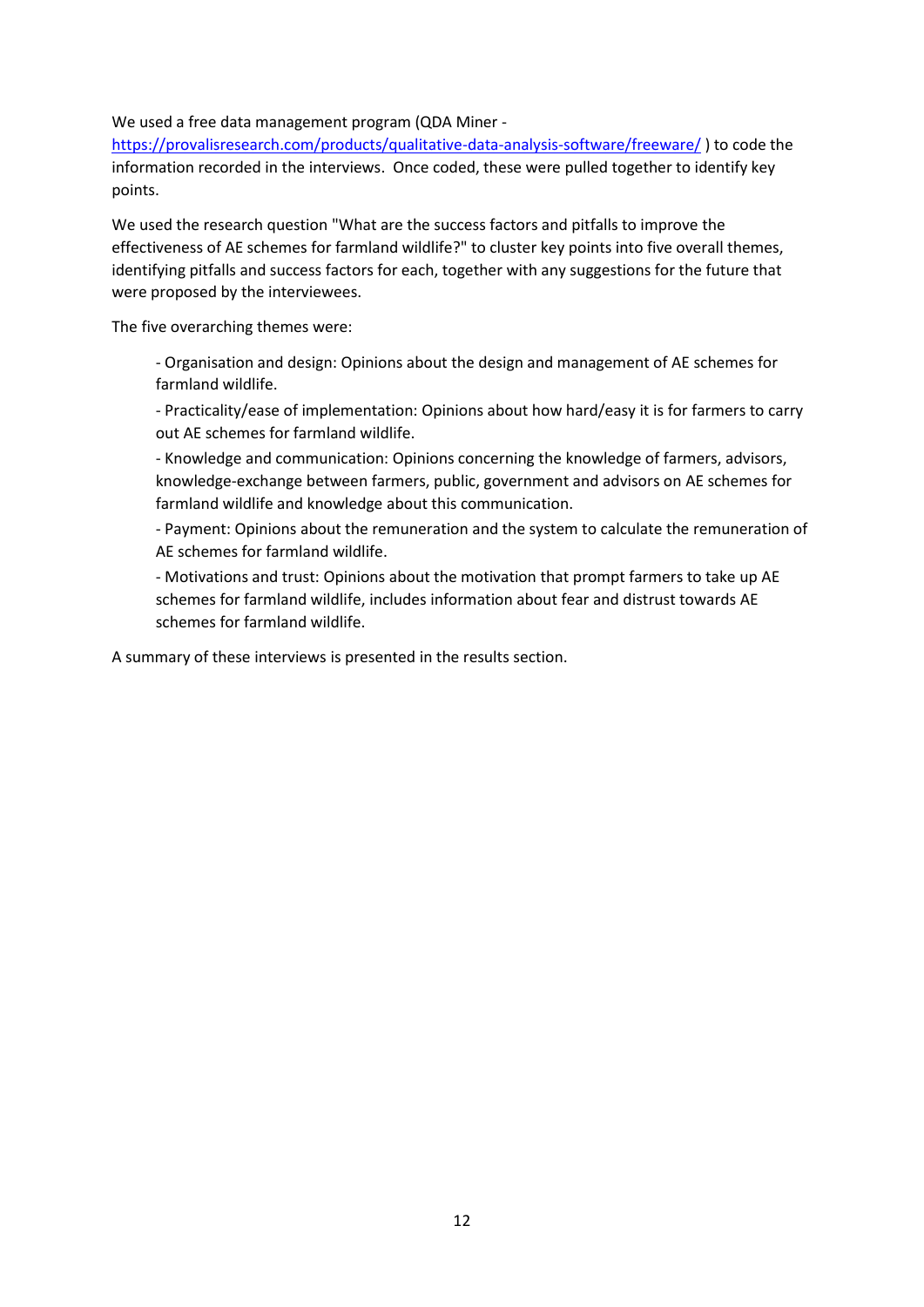## <span id="page-12-0"></span>Results of Interviews.

### <span id="page-12-1"></span>*Organisation and design*

| <b>Successes:</b>                                                                                                                                                                                                                                                                                                            | Pitfalls:                                                                                                                                                                                                                                                                                      |
|------------------------------------------------------------------------------------------------------------------------------------------------------------------------------------------------------------------------------------------------------------------------------------------------------------------------------|------------------------------------------------------------------------------------------------------------------------------------------------------------------------------------------------------------------------------------------------------------------------------------------------|
| Older AE schemes (ELS/HLS) are better<br>$\bullet$<br>designed/have better options.<br>Supplementary feeding is a popular option.<br>$\bullet$<br>Some farmers deliver biodiversity without<br>$\bullet$<br>AE schemes – indicating a predisposition to<br>provide environmental "goods" that could<br>be developed further. | Bureaucracy hindered uptake &<br>٠<br>effectiveness.<br>Late payments - DEFRA/NE/RPA.<br>$\bullet$<br>Problems with the mapping and online<br>$\bullet$<br>systems.<br>Disliked geographical targeting - except in<br>$\bullet$<br>the uplands.<br>Lack of a procedure for farmers to respond. |
| <b>Suggestions for improvement:</b>                                                                                                                                                                                                                                                                                          |                                                                                                                                                                                                                                                                                                |
| Inspections should have elements of advice.<br>$\bullet$<br>Experts monitor AE schemes, or develop passive monitoring, feedback to farmers.                                                                                                                                                                                  |                                                                                                                                                                                                                                                                                                |

- Public given more information.
- Options for soil, legal predator control, managed elements of rewilding.

#### <span id="page-12-2"></span>Successes

Previous AE schemes (ELS- Entry-Level Stewardship/HLS-Higher Level Stewardship) were deemed to have been more successful than the current ones (CSS-Countryside Stewardship), both in terms of biodiversity and uptake. Many interviewees, particularly the stakeholders, thought that the organisation and design of new schemes (ELMs - Environmental Land Management scheme, etc.) would be better if they were developed from ELS/HLS instead of CSS. ELS was considered to have paid well and managed to get a lot of farmers involved in AE schemes (70% of the farmed area in England was enrolled in AE schemes in 2011, CFE, 2013), but failed to provide many environmental benefits. The AE scheme options for birds in ELS/HLS were considered good, although several advisors interviewed considered that the options for pollinators were just really "bird options in disguise", i.e., there had been little effort to devise specific options aimed directly at a variety of pollinators. One relatively new AE scheme option which received positive reviews from both farmers and stakeholders was supplementary feeding.

Several interviewees brought up the fact that farmers are not reliant on AE schemes to benefit wildlife. Several stakeholders wanted to explore other ways of supporting farmland biodiversity other than AE schemes, which some saw as a blunt tool that was overly relied on, with little support to improve their ability to provide for biodiversity once agreements were signed. Should we avoid pinning all our hopes for farmland recovery on AE schemes? After all, some farmers are delivering for wildlife without AE schemes or deliver over and above what is required for their AE scheme options.

#### <span id="page-12-3"></span>Pitfalls

There were many pitfalls and problems in organisation and design highlighted by both farmers and stakeholders interviewed. These can be summarised into three main themes, with some overlap: 1. those related to government bureaucracy, 2. issues with payments and 3. difficulties with applications for AE schemes. There were also a few interviewees that highlighted more detailed issues.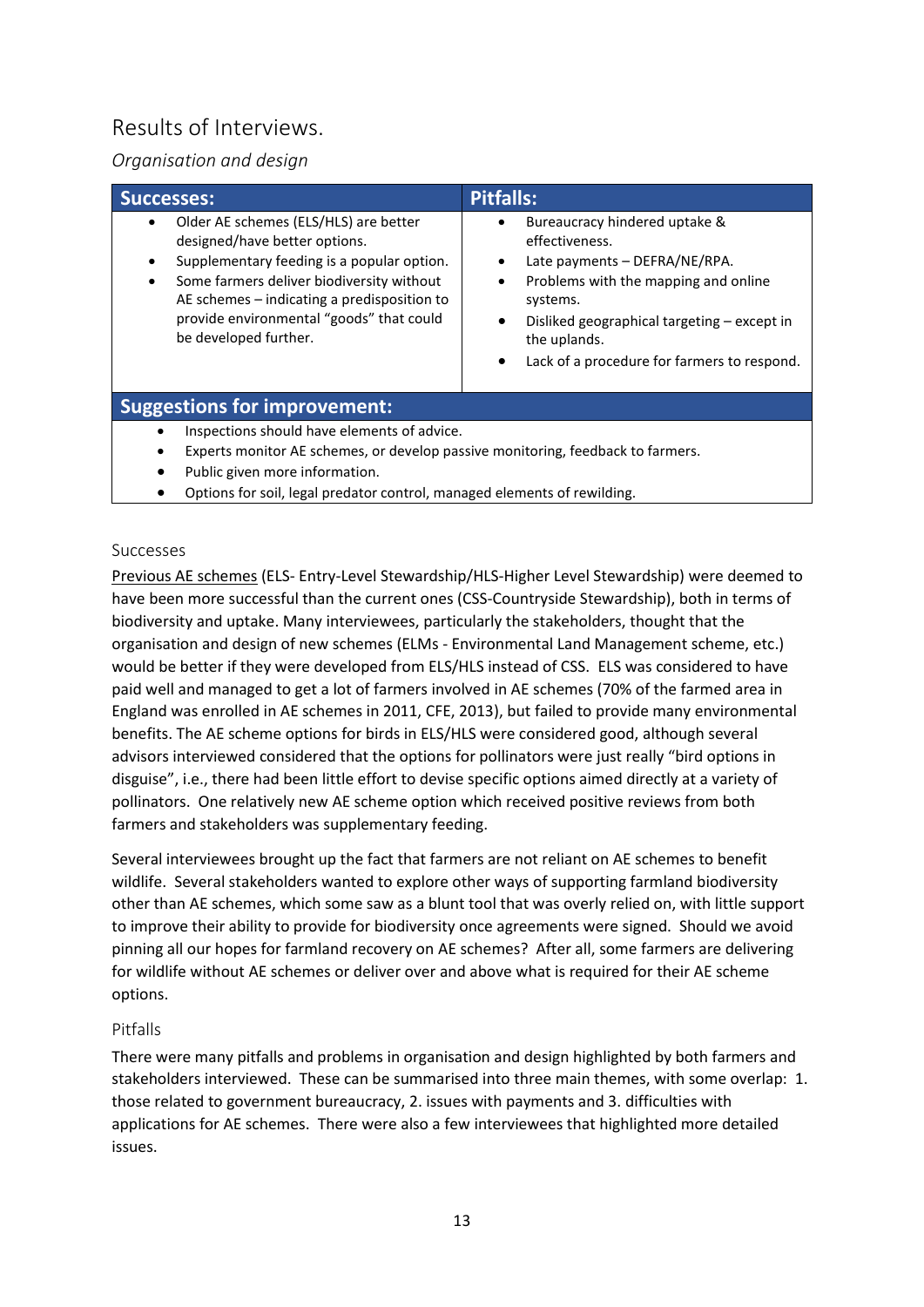Bureaucracy: Several interviewees thought that bureaucracy at the European Union level hindered both the uptake and the effectiveness of AE schemes. Many of these same respondents were not convinced that the English government was going to do much better post-Brexit. Several interviewees thought that there was a need for a dedicated agriculture department – harking back to the days of the Ministry of Agriculture, Fisheries and Food (MAFF, 1955-2002) that was subsumed into the Department for Environment, Food and Rural Affairs (DEFRA), in 2002. Many pointed out that over 70% of the UK land area is managed by and for agriculture, indicating the inordinate effect farming has on both biodiversity and landscape. Several interviewees expressed confusion over the changes that have recently taken place in the division of priorities and responsibilities between Natural England (NE), a non-departmental public body sponsored by DEFRA and the Rural Payments Agency (RPA), an executive agency of DEFRA. There was general concern that, both before these changes and particularly after it, Natural England was understaffed, under-resourced and suffered from low morale. Many interviewees were undecided as to whether moving responsibilities for AE scheme payments to the RPA was a good or bad move and were concerned that added administration would result in added bureaucracy, and therefore minimal efficiency.

Payments: This development of the RPA taking over responsibility for AE scheme payments leads directly into the next main concern of the interviewees which centred around how these payments have been managed. Every farmer interviewed involved in AE schemes, and every stakeholder interviewed, mentioned something about issues to do with payments. This reflects a major shortfall of the English system, where farmers who have undertaken AE schemes have not received their payments for years after they were supposed to. The RPA cleared the backlog of all historic ELS/HLS and CS payments in September 2019. This was still an active issue when the interviews were done, and it was a big reason many farmers gave for either not wanting to go into another AE scheme themselves or reporting that other farmers were reluctant to go into an AE scheme. Further concerns regarding levels of payments etc. are found on page 18.

Applications: Several stakeholders mentioned problems with the mapping and online systems used when applying for an AE scheme, with mistakes on maps taking considerable time to resolve, which then interferes with a farmer's ability to apply for AE schemes. Several participants considered the forms used to join an AE scheme as overly complicated, with specific mention of densely written, unreadable guidance (more on this on page 16). The geographical targeting of AE schemes was disliked by many farmers and stakeholders for several reasons. It was felt that it led to more administration and hence bureaucracy. There was a belief that geographical targeting was ineffective at addressing the loss of biodiversity it was geared towards conserving, and finally several interviewees thought that the outcomes of AE schemes would be improved if the schemes targeted farmers who actually wanted to undertake them, not just those in the "right" region. The **one instance** that geographical targeting was considered in a positive light by several respondents was in targeting for upland areas – which interviewees (both farmers – none of whom were actively farming in the uplands – and stakeholders) saw as needing the extra support to retain farming (mainly grazing) in these low production areas.

Aside from the three main pitfalls outlined above identified by most interviewees, there were several issues that were mentioned less frequently. There was a desire by several farmers and stakeholders for the government to be more proactive. This was in response to changes in the practical implementation of options but agri-economic issues as well. Several interviewees mentioned a big pitfall was the lack of a procedure for farmers to respond within the system. Farmers, government, and the advisors that supported AE schemes all need an opportunity to learn from failures in practicalities, whether that was in difficulties with the establishment of an option or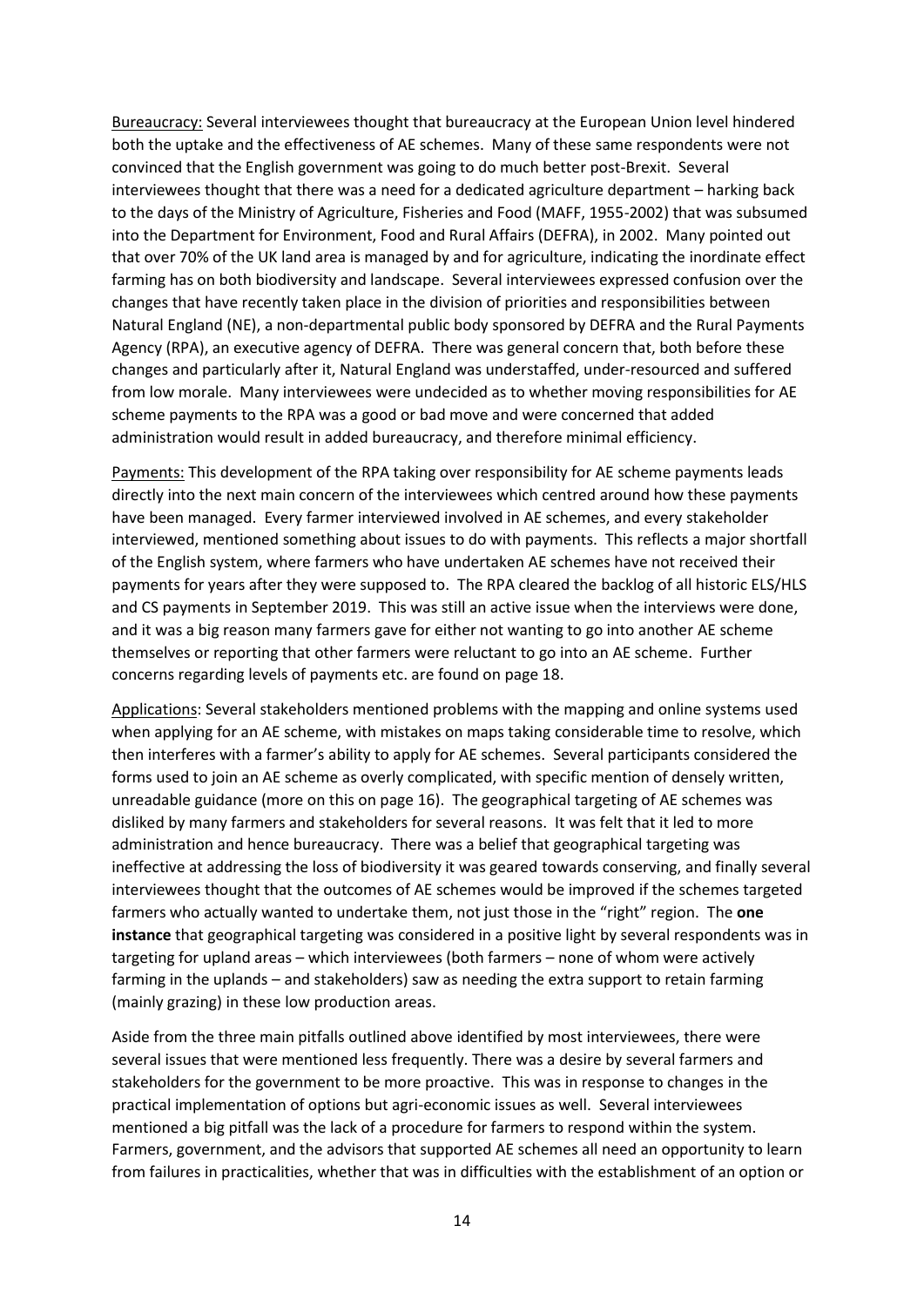difficulties with management of options. Several farmers, when the subject of rewilding was brought up, had negative opinions of this – seeing it as 'land abandonment'. The interviewees were uncertain as to who should monitor biodiversity and how important it would be to do this post-Brexit (at the time of the interviews there was much discussion of how to measure the success of the new AE schemes being planned). The general understanding was that AE schemes would have to demonstrate increases in biodiversity as an outcome in order to get monetary support. Several interviewees mentioned a concern for continued funding of farmer clusters – many felt that there had not been an agreed method to measure how successful they had been, though they welcomed the ability to work cooperatively.

#### <span id="page-14-0"></span>Suggestions

Several interviewees gave us their thoughts on how the system for AE schemes should be organised and management recommendations that could be developed into AE scheme options in the future.

Regarding the details of the system, many suggested that inspections should have elements of advice incorporated in them. This should not be interpreted as farmers thinking they should not be inspected (they thought inspections, or their possibility were necessary) but that there should be more emphasis on improvement of how options were provided. Interviewees said that inspections should happen early in the lifetime of an agreement to provide time to put things right, thus providing a greater likelihood of achieving biodiversity benefits within AE scheme provision. Some interviewees suggested that AE schemes should be made more competitive – so that farmers had to raise their game to qualify. Concerning monitoring several farmers suggested that experts monitor the farms that provided AE schemes, though it was acknowledged that this would be expensive. It was felt that this would help farmers achieve more if the results of expert monitoring were fed back to the farmers. Lastly, several interviewees wanted to see increased public support based on better publicity – with the public given more information about what AE schemes were, their achievements and what various options looked like in the field so that when the public visited the countryside, they understood what was happening a bit better.

Several design elements were suggested in the interviews. Firstly, many farmers and stakeholders wanted to see more options geared towards improving soil and helping alternative tillage systems. Many wanted financial support for legal predator control, undertaken during the spring breeding season to help the eggs and chicks of declining farmland birds. There was some support for the more managed elements of rewilding, with an emphasis on 'managed', an example given was European beaver releases. And finally, there was the suggestion that research should be carried out into finding passive means to monitor how much biodiversity is produced by the establishment of AE scheme options – one suggestion was using sound or bat monitors.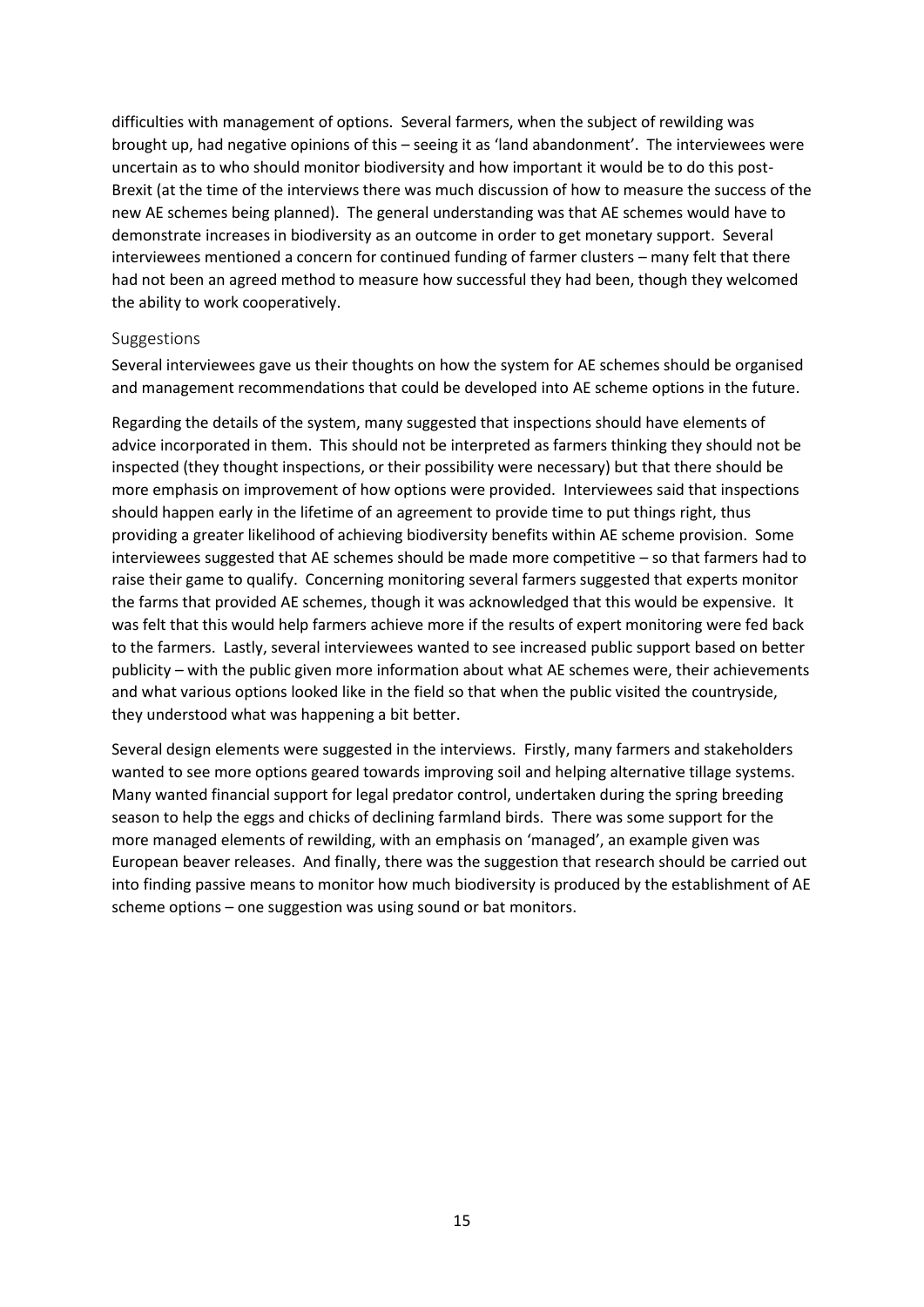<span id="page-15-0"></span>

| <b>Successes:</b>                                                                                                                                                              | <b>Pitfalls:</b>                                                                                                                                                                                                                                                                                                                                                                                                                                     |
|--------------------------------------------------------------------------------------------------------------------------------------------------------------------------------|------------------------------------------------------------------------------------------------------------------------------------------------------------------------------------------------------------------------------------------------------------------------------------------------------------------------------------------------------------------------------------------------------------------------------------------------------|
| Some measures easy to implement.<br>Easier to participate in AE schemes when<br>doing something farmers want to do.<br>HLS considered more financially efficient.<br>$\bullet$ | High level of bureaucracy, enforcement<br>$\bullet$<br>related and overly officious.<br>Written guidance not practical; there is a<br>$\bullet$<br>need for more demonstration.<br>Length of agreements, consensus was 5-10<br>$\bullet$<br>years is best.<br>Only one date of enrolment per year.<br>$\bullet$<br>Lack of practicality in management (loss of<br>$\bullet$<br>pesticide active ingredients & increases in<br>generalist predators). |
| <b>Suggestions for improvement:</b>                                                                                                                                            |                                                                                                                                                                                                                                                                                                                                                                                                                                                      |
| Incorporate more flexibility - emphasise getting the biodiversity benefit as opposed to rules.                                                                                 |                                                                                                                                                                                                                                                                                                                                                                                                                                                      |

• Provide demonstration of best management for AE schemes and how they improve biodiversity.

#### <span id="page-15-1"></span>Successes

There were aspects of both current and past AE schemes and their practicality that interviewees considered to be successful. Some measures were judged as relatively easy for farmers to adopt (for example low input grassland and hedgerow management). Several interviewees said that farmers found it easier to incorporate AE schemes into their farming business where they were using it to do something they already wanted to do. This ranged from conserving grey partridges (with some having the stated goal of establishing a wild grey partridge shoot), to an interest in conserving other farmland birds and waders, such as turtle dove or lapwing. When considering the financial efficiency of programmes, the previous Higher-Level Stewardship (HLS) was considered most efficient, both from a farming point of view and from a conservation point of view. This view was expressed both by farmers and by stakeholders. HLS required more input both from the farmer and in terms of funding, but this provided relatively more payback for the farmer and it appeared to have provided more conservation benefits (Bright et al., 2015, Ewald et al., 2010).

#### <span id="page-15-2"></span>Pitfalls

There were major pitfalls identified when considering the practicality both of the previous (ELS/HLS), current (CS) and proposed future (ELMs) AE schemes and also for individual AE scheme options. Perhaps the biggest pitfall was the level of bureaucracy involved in AE schemes, particularly in enforcing compliance. Although participants understood the need for enforcement there was a strong dislike in how it is currently done. Both farmers and stakeholders complained of overly officious surveyors, who often had little hands-on knowledge of what the AE scheme was supposed to provide and how they were practically established. This was discussed previously under the organisation and design theme, with the implications considered in the motivation and trust theme (see page 20).

There was an appreciation by both farmers and stakeholders that farmers who had previous experience or knowledge of AE schemes were better able to manage complicated options, AE schemes in general or to deal with changes when transitioning between different schemes (HLS moving to Countryside Stewardship for example). Of note here was the difficulty of managing the more challenging options, for example Conservation Headlands. The farmer interviewed with perhaps the most experience of these options in the UK admitted they were "not for the fainthearted". It was felt that the written guidance provided was too complex and/or poorly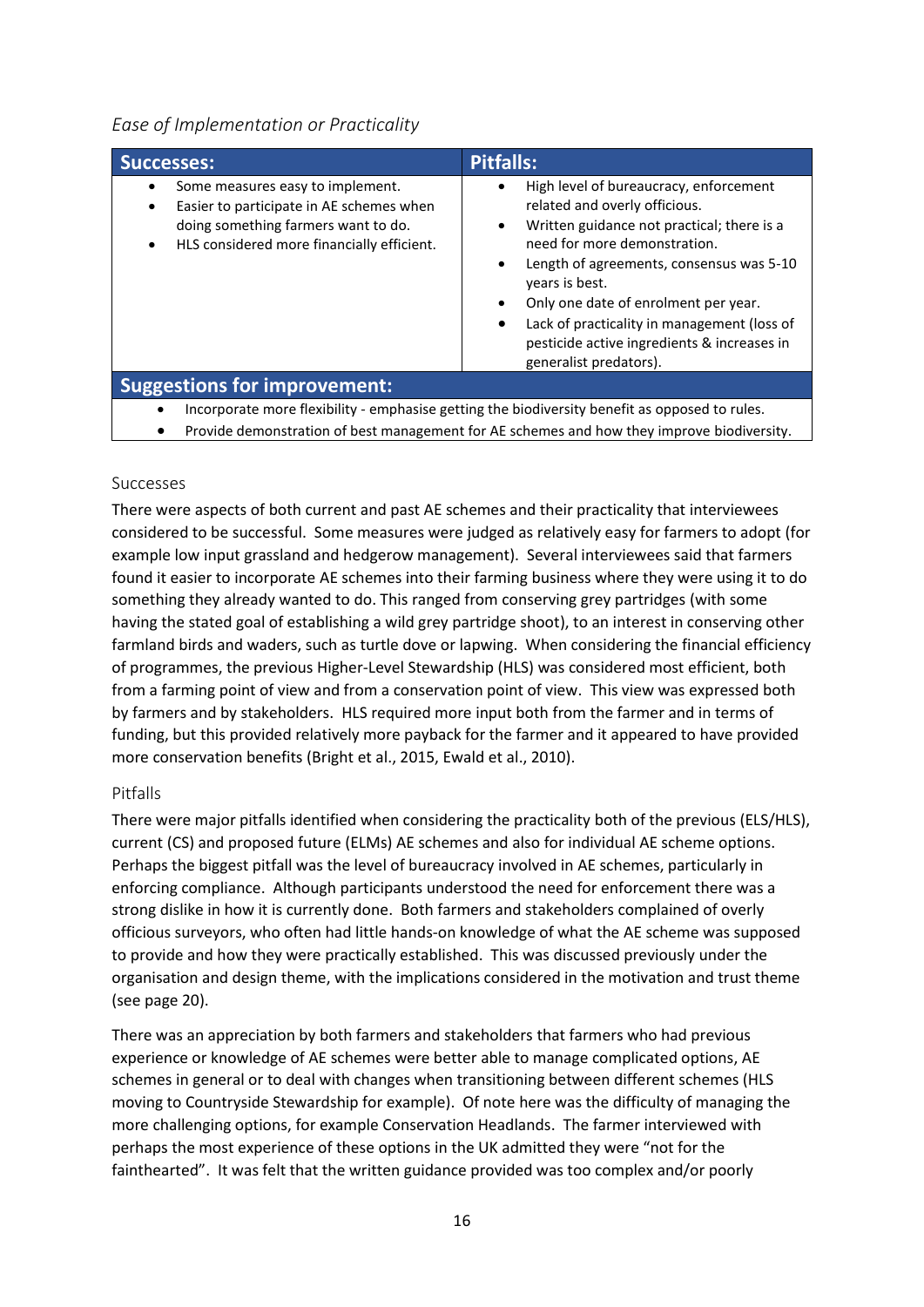written; interviewees did not feel it provided practical guidance and it did not make implementation easier. More examples or demonstrations are really needed.

Issues to do with the length of agreements were also highlighted when considering ease of implementation (or the lack of it). There were mixed opinions about what would be the ideal length of an agreement – some suggest 1 to 2 years whilst others even considered 10+ years a good idea. Agreements of between 5 to 10 years were usually seen as a good compromise. There was agreement by all interviewees holding an opinion that the current system of designated enrolment dates (one per year per scheme) was not good and only added to the bureaucracy and made continuity from one scheme to the next difficult. The former system of rolling dates throughout the year was much preferred. The final issue to do with dates and time was with rigid or inflexible sowing dates. These were often impractical or inappropriate, with weather and geographical variation. Many respondents felt this would be better left to farmers to decide, based on local conditions, with some written guidance to help make that decision but not prescriptive dates, particularly for sowing.

Two other issues were brought up by interviewees that fell under the heading of practicality. The first of these was active ingredients in pesticides (in particular herbicides), and how losing these, through changes in regulations, might affect management. This could be an issue if ingredients that were vital in the management of specific options were no longer available. The other consideration was the effect of generalist predators on the success of AE scheme options. Many interviewees (mainly farmers but also some stakeholders) wanted some aspect of predator control, either direct (lethal means) or indirect (fencing etc.) incorporated in AE scheme options to ensure that habitats provided through a scheme did not result in the creation of what was a sink or trap for species targeted through AE schemes (for example grey partridges, lapwing etc.).

#### <span id="page-16-0"></span>Suggestions

Two suggestions for ways to help easier implementation of AE schemes were put forward by the interviewees. The first is to incorporate more flexibility for both stakeholders and farmers into the system. Interviewees did not think that this should result in a lack of adherence to the rules. There needed to be flexibility in how these rules were applied, with an emphasis on getting the biodiversity benefit that the AE scheme was directed towards, as opposed to a rigid adherence to rules. Another suggestion was to provide demonstrations of how AE scheme options and their management improves biodiversity. If people can see the improvement to biodiversity implemented on the ground and examples of how it is done, then they will find implementing AE scheme management on their own land easier. It is worth noting here that PARTRIDGE fulfils this suggestion through its demonstration areas.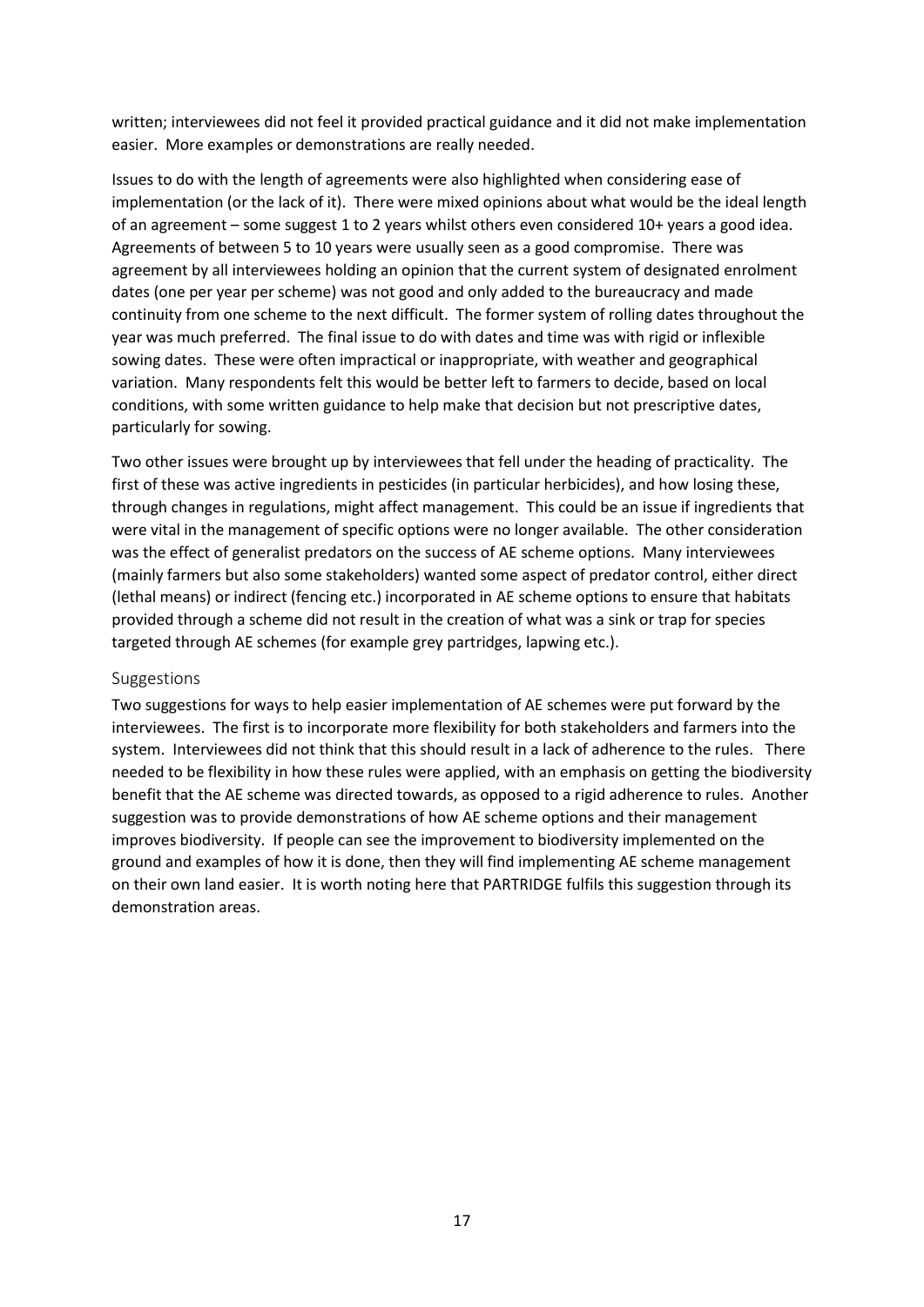#### <span id="page-17-0"></span>*Knowledge and Communication*

| <b>Successes:</b>                                                                                                                                                                                                                                                                                                                                                                                               | <b>Pitfalls:</b>                                                                                                                                                                                                                                                                                                                                                            |  |
|-----------------------------------------------------------------------------------------------------------------------------------------------------------------------------------------------------------------------------------------------------------------------------------------------------------------------------------------------------------------------------------------------------------------|-----------------------------------------------------------------------------------------------------------------------------------------------------------------------------------------------------------------------------------------------------------------------------------------------------------------------------------------------------------------------------|--|
| Benefits of good advice.<br>٠<br>Training, education, monitoring & feedback<br>$\bullet$<br>of advisors and experts was highly<br>appreciated.<br>Support for farmer to farmer interaction.<br>Farmer clusters - Open Farm Sundays.<br>٠                                                                                                                                                                        | Lack of public understanding.<br>Written guidance is too wordy but also<br>$\bullet$<br>needs science spelled out.<br>Lack of lack of training for farmers and<br>$\bullet$<br>advisors.<br>Loss of experienced advisors.<br>$\bullet$<br>Lack of practicality in management (loss of<br>$\bullet$<br>pesticide active ingredients & increases in<br>generalist predators). |  |
| <b>Suggestions for improvement:</b>                                                                                                                                                                                                                                                                                                                                                                             |                                                                                                                                                                                                                                                                                                                                                                             |  |
| More collaboration and communication between farmers, advisors and farmers, and farmers with<br>$\bullet$<br>the general public.<br>Experts and volunteers involved in monitoring biodiversity on AE schemes.<br>Introduction of farm experiments, farm walks and demonstration projects.<br>$\bullet$<br>Training for farmers and for advisors, with official accreditation for advisors that includes regular |                                                                                                                                                                                                                                                                                                                                                                             |  |

- $\mathfrak s$  and for advisors, with official accreditation for advisors that inclu assessment.
- Develop two versions of written guidance one for non-farmers for communication purposes, one for farmers with guidance and information on scientific background of options.

#### <span id="page-17-1"></span>Successes

Several success factors concerning communication and knowledge exchange for AE schemes were identified in the English interviews. The benefit of receiving the right advice, both from Natural England (government) and other (*i.e.* paid) advisors was highlighted. Farmers value the training and education provided by advisors and other experts. They like finding out the results of monitoring of their land and receiving feedback on that, particularly if it is couched in terms of learning rather than lecturing. Access to experts who interacted with farmers on the farm was especially positively received by farmers. The importance of farmer-to-farmer interactions was highlighted, with the thought that this helps farmers retain knowledge. Farmer clusters were a good example of how best to communicate and share ideas, both advisor/expert to farmers and farmer-to-farmer, but especially the latter. Farmer clusters were also considered to provide good publicity for farmers, with many organising "Open Farm Sunday" events [\(https://farmsunday.org/\)](https://farmsunday.org/) as well as other events related to farmer cluster engagement activities.

#### <span id="page-17-2"></span>Pitfalls

Four topics were identified as pitfalls in communication and sharing of knowledge in the English interviews. These were:

- The lack of public understanding of farming and wildlife.
- Problems with the written guidance on AE schemes available to farmers and landowners.
- Issues with farmer communication and knowledge.
- Variable knowledge and communication by advisors.

The lack of public understanding of farming and the lack of public appreciation that wildlife is dependent on the farmed environment was highlighted as a pitfall for AE schemes since monetary support for AE schemes is funded from the public purse. This has been the case within the EU, with the UK government providing additional funding through Pillar 2 in the past. After Brexit the plan from the English government is that direct subsidy for farming production will gradually diminish,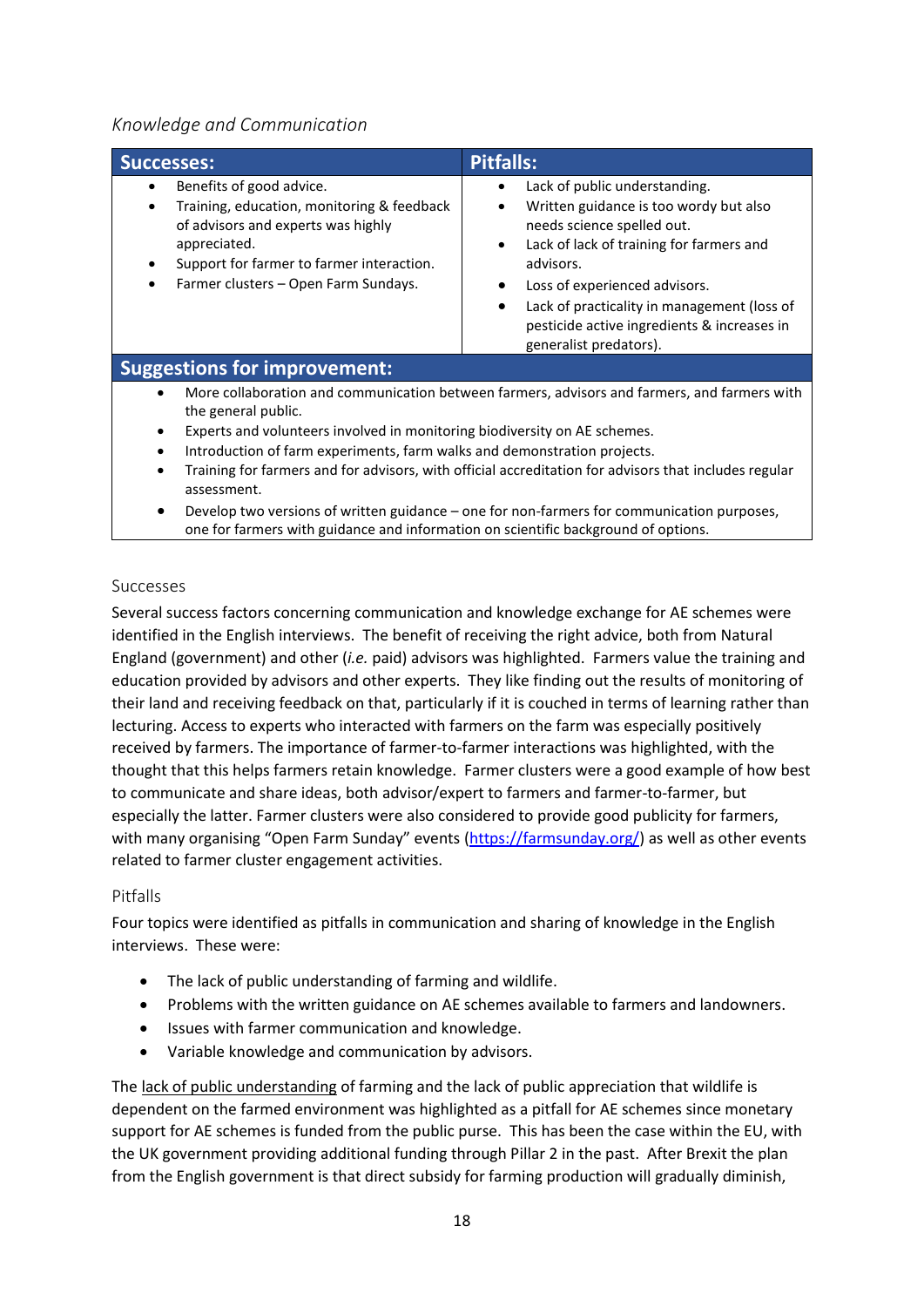with the only subsidies available to farmers being ones directed towards the environment – phrased as "public funds for public goods" (agricultural funding is a devolved issue, so it will be different in the other UK nations). Farmers and stakeholders think that a lack of public understanding of farming and wildlife is a threat to this funding. There is a need to bridge this gap, with information that shows the value of the investment, so that funding for AE schemes is maintained or even expanded post-Brexit.

The written guidance for AE schemes that is available to farmers and land managers was the subject of two criticisms that may initially appear contradictory. Firstly, the current guidance was considered too lengthy with detailed information difficult to find and more concise information would be helpful. In contrast, there was a desire from interviewees for more information on the scientific basis of AE scheme options. Many farmers felt that, although they often have heard that AE scheme options were based on science, nowhere in the guidance was this spelled out<sup>1</sup>. There was a desire amongst farmers and stakeholders for this information to be available. The take home message may be that the guidance needs to be concise and provide scientific back-up for its rules and recommendations, with some farmers suggesting different documents for these different purposes.

Interviewees (both farmers and stakeholders) saw farmers as isolationist in their outlook which hinders their ability to communicate, although one interviewee felt that there were recent moves to address this isolationism. Specific considerations mentioned were a need to expand farmers' knowledge of AE schemes, which was considered variable by interviewees. Some farmers were perceived to have a good working knowledge of AE schemes and various options – often those with a long history of being in them – while others had gaps in their knowledge, particularly in the specifics of implementing the options. There was a perceived need to expand training in AE schemes in agricultural colleges and through other means after formal education. Interviewees underlined farmers appreciation of learning opportunities, but there was once again a feeling that they disliked "being told or lectured". This reflected a need for a balanced approach from government in interactions with farmers, emphasising learning rather than reprimanding.

The last set of pitfalls regarding communication and knowledge highlighted in the English interviews was the perceived knowledge and experience of advisors (both governmental and private/NGO based), which again was considered of variable quality. Interviewees thought that a good relationship with Natural England advisors is both very important and appreciated by farmers. The concern was that governmental austerity measures had resulted in more experienced, and thus expensive advisors, being replaced with cheaper, less experienced ones without the opportunity through mentoring to pass knowledge on. Promotion of advisors (both in governmental organisations and in NGO/private organisations) also resulted in a loss of experience, again without passing on knowledge to the person recruited to replace the experienced advisor. Another related aspect was mentioned by several of the advisors interviewed. They reported that advisors from an agronomic background were giving biodiversity advice – reflecting a lack of appreciation for the detailed biodiversity knowledge needed for the best conservation outcomes. This may be contributing to some of the perceived variation in the quality of advisors.

<sup>&</sup>lt;sup>1</sup> It is worth noting that the PARTRIDGE project itself published an evidence-based booklet (Brewin et al., 2020) which summarises the benefits of AE measures that are key habitat measures for grey partridges together with their benefits for farmland biodiversity more generally.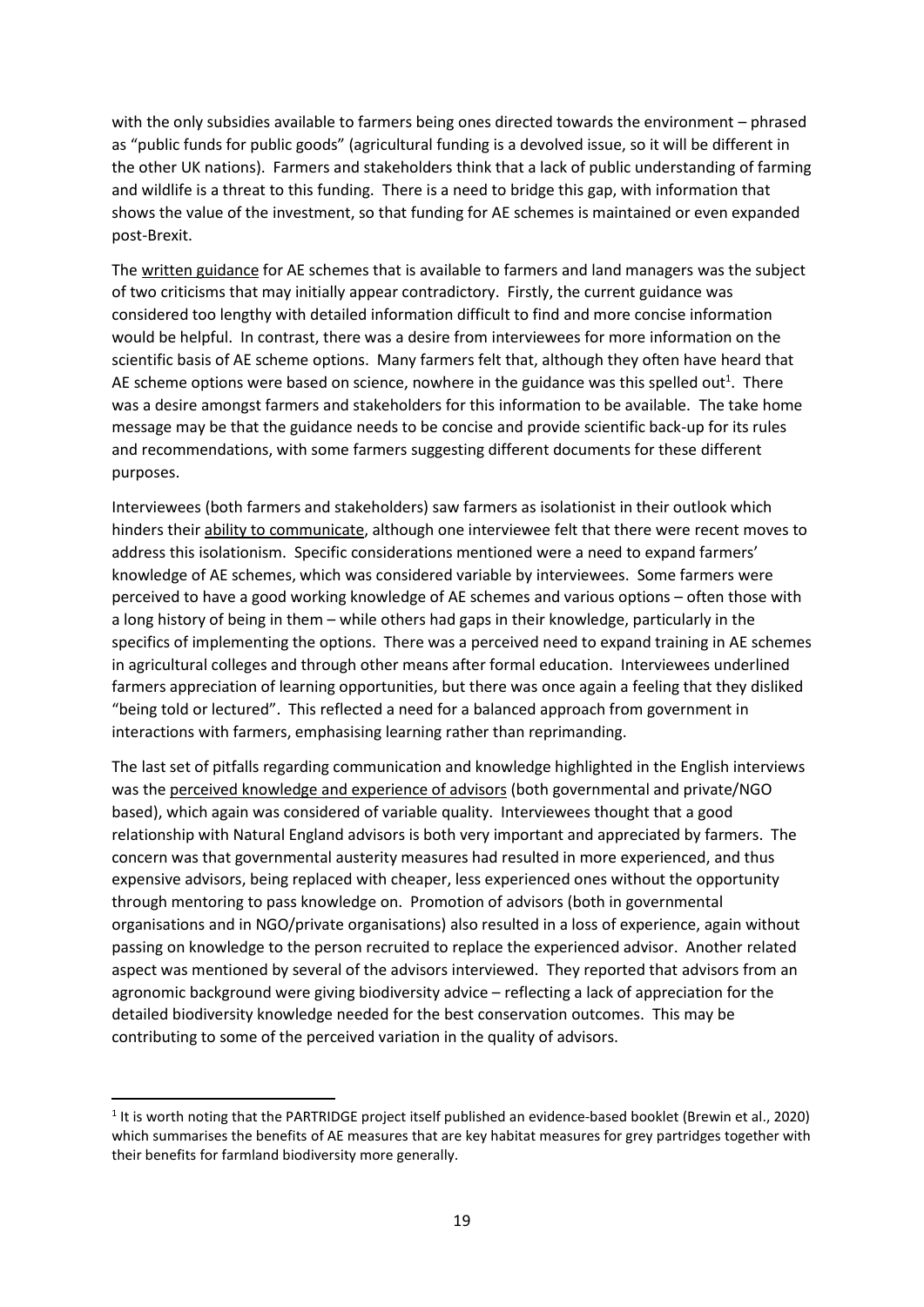#### <span id="page-19-0"></span>Suggestions

Interviewees offered several suggestions regarding communication and knowledge exchange. They suggested more collaboration and communication between farmers, advisors and farmers, and farmers with the general public. They wanted experts and volunteers to be involved in AE schemes particularly in monitoring any biodiversity results from AE scheme implementation. This reflects the desire for more evidence on the benefits to biodiversity from the provision of AE schemes, both scientific and anecdotal. Examples they mentioned were "on-farm" experiments, farm walks and demonstration projects (note PARTRIDGE demo sites fulfil these to some extent).

Interviewees emphasised the importance of training for farmers and for advisors, with official accreditation for advisors that reflected their knowledge on how to best implement AE schemes to produce biodiversity benefits. They also underlined a need to ensure that people retained knowledge – perhaps indicating a need for ongoing accreditation for advisors though farmers were also included in this need to retain knowledge, with famer clusters mentioned as one way that this knowledge is reinforced and retained for farmers. Retaining experienced, knowledgeable advisors was of high priority. Finally, considering the problems highlighted with written guidance and advice, there was the suggestion to create two versions – one for non-farmers as a communication tool to explain the AE schemes to the public and interested non-farmers and the other for farmers that usefully provided the guidance and knowledge necessary to establish quality AE scheme options, with information on the scientific background to the options.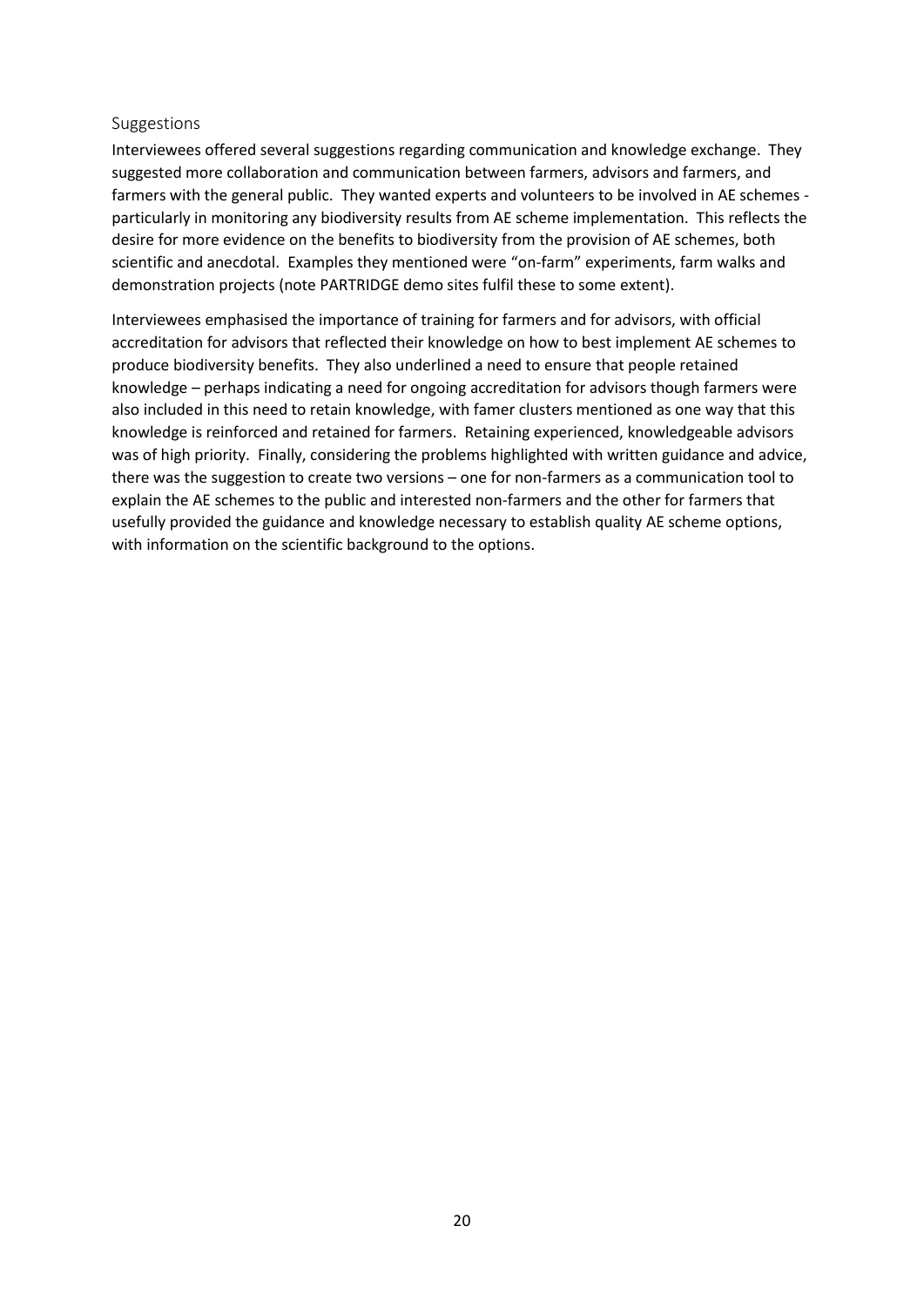#### <span id="page-20-0"></span>*Payments*

| <b>Successes:</b>                                                                                                                                                                                                                                                                                                                                                         | <b>Pitfalls:</b>                                                                                                                                                                |
|---------------------------------------------------------------------------------------------------------------------------------------------------------------------------------------------------------------------------------------------------------------------------------------------------------------------------------------------------------------------------|---------------------------------------------------------------------------------------------------------------------------------------------------------------------------------|
| Some interviewees considered the level of<br>payments fair.<br>Farmer cluster facilitation funding was<br>$\bullet$<br>considered a success.                                                                                                                                                                                                                              | Late payments - all mentioned this.<br>Income foregone did not cover cost of<br>$\bullet$<br>implementation and maintenance.<br>Upland farmers at most risk of bankruptcy.<br>٠ |
| <b>Suggestions for improvement:</b>                                                                                                                                                                                                                                                                                                                                       |                                                                                                                                                                                 |
| AE schemes need a higher rate of payment for the best results.<br>Keep farmer clusters, public engagement.<br>٠<br>Explore alternative payments systems: by results, competitive bidding, pay more for more birds<br>$\bullet$<br>etc.<br>Payments could vary by locations – reflecting local growing conditions or what is scarce/desirable<br>$\bullet$<br>in that area |                                                                                                                                                                                 |

Support to areas in more need - most mentioned upland farmers.

#### <span id="page-20-1"></span>Successes

Many of the interviewees considered the level of payments fair, although some disagreed. Additionally, there was general approval of the monies provided through facilitation funding for farmer clusters. It is worth noting that there were few perceived successes associated with the "Payment" theme.

#### <span id="page-20-2"></span>Pitfalls

The main criticism of the payment system was the issue of late payments, with all interviewees mentioning it and the discussion often focussing on it. Many farmers have had to wait years to get their payments. Not only did this put them off reapplying for AE schemes but was also seen as a main deterrent to their peers who were considering applying for AE schemes.

There were contradictory opinions on the level of payment for AE scheme options. Many of the English interviewees considered that the payments for most arable AE schemes options were fair, which we considered a success factor for payments. However, there were also many who felt that the current payments did not cover enough of the cost of implementation and maintenance of options. One possible reason given for this was that the level of commodity prices used for these calculations did not reflect the commodity prices available to farmers who were putting in these AE scheme options. The implication was that commodity prices were, at the time farmers were receiving the payments, actually higher than the ones that had been used for calculating the cost of AE scheme options. Considering predicted declines in the level of subsidies paid to farmers following Brexit, this perception was considered by many interviewees to be more widely applicable post-Brexit. Upland farmers were considered by many to be most vulnerable to abandoning their farms (especially post-Brexit) and higher AE scheme payments could encourage them to continue farming. It is interesting that we did not interview upland farmers in particular but that this was acknowledged both by farmers who were interviewed and by stakeholders.

One other issue raised by several interviewees was the need for the government to continue payments for the facilitators of farmer clusters, with a general belief in the importance of funding farmer clusters from the facilitation fund or a similar monetary instrument in the future.

#### <span id="page-20-3"></span>Suggestions

There was a suggestion that AE schemes need more than just income foregone for the best results, with more consideration given to the costs for implementation and maintenance of options. This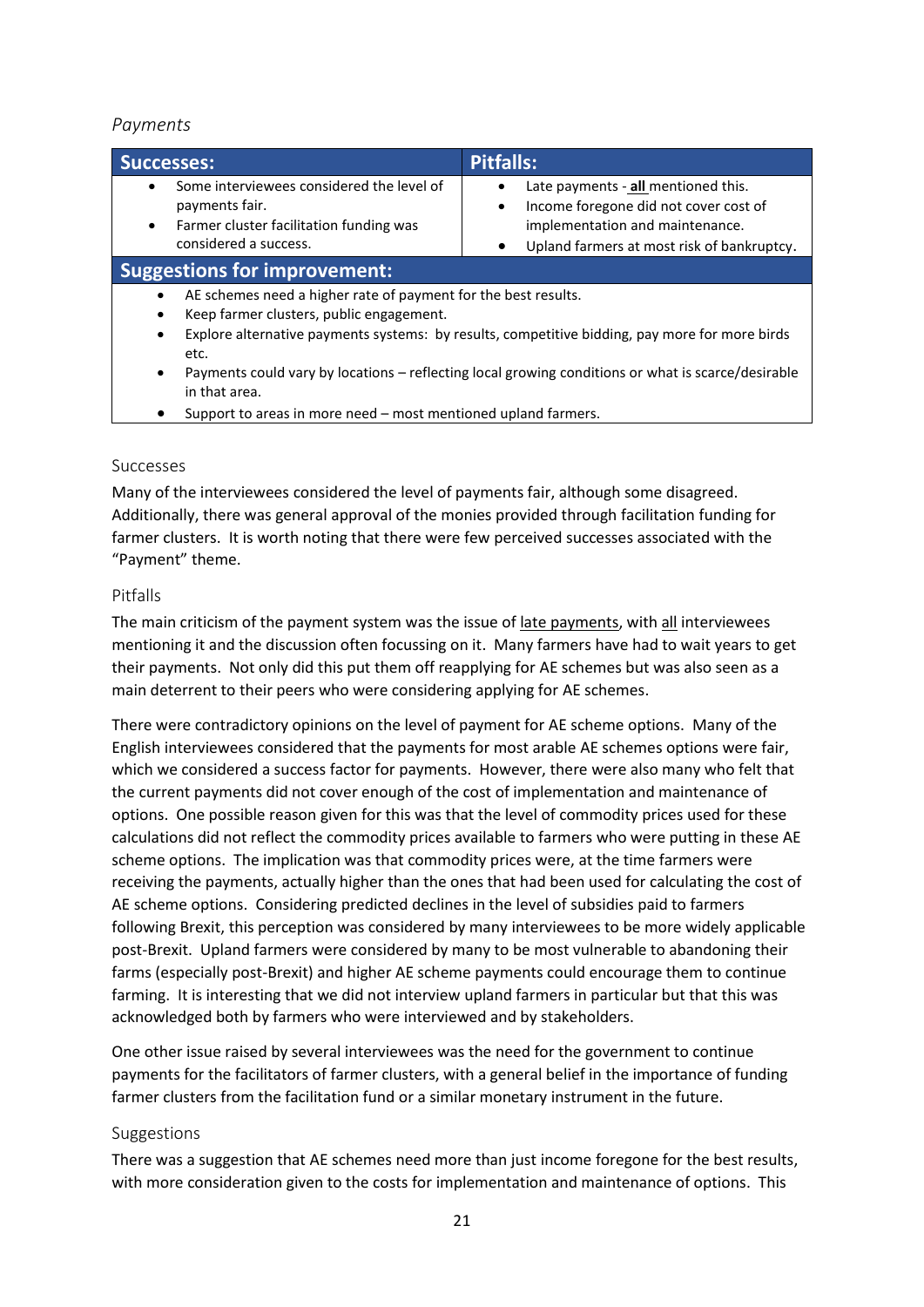would ensure the best performance from those farmers implementing AE schemes. There was also a desire for AE scheme payments directed towards collaboration (*i.e.* farmer clusters or similar) and towards public engagement (i.e. open farm Sunday or similar).

Several alternative payment systems were considered by the English interviewees. These included some form of payment by results, though often people thought this would be difficult to measure and possibly difficult to budget for, both by farmers and the government. Another possibility suggested by some interviewees was some form of competitive payments – an example was the Australian system where farmers offered up what they were prepared to do for agri-environment and the costs associated with it and the best value bids won the funding to do this. There was also a perception that those undertaking AE schemes should be paid more for providing more of the "public good" – so those who produced more birds etc. should be given more money. Interviewees did acknowledge that there could be problems measuring this "public good" and that it could be difficult for the government to budget for this. Several interviewees suggested that payments should vary depending on either soil type or locations. For instance, many considered that the uplands had a need for additional payments to ensure the continuation of low intensity grazing on these areas and avoid farm abandonment, thus ensuring continued support for species reliant on this type of management. There was also the suggestion that payments should go entirely and perhaps be replaced by a either a cross-compliance based system through subsidies or even relying on farmers to provide conservation benefits through individual interest, *i.e.* give up on the idea of AE schemes paid by the government. This was however, not a widely held opinion amongst the interviewees.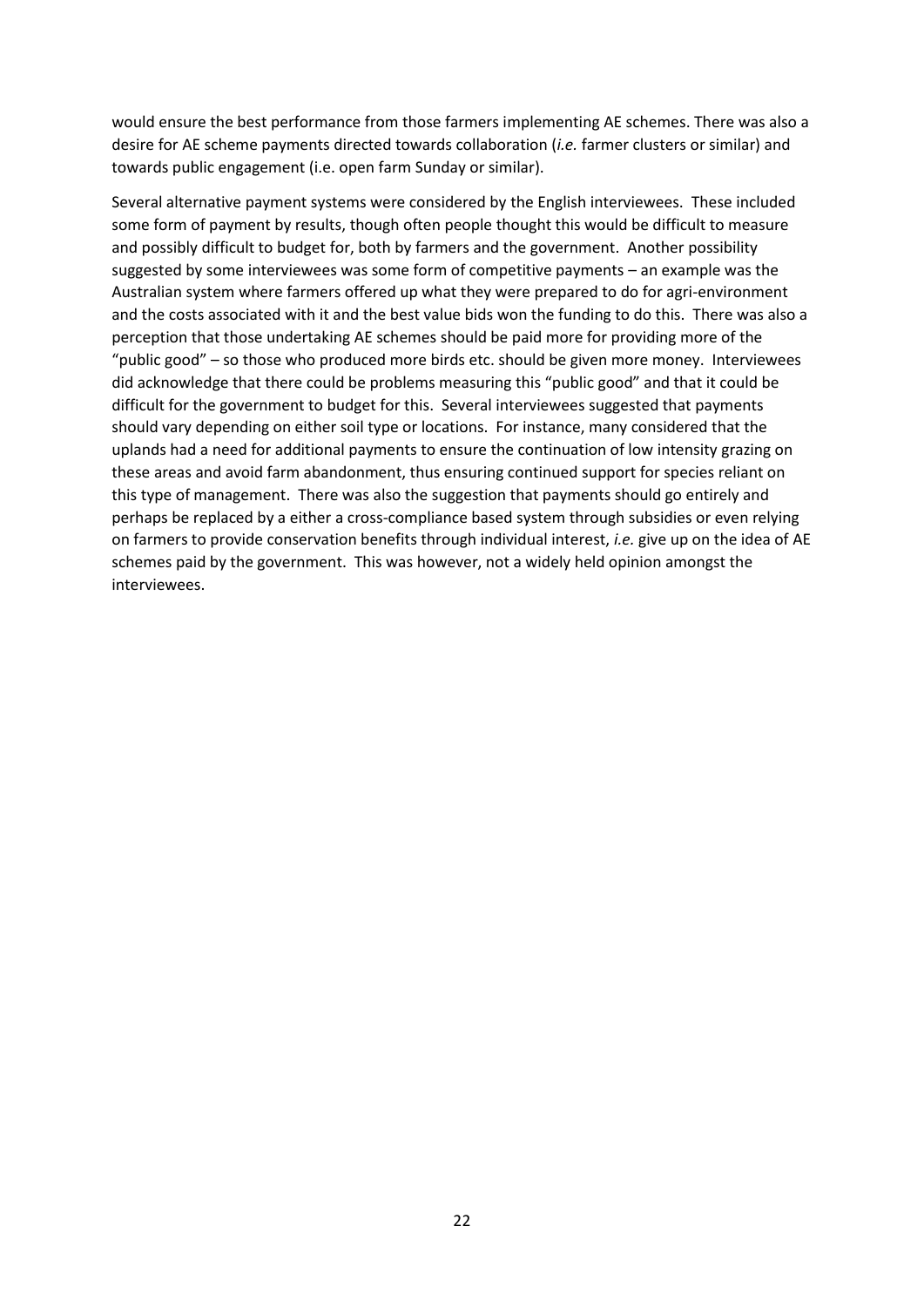#### <span id="page-22-0"></span>*Motivation and Trust*



#### <span id="page-22-1"></span>Successes

The discussion of motivation and trust highlighted several successes of the AE schemes system in England. Many farmers were proud of the environmental good that they provide through AE schemes and other means. Most of the farmers interviewed felt that they had a major role in conserving the countryside and those involved in AE schemes felt that it had led to them being more environmentally aware. Several famers with AE schemes felt that there was friendly competition between their neighbours and the AE scheme measures or wildlife that they have on their land – leading to a general increase in the desire to produce more biodiversity. Some spoke of an interest in grey partridge conservation specifically. They felt that grey partridge conservation is helped by its gamebird status. Many felt that farmers are more motivated to put in AE scheme measures directed at grey partridges specifically – for example beetle banks, cover strips and supplementary feeding. There was a general positive view of new, young farmers. Many interviewees felt that green issues are seen as more important by younger farmers, this was likely to be especially so post-Brexit, and younger farmers were considered to have a more holistic view of farming and a greater desire to work with nature as opposed to against nature. Interviewees thought younger farmers were more educated about AE schemes and were likely to be more engaged and involved with AE schemes.

#### <span id="page-22-2"></span>Pitfalls

Perhaps the most common overarching comment we recorded regarding motivation pitfalls was "You can't be green if you're in the red". Many participants pointed out the importance for farmers' businesses to be on a strong economic footing so that they had the ability to involve themselves in conservation.

Beyond this there were a few prominent pitfalls with motivation highlighted by interviewees. We consider them here firstly where farmers criticised the motivation of other farmers or had comments to make about their own motivation versus what they saw as "other people's"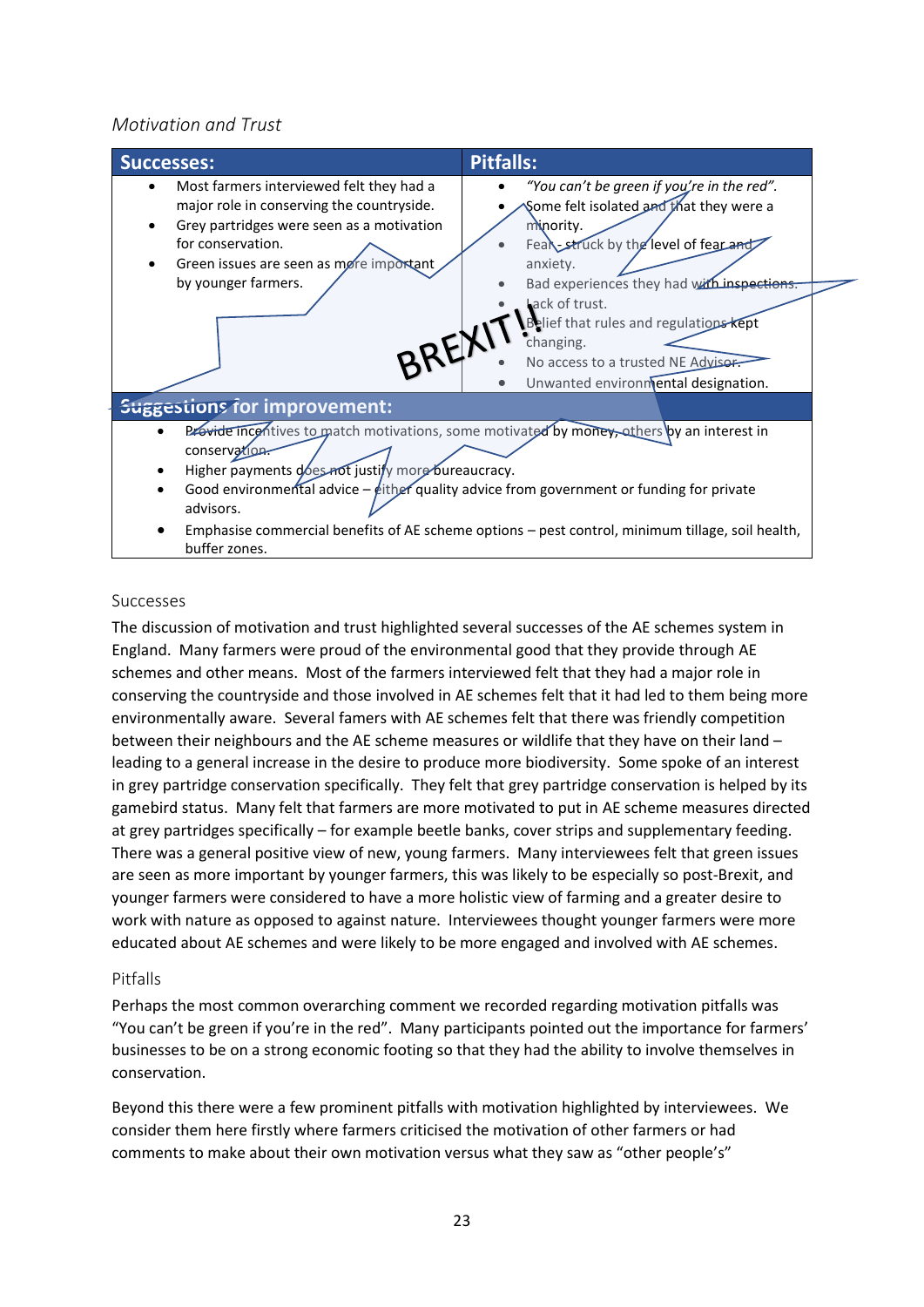motivation. We then consider two types of motivation, or perhaps de-motivation, that came through most strongly in our interviews – fear and lack of trust.

#### *Views on others*

Some farmers felt isolated and thought they were a minority that cared for the environment while "everyone else" was in it for the money. This was also reflected by a dichotomy in how farmers saw themselves; some thought that an emphasis on food production was old fashioned while others argued that their job was to farm, not be "park wardens". Between these two extremes was a range in how farmers in our interviews viewed their role in society and may go some way to explaining why some individual farmers involve themselves in AE schemes and conservation and some do not. Some farmers said they liked their autonomy and therefore would not really want to enrol in AE schemes but would do their own conservation work. Some farmers had felt pressured to join a farmer cluster; this type of coercive motivation was considered counterproductive. Some expressed negative comments concerning land managers who released a lot of birds for shooting, that it damaged the environment and increased the number of generalist predators in the area, as well as putting shooting in a negative light. There were mixed views on rewilding from both farmers and stakeholders, with one farmer seeing this as "failed farming" whilst another was interested in incorporating elements of this into their own farm.

#### *Fear*

Interviewers were struck by the level of fear and anxiety expressed by many farmers when discussing inspections and bureaucracy. All interviewed farmers explicitly mentioned bad experiences they had with inspections or reported that someone they knew personally had suffered. There was a feeling that these inspections were not randomly assigned but that those who had more AE scheme options were more likely to be inspected and that these inspections were happening to those with more AE schemes more frequently. The behaviour, motivation, and level of knowledge of inspectors was questioned by most farmers interviewed, with some suggesting that inspectors were tasked with finding mistakes in implementation. Farmers that were inspected thought there was very little allowance for in-field discrepancies. The length of time between inspections and report filing was considered overly long, meaning that farmers did not have the ability to put things right when discrepancies were found. The level of bureaucracy in these inspections and in other areas associated with AE schemes meant that farmers felt pushed into choosing options that were less complex versus those that provide for more effective support of biodiversity but were difficult to manage. Problems with inspections, the fear of inspections and the level of bureaucracy associated with them was the main reason farmers gave for not taking up AE schemes and for thinking that they might not take AE schemes up in the future. There was one bright spot in these generally negative opinions about inspections – although farmers were very negative about the RPA (the body that runs the inspections) they did hope that RPA would succeed in processing payments still owed to farmers – which does now seem to be the case.

#### *Lack of Trust:*

The other negative issue with motivation for farmers to enter AE schemes was a lack of trust, likely related to issues of fear. This lack of trust was thought to apply from both the farming and the government side. Farmers did not trust the government and mentioned three reasons for this. Firstly, there was a belief that the rules and regulations regarding AE schemes kept changing (this may reflect changes in schemes rather than options and a desire by many of those interviewed to have an AE scheme system similar to the ELS/HLS schemes in the early 2000s). Secondly, many farmers felt that they did not have access to a trusted Natural England Advisor and lastly, they were worried about receiving an unwanted environmental designation – for example, becoming a Site of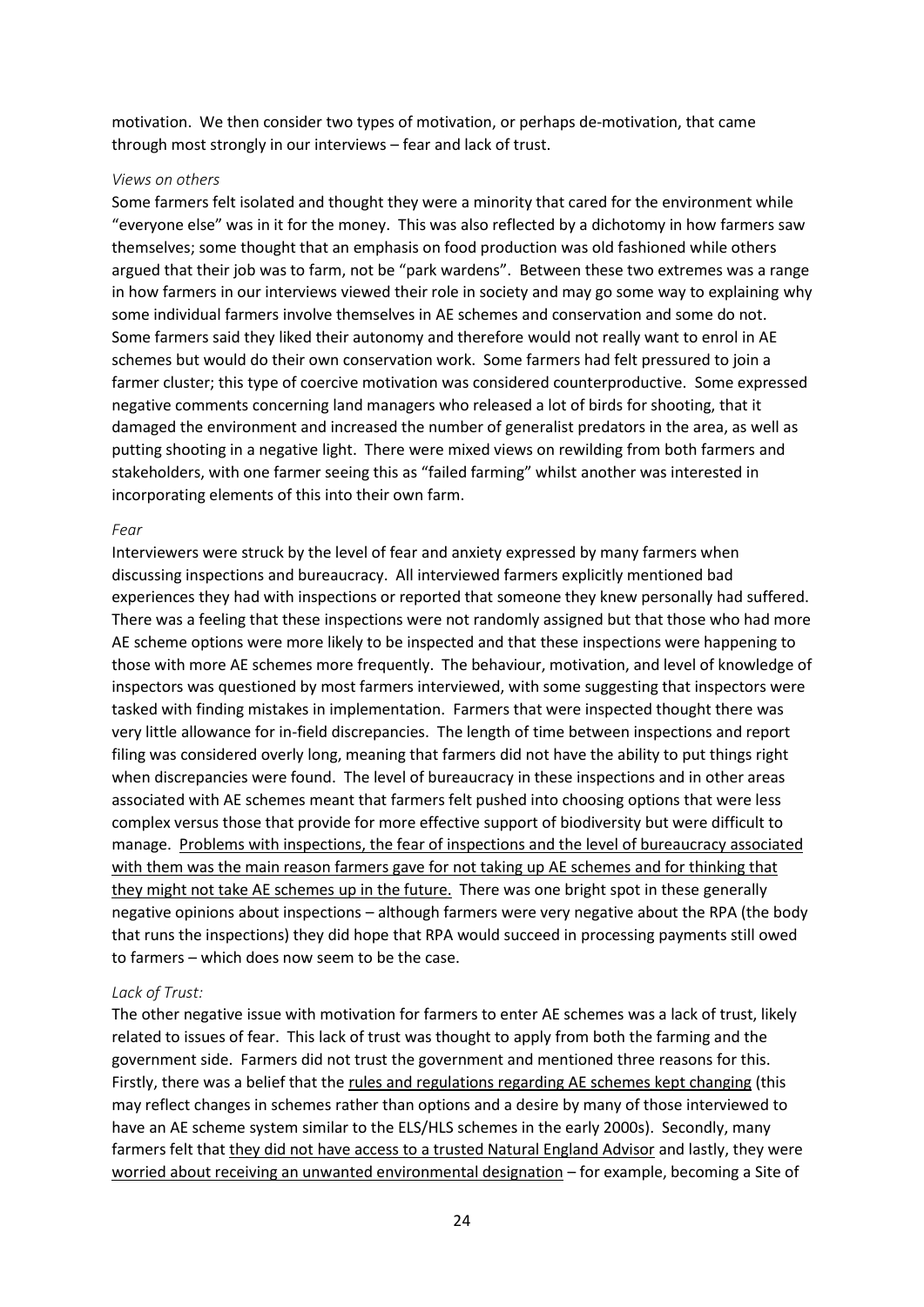Special Scientific Interest (SSSI). On the governmental side, farmers interpreted frequent and inflexible inspections as an indication that the government did not trust farmers. As a group, farmers were sceptical about undertaking monitoring themselves – they did not think that this was fair and verifiable so the issues to do with inspections should not be interpreted as farmers wanting to do away with them entirely.

Looking forward there was some trepidation regarding Brexit. Many felt uncertainty regarding how Brexit was going to play out and this was negatively affecting AE scheme uptake as well as affecting other forward planning. Some farmers and stakeholders were concerned with future trade agreements (or the lack of them) and the effects this will have on landscapes, wildlife, and farming. Most felt that livestock farmers were particularly vulnerable to this.

#### <span id="page-24-0"></span>Suggestions

There were several suggestions regarding motivations, two of which could really be considered warnings. It is important to provide incentives to match all the different motivations – some participants will be motivated by money, others more by biodiversity. The incentives provided need to reflect this. However, there was also a warning that extra payments or higher payments will not justify higher levels of bureaucracy – and that more bureaucracy will lead to fewer farmers taking up AE schemes.

The importance of good environmental advice was emphasised by many farmers and stakeholders, with several farmers suggesting that the government should either provide environmental advice directly – often harking back to the days of MAFF (Ministry of Agriculture, Fisheries and Food) – or provide funding for farmers to access private advisors. Lastly, several farmers suggested that the commercial benefits of AE scheme options should be emphasised – examples were integrated pest control, minimum tillage, soil health, buffer zones. This would help scheme uptake and encourage farmers to up their game in option provision.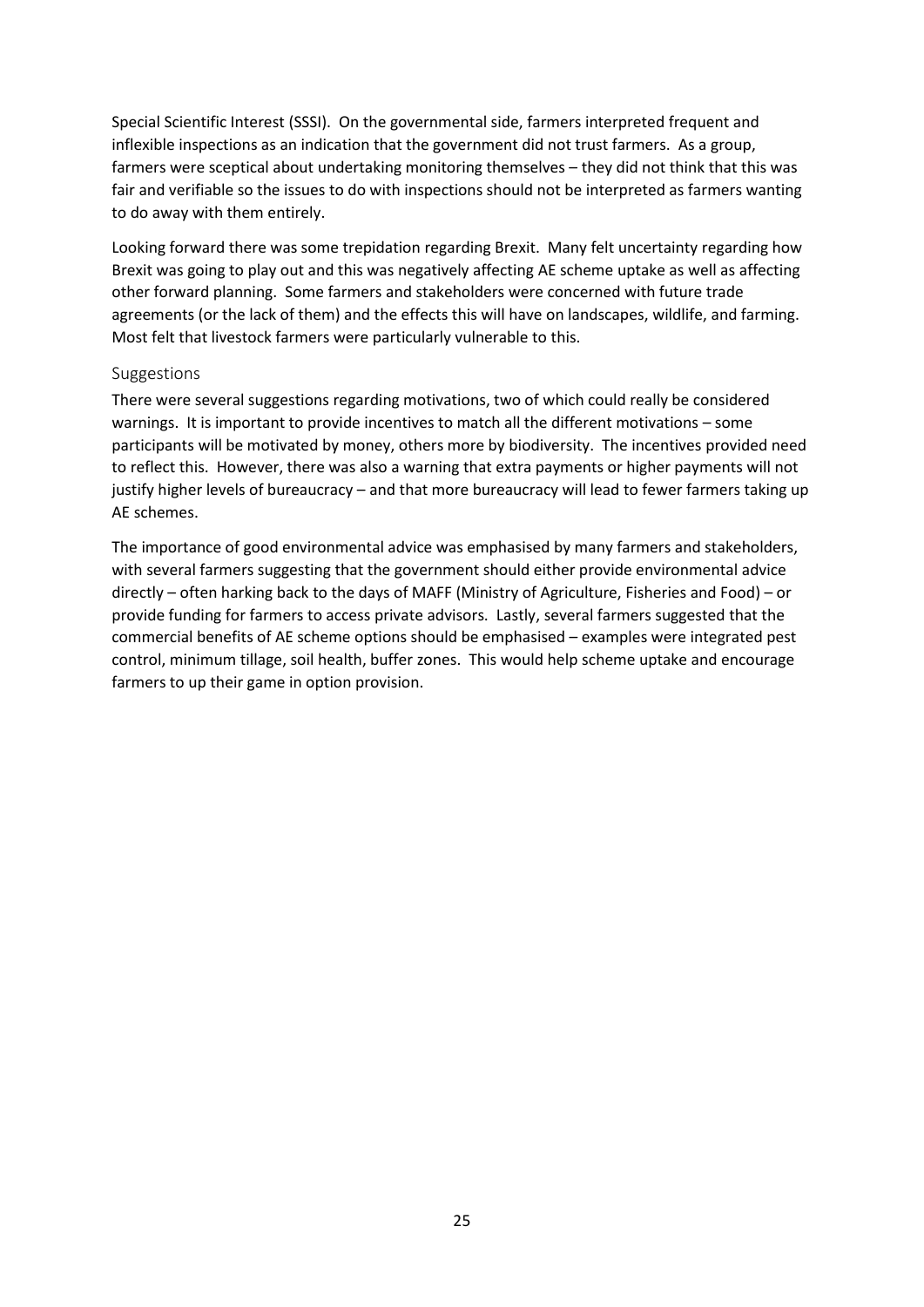## <span id="page-25-0"></span>Discussion

The opinions expressed by the interviewees in our survey reflect the findings of previous research on the factors that influence the uptake and implementation of agri-environmental schemes, and agricultural land use change in the UK (Franks et al., 2016; Ingram et al., 2013; Raymond et al., 2016; Riley 2016; Wildlife and Countryside Link. 2019), and more broadly across the EU (Cullen et al, 2020; Brown et al., 2019; de Krom, 2017; Lastra-Bravo et al., 2015; van Vliet et al., 2015; Pavlis et al., 2016; Zimmermann & Britz, 2016) and the world (Burton, 2014). We try to put these into perspective below, with recommendations on how pitfalls can be addressed, and suggestions taken forward, building on any successes identified in our survey and supported by published research.

#### <span id="page-25-1"></span>*Farmer Characteristics*

Our interviewees mirrored the finding of recent surveys and reviews on which farmers do or do not participate in AE schemes and the characteristics of their farms, reflecting the generally accepted picture of a farmer involved in AE schemes (Brown et al., 2019). Many surveys of AE scheme uptake have concentrated on how farmer demographics and other inherent characteristics of farmers affect uptake and motivation and there were some broad themes identified across Europe and the UK. In our discussions, younger farmers, with more formal education were considered to be more likely to take up schemes and that has been generally borne out in surveys of uptake (Brown et al., 2019; Burton, 2014; Pavlis et al., 2016;). There are two counterpoints to this, both brought up by our interviewees. One is in cases where older farmers, particularly those without a designated successor, join long-term schemes, designed to provide funding for habitats that require little management as they near retirement and start to prepare for retirement - although the reverse can also apply, where older farmers with a successor are less likely to join AE schemes, understood to reflect their wish not to tie the hands of their successor with an unwanted agreement (reviewed and discussed in Brown et al., 2019; Burton, 2014; Lastro-Bravo et al., 2015, van Vliet et al., 2015). The other counterpoint is the generally accepted premise across all our interviewees that farmers with more experience of agri-environmental schemes in the past were more likely to take up new schemes. This is something that many other researchers have highlighted – the importance of farmer experience in taking up schemes and instigating options that are considered to have the most environmental benefit but are often more difficult to implement (Brown et al., 2019; Riley, 2016;). This can be due to their experience in establishing AE scheme options or in the interaction that these farmers have had with advisors and other experts during the process of being involved in a scheme, with the result being better selection of more effective agri-environment options (Hejnowicz, Rudd & White, 2016; Lobley et al., 2013). Our interviewees also felt that increased farmer experience of AE schemes resulted in more public goods from these experienced farmers, though the support for this in published papers is less well researched and would be worth exploring further.

#### <span id="page-25-2"></span>*Farm Characteristics*

The size of farm holding has been shown to affect AE scheme uptake in some surveys; in most cases farmers with larger farms were found to be more likely to take up AE schemes (Brown et al., 2019; Pavlis et al., 2016; Siebert et al., 2006; Zimmermann & Britz, 2016). This did not come up as a point of discussion with our interviewees. A possibly related point of the profitability of each farm did arise and was summed up by one farmer who said "You can't be green if you are in the red." This indicates the perception that being a prosperous farming enterprise, possibly related to size of that operation, provides a farm the opportunity to undertake more nature-friendly farming, and there is support for this in the published literature, where high fixed costs are seen as a barrier to enrolling in AE schemes (Brown et al., 2019; Ducos, Bupraz & Bonnieux, 2009; Siebert et al., 2006; Wildlife and Countryside Link. 2019). There is also evidence that involvement in an AE scheme is related to more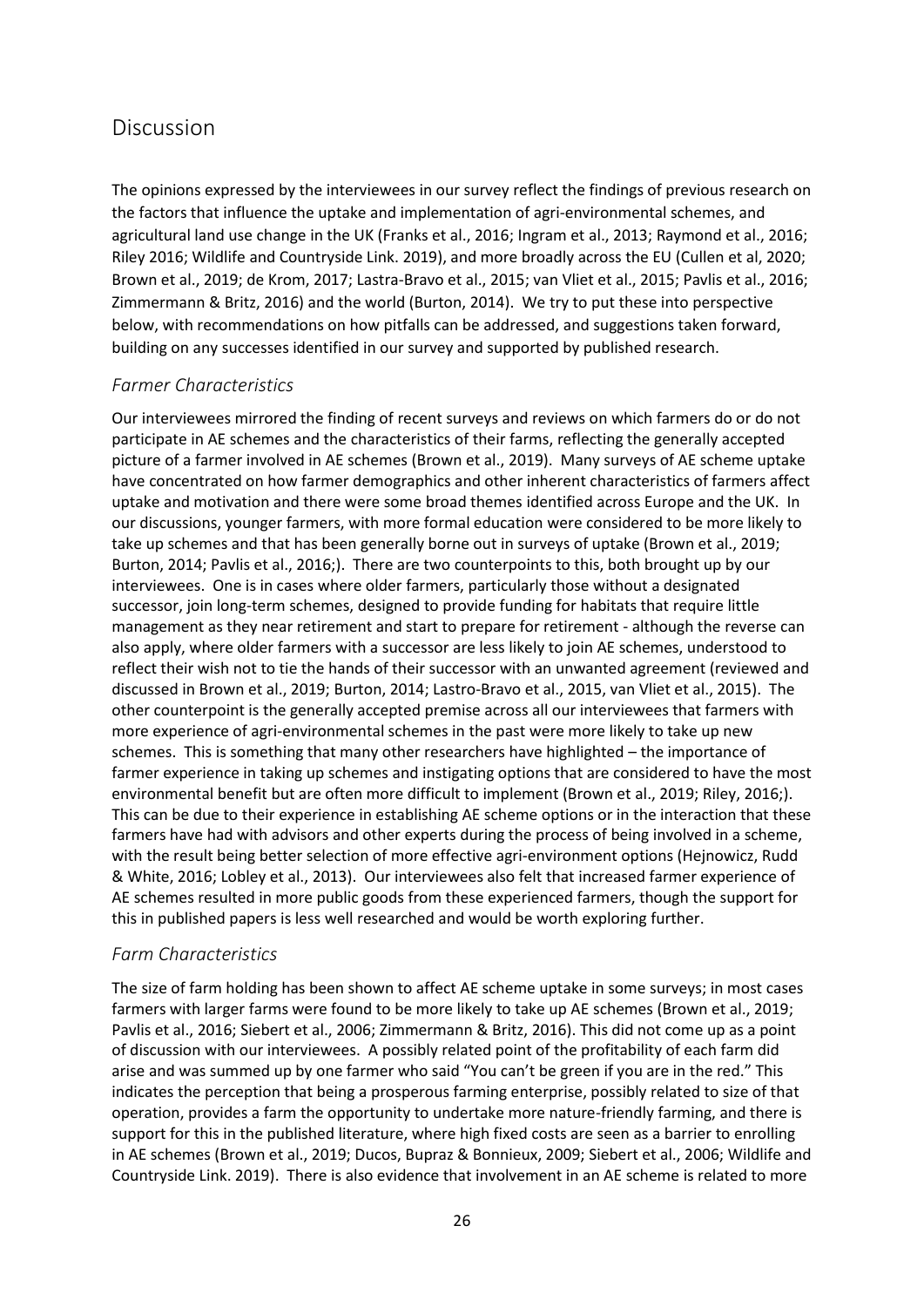stable farm income levels on dairy, general cropping, and mixed farms (Harkness et al., 2021). There was some discussion in our interviews of how schemes with longer time frames might possibly be more attractive to farmers in the English uplands and this may reflect the findings of other researchers for farming in more "remote" areas. Other research has shown that geographic areas of high-nature value farmland, coinciding with less intensive agricultural practices had, in some instances, higher uptake of subsidies designed to support this low intensive farming (Brown et al., 2019). There seemed to be little interest in our interviewees in this type of option personally. This is perhaps not surprising as all the farmers we interviewed were in the lowlands – our research reflected the PARTRIDGE project itself, which is working on restoring biodiversity on lowland arable farmland – although several were within either a National Park or an Area of Outstanding Natural Beauty.

#### <span id="page-26-0"></span>*Scheme Management*

Negative opinions of AE schemes coalesced around farmers' perceptions of how AE schemes are managed and monitored, as well as dissatisfaction with payment delays (not in the level of payment per se) – reflecting the extreme lack of trust in the government's management of agri-environmental schemes at the time of the interviews. Comments regarding management and monitoring reflect a view that this is done in a top down, prescriptive, often bureaucratic manner which has been reported in other surveys (Arnott et al., 2019; Wildlife and Countryside Link. 2019). Inspectors were considered badly informed and inspections onerous – this should not be taken as farmers not seeing the need for some inspections, but there was a feeling that these are not designed to get the best out of the schemes but are instead a form ticking exercise designed to catch farmers out. There was also a negative view of over officious documentation that failed to practically explain AE schemes options and their management, with little evidence of governmental appreciation of farmers agronomic ability – illustrated by adherence to calendar dates for planting etc. that were often rendered unworkable due to weather conditions, reflecting several of the issues raised in surveys of advisors (Hejnowicz, Rudd & White, 2016). The level of payments for options did not appear to be a big concern for most of our interviewees – although some consideration of changes in the price of commodities needs to be considered, as increasing prices paid for crops will affect the attractiveness of AE schemes options. Raymond et al. (2016) ascribed a preference for earlier AE schemes (ELS & HLS pre-2008) as reflecting the better payments available in these; we did find that our interviewees preferred the ELS/HLS system – though that seemed to be related to option availability and the timing of when they could apply to these schemes (year-round versus limited time for applications) more than payment levels. The appreciation for the earlier ELS/HLs system seemed to reflect the view held by some that ELS agreements were a steppingstone by some farmers to learn more about the AE scheme process and move to HLS agreements that required more work and management but provided more for the environment. This fits with a belief that those farmers who have had AE scheme agreements previously are better at managing them and at getting the best from them for biodiversity and that famers with an interest in the environment are more likely to take up AE schemes (Dessart et al., 2019). What was mentioned by many was the, at the time, late payments for AE schemes (late 2018, early 2019). This appeared to contribute a great deal to the feeling that Countryside Stewardship (CS) had been mis-managed by Natural England (NE), with an appreciation that the government had failed to provide the monetary resources needed by NE. Similar findings were identified in 2014 by Raymond et al. (2016), with their survey and ours really reflecting similar findings on these topics, in spite of the changes that had taken place during the intervening years. These include a change in AE schemes and, just before our interviews, the transfer of the administration of Countryside Stewardship (CS) and Environmental Stewardship (ES) to the Rural Payments Agency in 2018, in a move to provide a "more efficient and joined up service" [\(https://deframedia.blog.gov.uk/2018/03/09/friday-9-march-disposable-coffee-cups/;](https://deframedia.blog.gov.uk/2018/03/09/friday-9-march-disposable-coffee-cups/) House of Commons Environment, Food and Rural Affairs Committee, 2018). More recently there have been moves by DEFRA to further improve the process of application, inspection and payments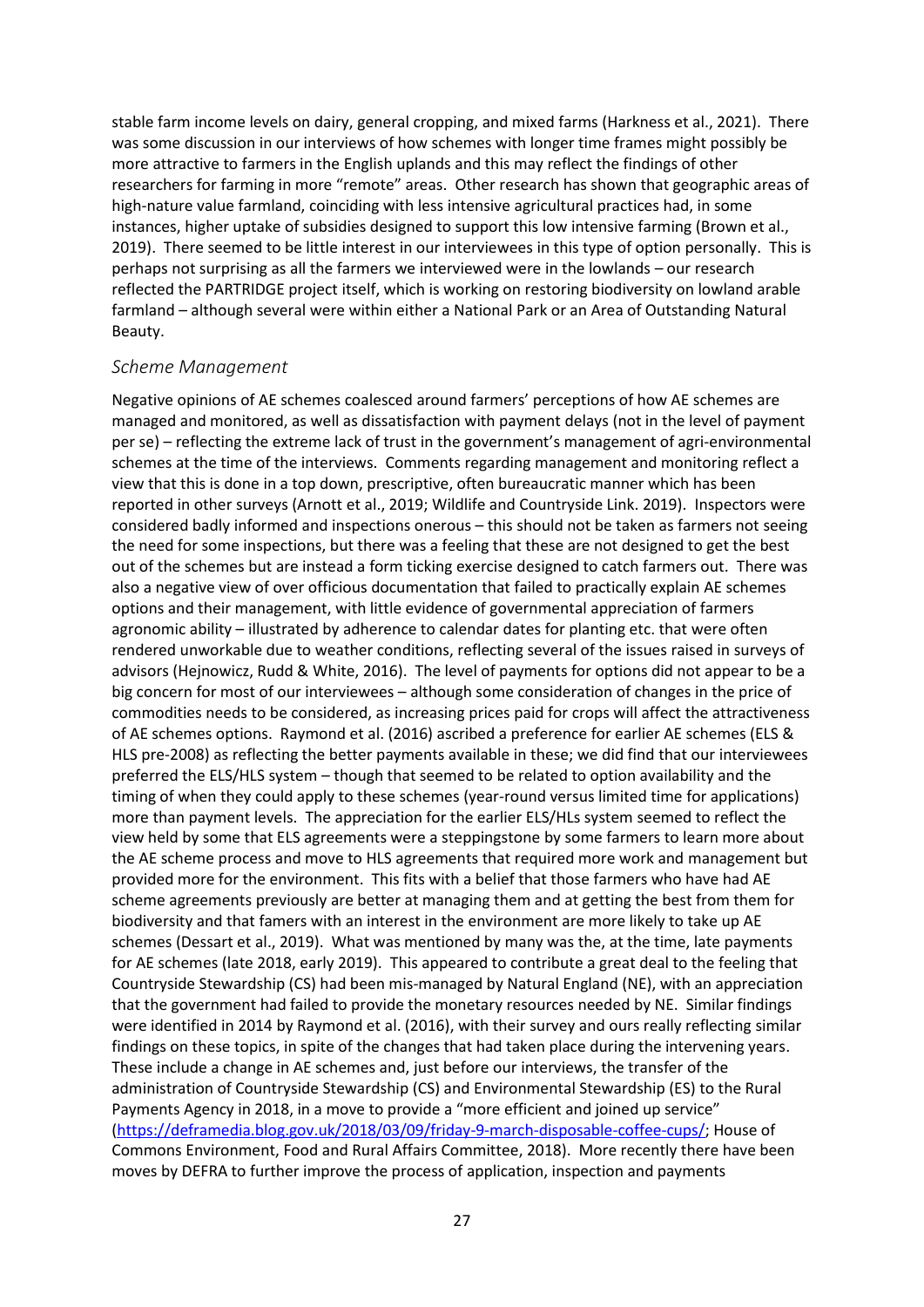[\(https://defrafarming.blog.gov.uk/2021/03/09/improvements-to-countryside-stewardship/](https://defrafarming.blog.gov.uk/2021/03/09/improvements-to-countryside-stewardship/) [https://defrafarming.blog.gov.uk/2021/04/06/our-work-to-improve-inspections-and-make](https://defrafarming.blog.gov.uk/2021/04/06/our-work-to-improve-inspections-and-make-penalties-proportionate/)[penalties-proportionate/\)](https://defrafarming.blog.gov.uk/2021/04/06/our-work-to-improve-inspections-and-make-penalties-proportionate/). It does remain to be seen if these efforts will address the over-riding negative perceptions that we and others have documented.

#### <span id="page-27-0"></span>*Advice and Demonstration*

We recorded a need for practical demonstration and advice, highlighted by both farmers and stakeholders, with training and proper compensation needed for top-quality advisors who are considered to provide the necessary support to get the best out of AE schemes as well as farmers themselves. The importance of experienced and trusted advisors has been highlighted by several surveys of both farmers and advisors, who are seen as environmental knowledge brokers (Brown et al., 2019; Hejnowicz, Rudd & White, 2016; Ruto & Garrod, 2009). Many farmers and stakeholders we interviewed considered that an emphasis was needed on AE scheme options that had proven ecological benefits and that there was a need to provide the scientific basis for this – with the access to professional advisors and experts who could interpret that science and provide training to farmers (Lobley et al., 2013), supporting conclusions made by other authors (Brown et al., 2021). Our interviewees thought that farmers could then better understand the goal of these options and ensure that their management of that option worked to deliver that goal. This need for a better understanding of the ecological benefits of options and how to achieve them fits with an understanding that farmers with AE scheme experience are more likely to undertake complicated AE schemes options and consequently provide better ecological benefits. It also fits with changes in how farmers view what is 'good farming' and related 'knowledge cultures' and how that might be affected through their long-term participation in AE schemes (Riley, 2016) and interactions with conservation officers or advisors. Our findings agree with those that highlight the importance of the social capital of farmers involved in AE schemes – though in not so many words. Bourdieusianinspired ideas of the cultural construct of 'good farming' and 'knowledge cultures' combined with long-term participation in AE schemes helps to shape what farmers see as good farming. The interactions with conservation officers or advisors are important in changing how more productionoriented farmers perceive AE schemes and those involved in them, as well as ensuring the best outcome from these schemes (Riley, 2016).

#### <span id="page-27-1"></span>*Farmer Clusters*

Facilitation funding – i.e. Farmer Clusters, began in the UK in 2015, as part of Countryside Stewardship [\(https://www.gov.uk/government/collections/countryside-stewardship-facilitation](https://www.gov.uk/government/collections/countryside-stewardship-facilitation-funding)[funding\)](https://www.gov.uk/government/collections/countryside-stewardship-facilitation-funding). It was designed to work at the landscape scale and encourages cooperation between farmers enabled by a designated advisor and those we interviewed considered it by and large a successful development, a finding supported by others (Wildlife and Countryside Link. 2019). Our interviewees considered farmer clusters a useful way to educate and inform the public, as well as farmers, of the importance of conservation in modern farming. Many of our participants mentioned that one of the best most useful aspects of being in a Farmer Cluster was the training provided by on the ground access to experts – whose knowledge in how to get the best out of AE options was highly valued (Lobley et al., 2013). Earlier research on collaborative working by farmers had found that collaborative or collective schemes can have an added value in supporting environmentally positive management in the Netherlands (van Dijk et al., 2015). In the UK, McKenzie et al. (2013) found that farmers supported some sorts of collaborative AE schemes in the UK, with farmers already involved in AE schemes willing to provide more options. Other researchers have reported some reluctance to this cooperation in the UK (Franks et al., 2016; Riley et al., 2018). Our interviewees suggestions for communication and knowledge exchange effectively describe the success factors associated with Farmer Clusters; this suggests that the design of Farmer Clusters with the Facilitation Fund went some way to addressing the issues identified with person-to-person communication and knowledge exchange identified by Franks et al. (2016) and an emphasis on individual based land management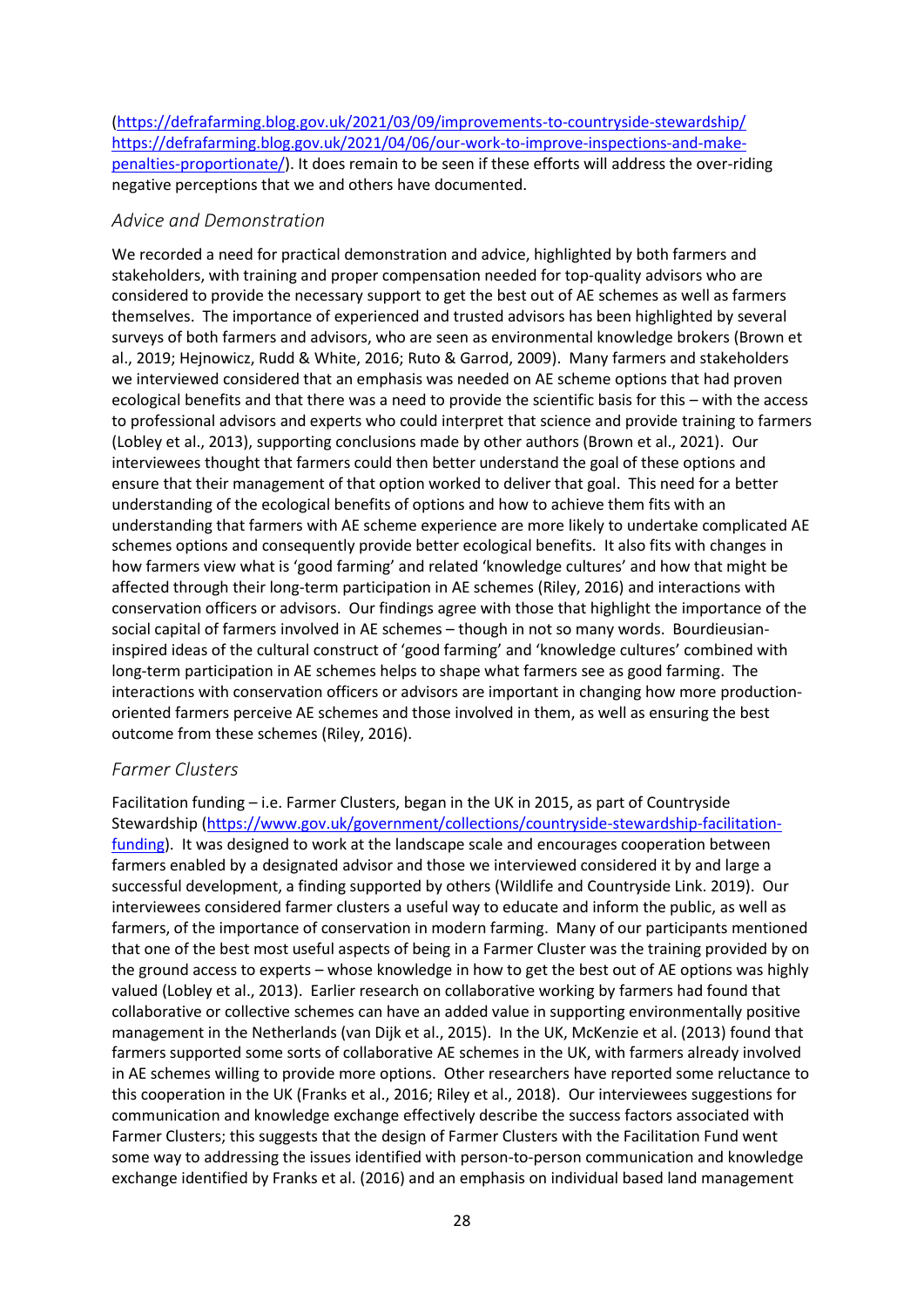(Riley et al., 2018). A choice experiment in Germany, Switzerland and Spain indicated that resistance to coordinated schemes could be overcome with monetary and social incentives (Villamoyor-Tomas, Sagebiel & Olschewski, 2019). Several of our interviewees also mentioned that farmer clusters can encourage neighbours to support one another and enhance the welfare of the farmers in the farmer clusters, similar to previous findings that found a positive effect on the wellbeing of farmers due to their involvement in an AE scheme, the North Yorkshire Cornfield Flowers Project (Saxby et al., 2017). Our interviewees viewed farmer clusters in a favourable light. It is important that the English government continues to provide support for farmer clusters going forward; research has shown that social capital development is key in collaborative approaches to AE scheme provision, particularly the establishment and maintenance of trust and processes, with a promise of further social and rural development benefits from coordinating AE schemes at a landscape scale (Kuhfuss et al., 2019). Improvements to the regulations covering the Facilitation Fund, which aim to help develop the landscape-scale aspects of the AE options and increase the payments available (as well as other revisions), could ensure that the next generation of AE schemes builds on the successes seen so far with Farmer Clusters (Franks, 2019).

#### <span id="page-28-0"></span>*Brexit*

The subject that was responsible for the greatest level of anxiety in the farmers and stakeholders we interviewed was BREXIT. The opinions expressed in our small sample of farmers and stakeholders in 2018/19 were markedly similar to those found in 2014 by Raymond et al. (2016), as was the case in the survey undertaken by Wildlife and Countryside Link (2019). Though there have been changes in governmental support for farming over the past couple of decades (cross-compliance, moves to unlink subsidy payments with production) that helped to facilitate a change in what is considered a "good farmer and good farming", these have been gradual. The biggest change to date is now upon the farmers of the UK – BREXIT. The UK government will start to limit monetary support to Pillar II activities, with a gradual unwinding of Pillar I support from now (2021). The UK government's plans for agriculture and support for farmers in the future is starting to be fleshed out (Defra, 2020a) and we are beginning to see how these plans will materially affect farmers (Defra, 2020b). Central to the development of these plans is an emphasis on co-design of agricultural policy and support (McKercher, 2020). This is an approach that actively involves all stakeholders (in this case farmers, researchers, advisors, etc.) in the design process and fulfils recommendations for farmer involvement in the development of farm policy to support environmentally beneficial farming practices (Brown et al., 2021). Key to success is ensuring that the knowledge and experience of farmers, advisors, researchers, and other stakeholders is valued and fully contributes to the changes in AE schemes post-BREXIT. The use of a co-design approach should help to address some of the anxiety we recorded, with an emphasis on being part of the change (McKercher, 2020). This report and the results of the subsequent large survey that began in March of 2021 will be fed into this process.

## <span id="page-28-1"></span>Acknowledgements

We thank all those who answered our questions; this work was only possible due to their patience and generosity in giving up several hours of their time. It is very much appreciated. Jess Brooks (GWCT) undertook many of the interviews with good grace and humour – thank you for helping us with this work. Thank you to the rest of the PARTRIDGE WP5 team for helpful discussions, especially Nel Ghyselinck, Frans van Alebeek, Jules Bos, Lisa Dumpe, Frank Stubbe and Fiona Torrance. At the GWCT, Cameron Hubbard, Alastair Leake, Jen Brewin and James Swyer very kindly proofread this document; all remaining mistakes are the responsibility of the authors.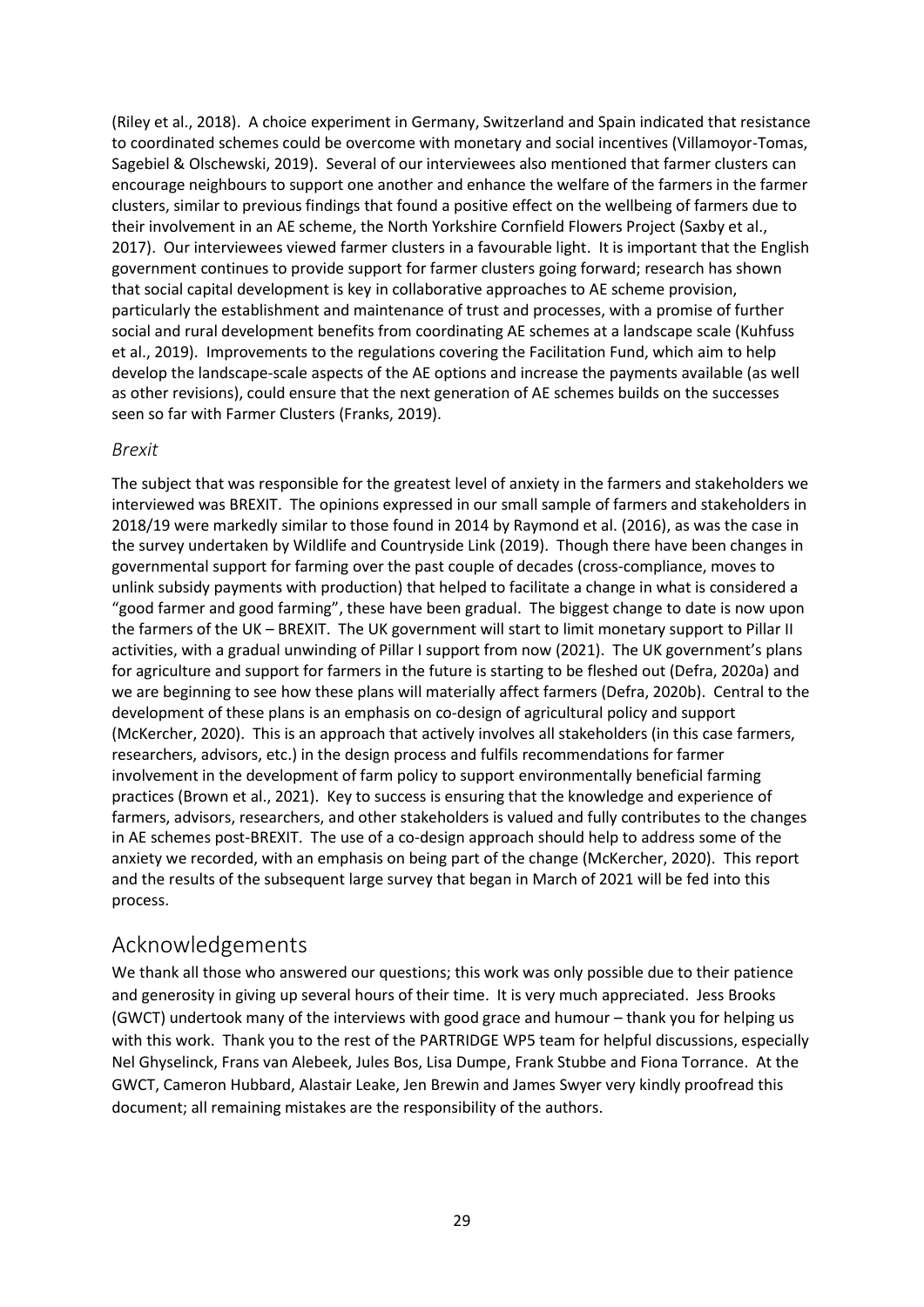## <span id="page-29-0"></span>References

Arnott, D., Chadwick, D., Wynne-Jones, S. & Jones, D.L. 2019. Vulnerability of British farms to post-Brexit subsidy removal, and implications for intensification, extensification and land sparing. *Land Use Policy*, [104154][. https://doi.org/10.1016/j.landusepol.2019.104154.](https://doi.org/10.1016/j.landusepol.2019.104154)

Batáry, P., Dicks, L.V., Kleijn, D. & Sutherland, W.J. 2015. The role of agri-environment schemes in conservation and environmental management. *Conservation Biology*, 29: 1006-1016. [https://doi.org/10.1111/cobi.12536.](https://doi.org/10.1111/cobi.12536)

Brewin, J., Buner, F.D. & Ewald, J.A. (2020). Farming with nature - promoting biodiversity across Europe through partridge conservation. Gottschalk, E., Bos, J., van Alebeek, F., Scheppers, T., Vanhuyse, K., Parish, D.M.B. & Aebischer, N.J. (eds). The Game & Wildlife Conservation Trust, Fordingbridge, UK. 104pp. ISBN number: 978-1-901369-38-0, https://northsearegion.eu/partridge/.

Bright, J.A., Morris, A.J., Field, R.H., Cooke, A.I., Grice, P.V., Walker, L.K., Fern, J. & Peach, W.J. 2015. Higher-tier agri-environment scheme enhances breeding densities of some priority farmland birds in England. *Agriculture, Ecosystems & Environment*, 203: 69-79. [https://doi.org/10.1016/j.agee.2015.01.021.](https://doi.org/10.1016/j.agee.2015.01.021)

Brown, C., Kovacs, E.K., Zinngrebe, Y., Albizua, A., Galanaki, A., Grammatikopoulou, I., Herzon, I., Marquardt, D., McCracken, D., Olsson, J. & Villamayor-Tomas, S. 2019. Understanding farmer uptake of measures that support biodiversity and ecosystem services in the Common Agricultural Policy (CAP). Report prepared by an EKLIPSE Expert Working Group. Centre for Ecology & Hydrology, Wallingford, United Kingdom, 60 pp.

Brown, C., Kovacs, E., Herzon, I., Villamayor-Tomas, S., Albizua, A., Galanaki, A., Grammatikopoulou, I., McCracken, D., Olsson, J. & Zinngrebe, Y. 2021. Simplistic understandings of farmer motivations could undermine the environmental potential of the Common Agricultural Policy. *Land Use Policy*, 101: 105136 [https://doi.org/10.1016/j.landusepol.2020.105136.](https://doi.org/10.1016/j.landusepol.2020.105136)

Burton, R.J.F. 2014. The influence of farmer demographic characteristics on environmental behaviour: A review. *Journal of Environmental Management*, 135(Supplement C): 19-26.

Campaign for the Farmed Environment (CFE) 2013. Campaign for the Farmed Environment - Final Report on the first phase 2009-2012. [https://www.cfeonline.org.uk/cfe-phase-1-final-report-](https://www.cfeonline.org.uk/cfe-phase-1-final-report-25may2013/)[25may2013/.](https://www.cfeonline.org.uk/cfe-phase-1-final-report-25may2013/)

Cullen, P., Ryan, M., O'Donoghue, C., Hynes, S., hUallacháin, D.Ó. & Sheridan, H. 2020. Impact of farmer self-identity and attitudes on participation in agri-environment schemes. *Land Use Policy*, 95:104660.

DEFRA. 2020a. Farming is Changing. Published October 2020 by the Future Farming and Countryside Programme communications team.

[https://assets.publishing.service.gov.uk/government/uploads/system/uploads/attachment\\_data/file](https://assets.publishing.service.gov.uk/government/uploads/system/uploads/attachment_data/file/939683/farming-changing.pdf) [/939683/farming-changing.pdf.](https://assets.publishing.service.gov.uk/government/uploads/system/uploads/attachment_data/file/939683/farming-changing.pdf)

DEFRA. 2020b. The Path to Sustainable Farming: An Agricultural Transition Plan 2021 to 2024. Department for Environment Food & Rural Affairs, policy paper, published November 2020. [https://assets.publishing.service.gov.uk/government/uploads/system/uploads/attachment\\_data/file](https://assets.publishing.service.gov.uk/government/uploads/system/uploads/attachment_data/file/954283/agricultural-transition-plan.pdf) [/954283/agricultural-transition-plan.pdf.](https://assets.publishing.service.gov.uk/government/uploads/system/uploads/attachment_data/file/954283/agricultural-transition-plan.pdf)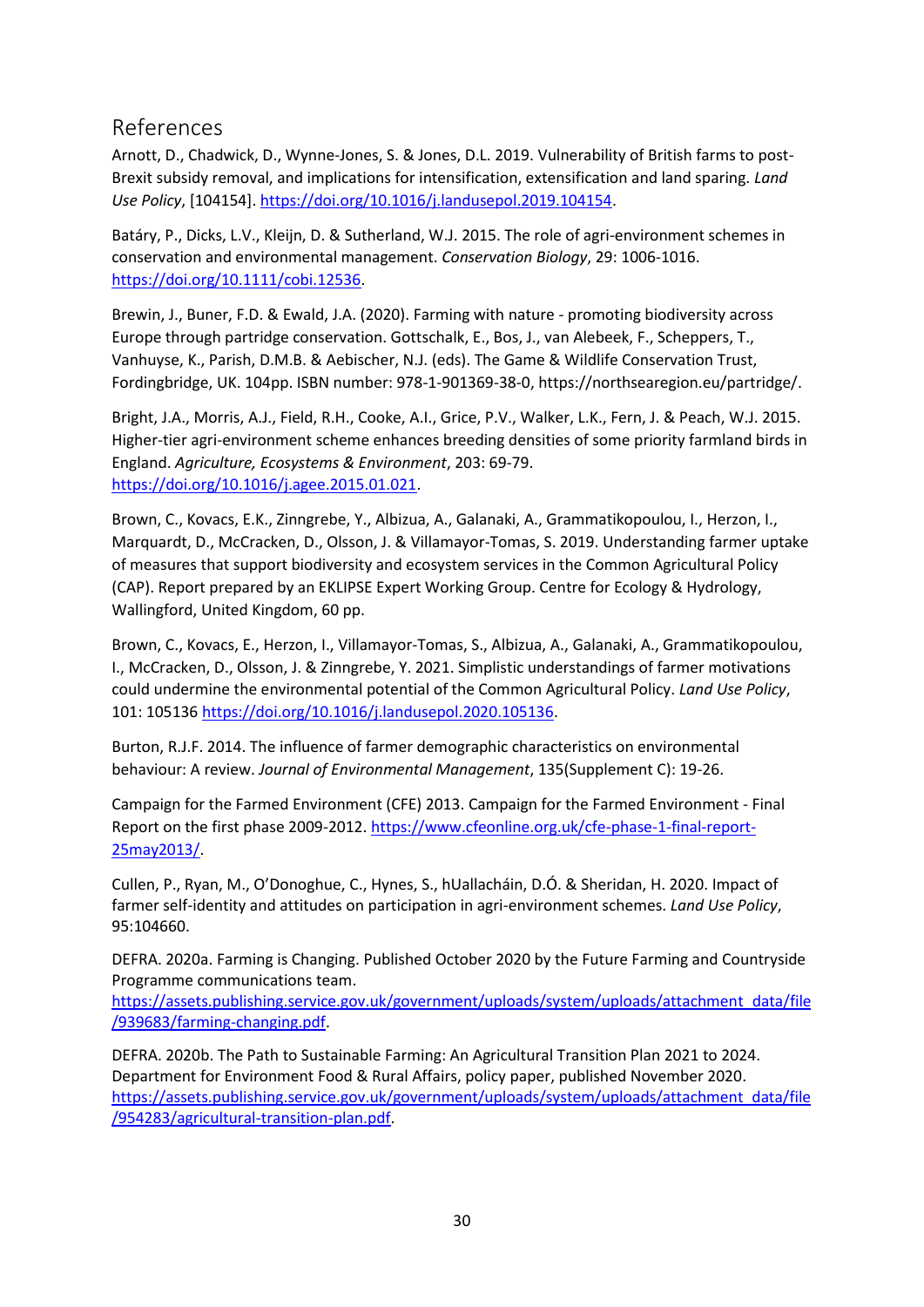de Krom, M. P. M. M. 2017. Farmer participation in agri-environmental schemes: Regionalisation and the role of bridging social capital. *Land Use Policy*, 60: 352–361. doi:10.1016/j.landusepol.2016.10.026.

De Snoo, G.R., Herzon, I., Staats, H., Burton, R.J., Schindler, S., van Dijk, J. & Schwarz, G. 2013. Toward effective nature conservation on farmland: making farmers matter. *Conservation Letters*, 6: 66–72.

Dessart, F.J., Barreiro-Hurl´e, J. & van Bavel, R., 2019. Behavioural factors affecting the adoption of sustainable farming practices: a policy-oriented review. *European Review of Agricultural Economics*, 46: 417–471. [https://doi.org/10.1093/erae/jbz019.](https://doi.org/10.1093/erae/jbz019)

Ducos, G., Dupraz, P. & Bonnieux, F. 2009. Agri-environment contract adoption under fixed and variable compliance costs. *Journal of Environmental Planning and Management*, 52: 669-687.

Ewald, J.A., Aebischer, N.J., Richardson, S.M., Grice, P.V. & Cooke, A.I. 2010. The effect of agrienvironment schemes on grey partridges at the farm level in England. *Agriculture, Ecosystems and Environment*, 138: 55-63. [https://doi.org/10.1016/j.agee.2010.03.018.](https://doi.org/10.1016/j.agee.2010.03.018)

Franks, J.R. 2019. An assessment of the landscape-scale dimensions of land based environmental management schemes offered to farmers in England. *Land Use Policy 2019*, 83: 147–159, [https://doi.org/10.1016/j.landusepol.2019.01.044.](https://doi.org/10.1016/j.landusepol.2019.01.044)

Franks, J., Emery, S., Whittingham, M. & McKenzie, A. 2016. Farmer attitudes to crossholding agrienvironment schemes and their implications for Countryside Stewardship*. International Journal of Agricultural Management*, 5: 78–95.

Harkness, C., Areal, F.J., Semenov, M.A., Senapati, N., Shield, I.F. & Bishop, J. 2021. Stability of farm income: The role of agricultural diversity and agri-environment scheme payments, *Agricultural Systems*, 187:103009, [https://doi.org/10.1016/j.agsy.2020.103009.](https://doi.org/10.1016/j.agsy.2020.103009)

Hejnowicz, A.P., Rudd, N.A. & White, P.L.C. 2016. A survey exploring private farm advisor perspectives of agri-environment schemes: the case of England's environmental stewardship programme. *Land Use Policy,* 55: 240–256.

House of Commons Environment, Food and Rural Affairs Committee. 2018. Performance of the Rural Payments Agency, HC 887. The Environment, Food and Rural Affairs Committee.

Ingram, J., Gaskell, P., Mills, J. & Short, C. 2013. Incorporating agri-environment schemes into farm development pathways: A temporal analysis of farmer motivations. *Land Use Policy*, 31: 267–279. <http://dx.doi.org/10.1016/j.landusepol.2012.07.007>

Kleijn, D., Bommarco, R., Fijen, T.P.M., Garibaldi, L.A., Potts, S.G. & van der Putten, W.H. 2019. Ecological intensification: bridging the gap between science and practice. *Trends in Ecology and Evolution*, 34: 154–166. [https://doi.org/10.1016/j.tree.2018.11.002.](https://doi.org/10.1016/j.tree.2018.11.002)

Kuhfuss, L., Begg, G., Flanigan, S., Hawes, C. & Piras, S. 2019. Should agri-environmental schemes aim at coordinating farmers' pro-environmental practices? A review of the literature. Paper prepared for presentation at the 172nd EAAE Seminar 'Agricultural policy for the environment or environmental policy for agriculture?' Brussels, Belgium.

[https://ageconsearch.umn.edu/record/289774/files/Kuhfuss-Should%20agri](https://ageconsearch.umn.edu/record/289774/files/Kuhfuss-Should%20agri-environmental%20schemes%20aim%20at%20coordinating%20farmers%27%20pro-environmental%20practices_a.pdf)[environmental%20schemes%20aim%20at%20coordinating%20farmers%27%20pro](https://ageconsearch.umn.edu/record/289774/files/Kuhfuss-Should%20agri-environmental%20schemes%20aim%20at%20coordinating%20farmers%27%20pro-environmental%20practices_a.pdf)[environmental%20practices\\_a.pdf](https://ageconsearch.umn.edu/record/289774/files/Kuhfuss-Should%20agri-environmental%20schemes%20aim%20at%20coordinating%20farmers%27%20pro-environmental%20practices_a.pdf) .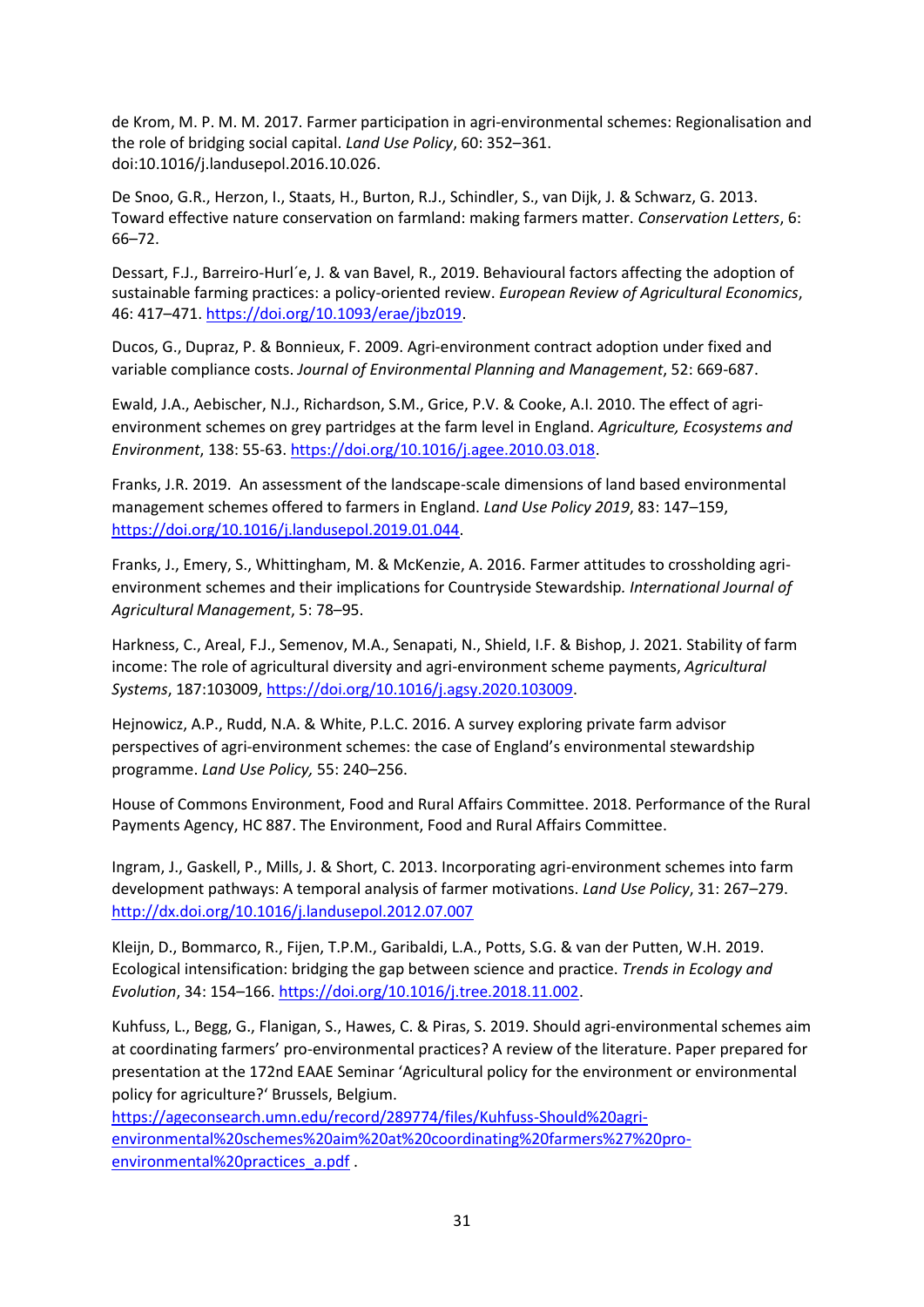Lastra-Bravo, X.B., Hubbard, C., Garrod, G. & Tolón-Becerra, A. 2015. What drives farmers' participation in EU agri-environmental schemes? Results from a qualitative meta-analysis. *Environmental Science & Policy*, 54: 1-9. [https://doi.org/10.1016/j.envsci.2015.06.002.](https://doi.org/10.1016/j.envsci.2015.06.002)

Lobley, M., Saratsi, E., Winter, M. & Bullock, J. 2013. Training farmers in agri-environmental management: the case of Environmental Stewardship in lowland England. *International Journal of Agricultural Management*, 3: 12-30. doi:10.5836/ijam/2013-01-03.

McKenzie, A.J., Emery, S.B., Franks, J.R. & Whittingham, M.J. 2013. FORUM: Landscape-scale conservation: Collaborative agri-environment schemes could benefit both biodiversity and ecosystem services, but will farmers be willing to participate? *Journal of Applied Ecology*, 50: 1274– 1280[. https://doi.org/10.1111/1365-2664.12122.](https://doi.org/10.1111/1365-2664.12122)

McKercher, K.A. 2020. Beyond Sticky Notes. Doing Co-design for real: mindsets, methods and movements. Sydney, Australia: Beyond Sticky Notes, 227 pp.

Pavlis, E.S., Terkenli, T.S., Kristensen, S.B.P., Busck, A.G. & Cosor, G.L. 2016. Patterns of agrienvironmental scheme participation in Europe: indicative trends from selected case studies. *Land Use Policy*, 57: 800–812. http://doi.org/10.1016/j.landusepol.2015.09.024.

Raymond, C.M., Bieling, C., Fagerholm, N., Martin-Lopez, B. & Plieninger, T. 2016. The farmer as a landscape steward: Comparing local understandings of landscape stewardship, landscape values, and land management actions. *Ambio,* 45: 173–184. [https://doi.org/10.1007/s13280-015-0694-0.](https://doi.org/10.1007/s13280-015-0694-0)

Riley, M. 2016. How does longer term participation in agri-environment schemes [re]shape farmers' environmental dispositions and identities? *Land Use Policy,* 52: 62–75.

Riley, M., Sangster, H., Smith, H., Chiverrell, R. & Boyle, J. 2018. Will farmers work together for conservation? The potential limits of farmers' cooperation in agri- environment measures. *Land Use Policy*, 70: 635–646. [https://doi.org/10.1016/j. landusepol.2017.10.049.](https://doi.org/10.1016/j.%20landusepol.2017.10.049)

Ruto, E. & Garrod, G. 2009. Investigating farmers' preferences for the design of agri-environment schemes: a choice experiment approach. *Journal of Environmental Planning and Management*, 52: 631–647. https://doi.org/10.1080/09640560902958172.

Saxby H., Gkartzios, M. & Scott, K. 2017. 'Farming on the Edge': Wellbeing and Participation in Agri-Environmental Schemes. *Sociologia Ruralis* 58: 392–411. doi:10.1111/soru.12180

Siebert, R., Toogood, M. & Knierim, A. 2006. Factors affecting European farmers' participation in biodiversity policies. *Sociologia Ruralis*, 46: 318–340. doi:10.1111/j.1467-9523.2006.00420.x.

Van Dijk, W. F. A., Marike, A., Berendse, F. & De Snoo, G. R. 2015. Land use policy collective agrienvironment schemes: How can regional environmental cooperatives enhance farmers' intentions for agri-environment schemes? *Land Use Policy*,42: 759–766. doi:10.1016/j.landusepol.2014.10.005.

van Vliet, J., de Groot, H.L.F., Rietveld, P. & Verburg, P.H. 2015. Manifestations and underlying drivers of agricultural land use change in Europe. *Landscape and Urban Planning*, 133: 24-36.

Villamayor-Tomas, S., Sagebiel, J. & Olschewski, R.2019. Bringing the neighbors in: a choice experiment on the influence of coordination and social norms on farmers' willingness to accept agro-environmental schemes across Europe. *Land Use Policy*, 84: 200-215. <https://doi.org/10.1016/j.landusepol.2019.03.006>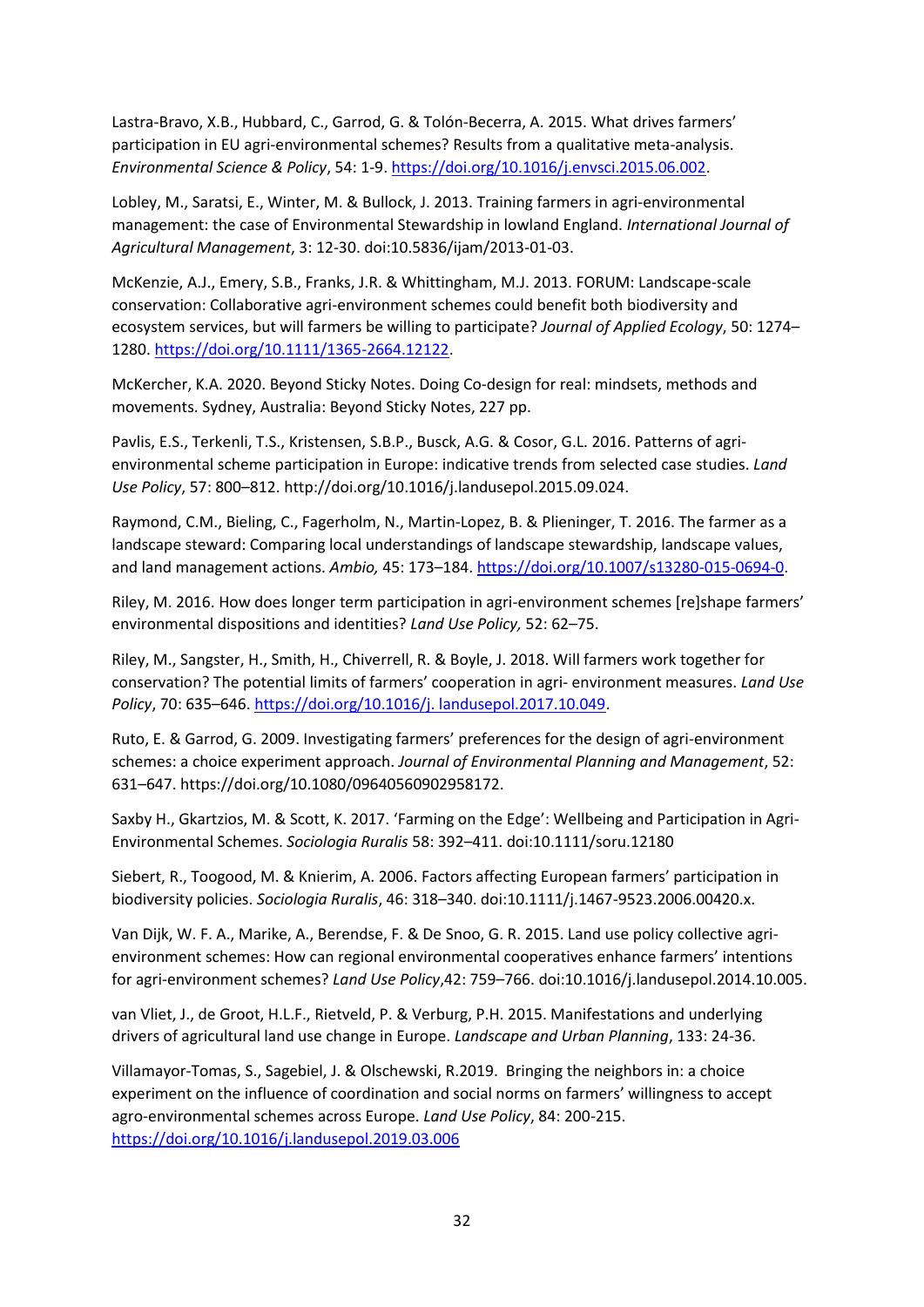Walker, L.K., Morris, A.J., Cristinacce, A., Dadam, D., Grice, P.V. & Peach, W.J. 2018, Effects of higher‐ tier agri‐environment scheme on the abundance of priority farmland birds. *Animal Conservation*, 21: 183-192. [https://doi.org/10.1111/acv.12386.](https://doi.org/10.1111/acv.12386)

Wildlife and Countryside Link. 2019. Putting all our eggs in one basket: A Survey of English Farmers' Opinions on Agriculture Policy. [https://www.wcl.org.uk/docs/WCL\\_Farmer\\_Survey\\_Report\\_Jun19FINAL.pdf](https://www.wcl.org.uk/docs/WCL_Farmer_Survey_Report_Jun19FINAL.pdf)

Zimmermann, A. & W. Britz. 2016. European farms' participation in agri-environmental measures. *Land Use Policy*, 50: 214–228.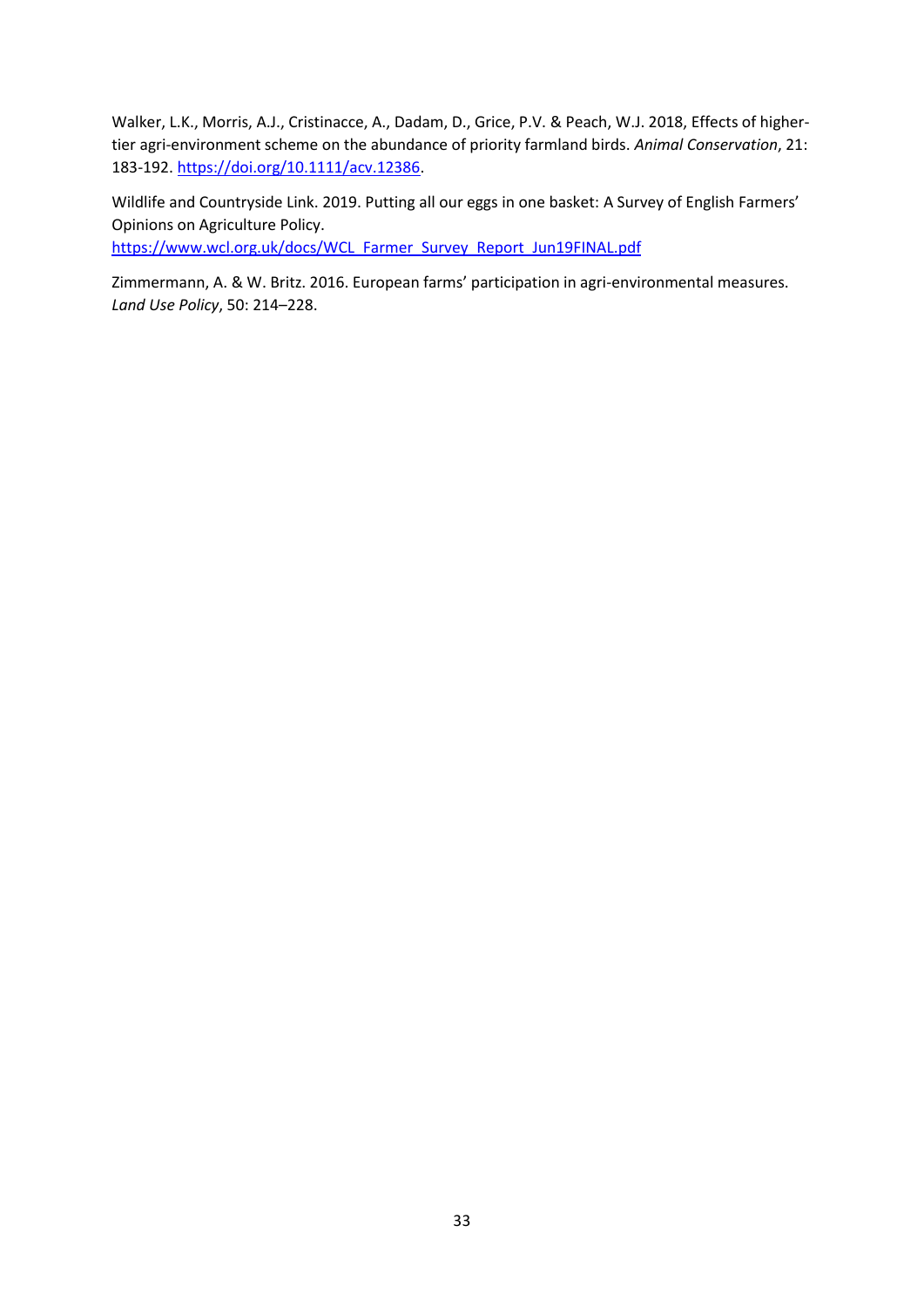## <span id="page-33-0"></span>Appendix 1: Interview Questions

- **1. What role do you see for farmers in the conservation of wildlife and landscape?**
	- $\circ$  If negative, ask, at the end of the interview, what they think can motivate farmers to take up an AE schemes for farmland wildlife.
- **2. Can you describe your background knowledge about agri-environment options for arable farmland wildlife?**

Some questions about the system of AE schemes for farmland wildlife

- **3. What do you think about the current governmental system of providing AE schemes for arable farmland wildlife?** 
	- o If positive, why?
	- o If negative, why?
		- What would you change?
- **4. Do you think that the agri-environmental options available for arable farmland wildlife are suitable?**
	- o Are there others that would be useful?
	- $\circ$  What do you think about the flexibility of those options, for example considering local conditions?
	- $\circ$  What about the length of agreements, particularly as regards certain AE schemes options?
- **5. Do you think the AE schemes for arable farmland birds are effective in improving the quality of habitat for wildlife?**
	- $\circ$  If yes, in which way?
	- o Do you think the AE schemes, as they currently exist, are the best way to help farmland wildlife?
	- o If not, why not?
	- o Any improvements
- **6. How do you think we can improve the uptake of AE schemes for arable farmland wildlife?**
	- $\circ$  Do you think working with groups of farmers for example in a "farmer collective" or "farmer cluster" would help?
	- $\circ$  Do think more ownership/more involvement/more visibility of the farmers work would help?
	- $\circ$  Do you think less controls would help? fewer inspections/common sense applied Allerton inspected 3 in 5, pond measured when full vs empty, awaiting report/payment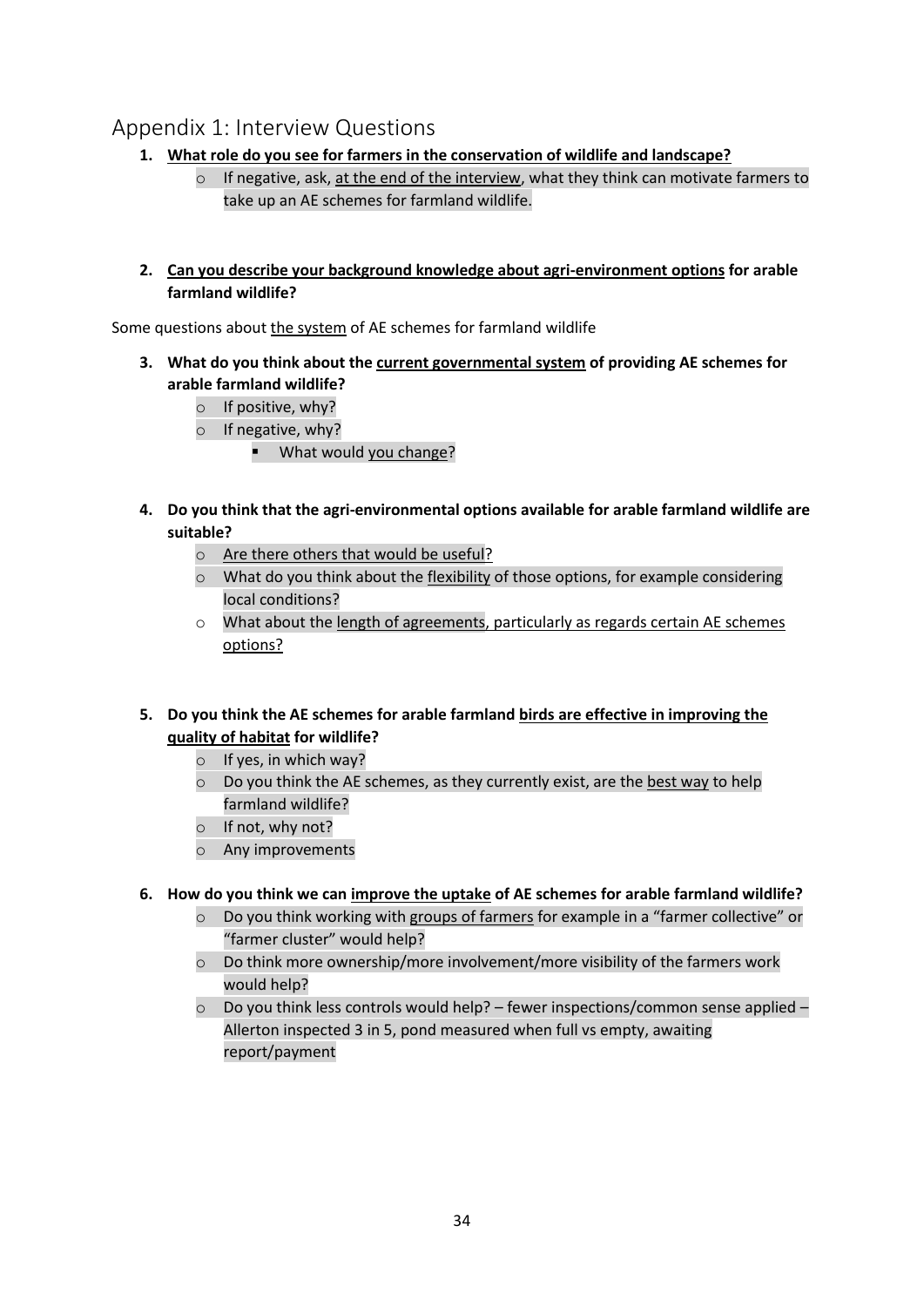Now some questions about the remuneration of AE schemes farmland wildlife

- **7. What do you think about the payments that farmers receive for AE schemes for arable farmland wildlife? Is the amount sufficient?**
	- $\circ$  If yes, why?
	- o If no, why not and what would be enough?
- **8. In your opinion, how should the remuneration be calculated? Which aspects are important to consider in the remuneration of AE schemes for arable farmland wildlife?**
	- For example, is the scale if AE schemes that the farmer provides important in considerations?
	- o Should there be national or regional remuneration levels?
	- $\circ$  Should regional or other differences be considered when calculating remuneration (for example soil type)?
- **9. Do you think it is necessary to look for an alternative payment system for AE schemes for arable farmland wildlife?** 
	- $\circ$  For example, do you think the remuneration should be based on the "wildlife or biodiversity results" rather than the provision of habitat by farmers?
	- o Other considerations

Some questions about the way the AE schemes for farmland wildlife are managed and provided by farmers.

#### **10. Is the guidance on establishment and management of AE schemes for arable farmland wildlife appropriate?**

- $\circ$  Is there enough advice available? For example, to help farmers making a choice of the best AE schemes options? How to implement these for best advantage?
- o Is there enough of follow-up to help with management of AE schemes?
- $\circ$  Are there shortcomings in the advice on how to manage AE schemes options, for example, in how AE schemes are established and managed on the field?
- **11. Is the monitoring of AE schemes for arable farmland wildlife appropriate?**
	- o What's your opinion on the outcome for wildlife?
	- o Do you think that AE schemes work?
	- o What's your opinion on the governmental monitoring and control of the AE schemes?

#### Final question

#### **12. Do you have any other ideas, suggestions or opinions you would like to share? For example, for government or nature conservation groups?**

- $\circ$  Thing they think that can help to motivate farmers to implement agri-environment for farmland wildlife?
- o Keep farmers involved?
- o Keep the government and public purse involved?
- o After Brexit?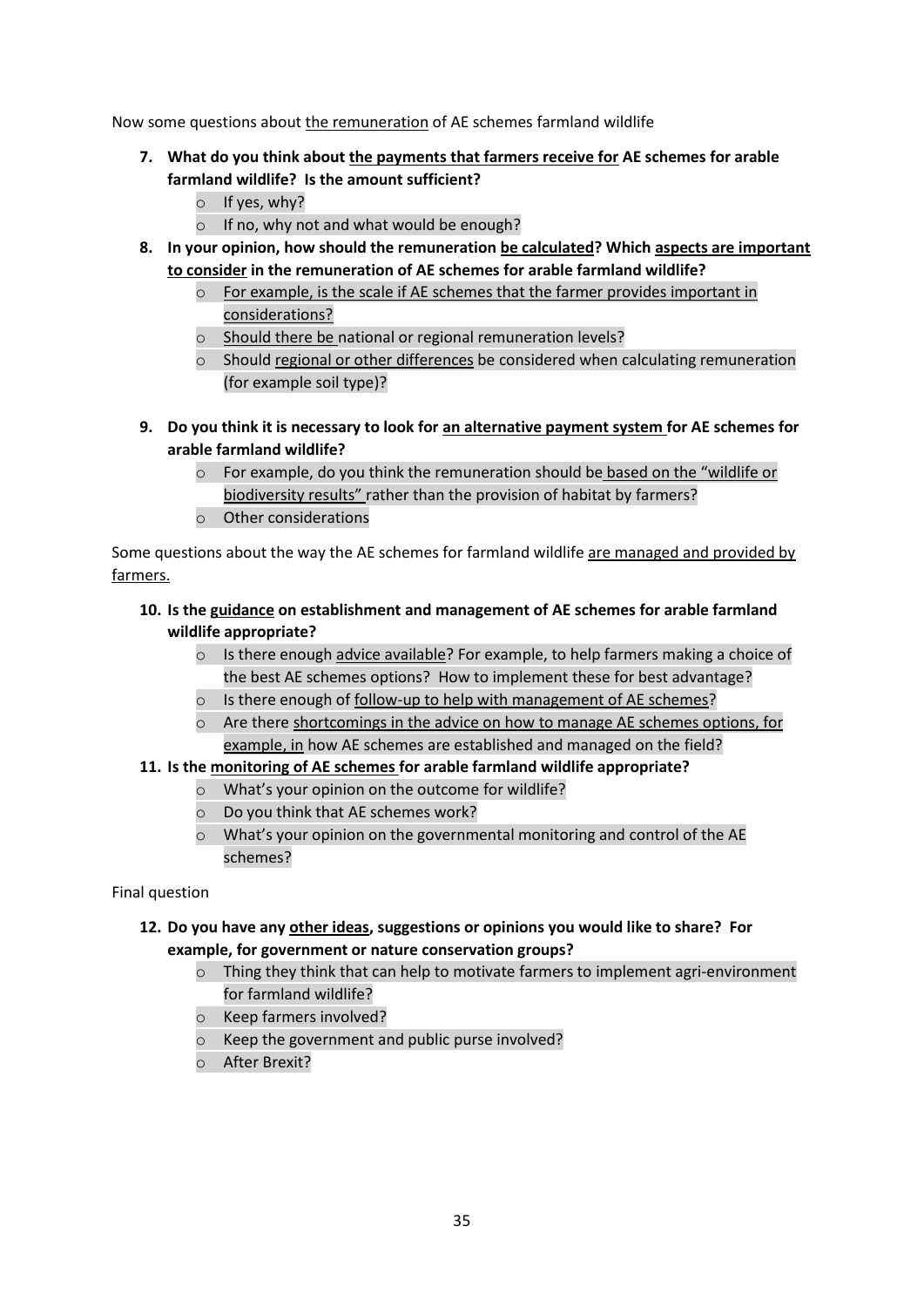# Appendix 2: Codes used for QDA Miner.

*A. Codes for Knowledge and Communication.*

<span id="page-35-1"></span><span id="page-35-0"></span>

| <b>KC Knowledge and communication</b> |                                                                                                                                       |  |
|---------------------------------------|---------------------------------------------------------------------------------------------------------------------------------------|--|
| Definitive code                       | Explanation/when to use/when not to use                                                                                               |  |
| <b>KC Of farmer on AE</b>             | Knowledge of farmer on AE schemes                                                                                                     |  |
| schemes                               | Use: to do with knowledge, e.g. the farmers knows the AE schemes help in creating a good habitat for partridges                       |  |
| <b>KC Of hunter</b>                   | Knowledge of hunters on AE schemes                                                                                                    |  |
| on AE schemes                         | Use: to do with knowledge, e.g. the hunter knows the seed mixes of the AE schemes help in attracting wildlife                         |  |
| <b>KC On AE schemes</b>               | Communication to/between farmers/hunters on AE schemes                                                                                |  |
|                                       | Use: emphasis on communication, not knowledge, every aspect of communication to or between farmers/hunters about AE schemes,          |  |
|                                       | education, promotion                                                                                                                  |  |
|                                       | e.g. In the farmer organization, where I'm a member, we recently had a discussion on AE schemes                                       |  |
| <b>KC Farm clusters</b>               | Communication/sharing information in farm clusters                                                                                    |  |
|                                       | e.g. in the UK, farmers in a farmer cluster can access more information than they could otherwise                                     |  |
| <b>KC Environment</b>                 | Knowledge of farmer/hunter on the environment he works in                                                                             |  |
|                                       | Use: all kinds of relevant information the respondent gives on nature, weed, soil, predation, this subtheme tells us something on how |  |
|                                       | the respondent looks to his environment                                                                                               |  |
|                                       | e.g. protection of certain species is important but also predation control                                                            |  |
|                                       | e.g. he is in favor of regularly mowing of the weed                                                                                   |  |
| <b>KC Public</b>                      | Knowledge/communication of the public on AE schemes and how it is used to influence the respondent                                    |  |
|                                       | Use: all kind of relevant information to do with what the others (public) think                                                       |  |
|                                       | e.g. neighbors ask the respondent why he doesn't sow any flower blocks                                                                |  |
| <b>KC Advisor</b>                     | Communication/knowledge livered by an advisor                                                                                         |  |
|                                       | e.g. info of VLM or a farmer advisor                                                                                                  |  |
| <b>KC Trusted resource</b>            | Communication/knowledge delivered by someone/something they trust                                                                     |  |
|                                       | e.g. AE schemes recommended by a friend, a colleague                                                                                  |  |
| <b>KC Communication</b>               | Communication/knowledge of a success stories                                                                                          |  |
| of effort                             | e.g. I went to a demonstration of the EU PARTRIDGE project and they told wildlife doubled in the area                                 |  |
| <b>KC Teamwork</b>                    | Communication/knowing the working on habitat with AE schemes is a team effort                                                         |  |
|                                       | e.g. use when your respondent tells you about the fact that creating a good habitat for wildlife is something he can't do on his own, |  |
|                                       | they will have to work together with others                                                                                           |  |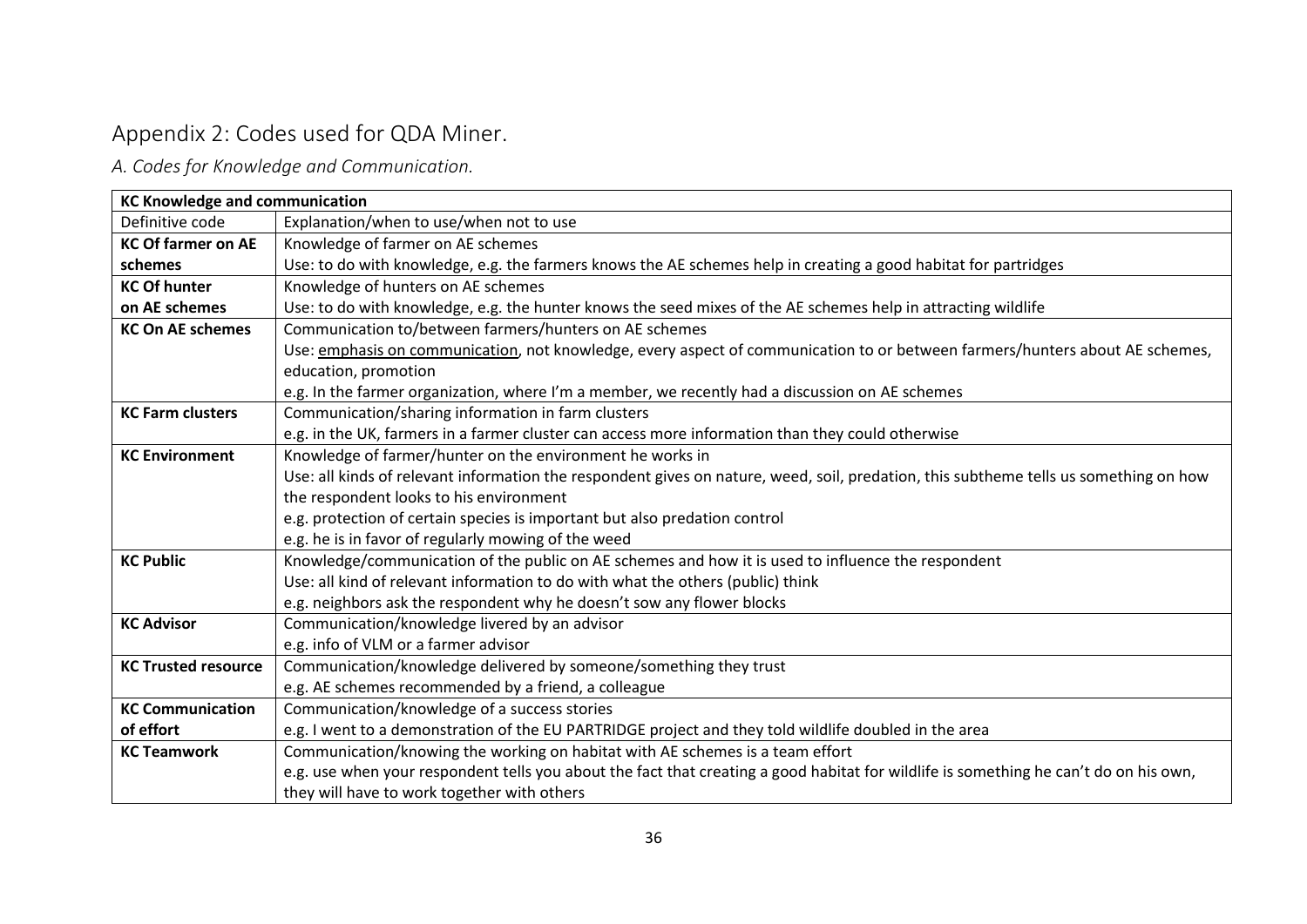## *B. Codes for Policy*

<span id="page-36-0"></span>

| P Policy                 |                                                                                                                                 |  |
|--------------------------|---------------------------------------------------------------------------------------------------------------------------------|--|
| DEF CODE                 | Explanation/when to use/when not to use                                                                                         |  |
| P Time cycle             | Use: policy aspects to do with the time aspect of AE schemes, e.g. duration of the contract                                     |  |
| P Control/penalties      | Use: policy aspect to do with the control, auditing, inspections and consequence of the control (penalties)                     |  |
| P Bureaucracy            | Use: policy aspect to do with administration, the complexity of the rules, not easy to change the rules,                        |  |
|                          | Don't use for aspects to do with the way AE schemes is organized in your country, they belong to "P Organization"               |  |
| P Possible/practical to  | Use: policy aspects of the AE schemes measures to do with the execution of them, are the measures practical to execute?         |  |
| execute by farmers       | Problems with other laws?                                                                                                       |  |
|                          | e.g. with AE schemes measure it's possible to adjust a irregular border to a regular border which makes the parcel easy to use  |  |
|                          | don't use: policy aspects to do with the content of the measures, they belong to the subtheme "change of AE schemes             |  |
|                          | measures"                                                                                                                       |  |
| P Change of AE schemes   | Use: policy aspects to do with the content of the measures                                                                      |  |
| measures                 | e.g. the composition of seed mix, the manner/time of weed control, the possibility of predation control                         |  |
|                          | don't use: policy aspects for practical aspect of AE schemes to do with the execution of the measure, they belong to the        |  |
|                          | subtheme "possible/practical to execute by farmers"                                                                             |  |
| <b>P</b> Monitoring      | Use: policy to do with the output of AE schemes, giving of feedback, efficiency, effect                                         |  |
|                          | Don't use: when it's about the communication on results, they belong to the subtheme "KC on AE schemes"                         |  |
|                          | Don't use: for control aspects, they belong to the subtheme "P control"                                                         |  |
| P Payment                | Use: policy aspects to do with the amount of remuneration, timing of payment,                                                   |  |
| P Payment system         | Use: policy aspects to do with the payment system, the aspect which are/aren't included                                         |  |
| P Accessibility          | Use: policy to do with who can/in what way/condition start with an AE schemes                                                   |  |
|                          | e.g. it can't step into an AE schemes because my parcel is not in a area assigned for AE schemes                                |  |
|                          | e.g. my level of ambition is high enough to get an AE schemes                                                                   |  |
| P Organisation           | Use: policy aspects to do with the way things are organized for AE schemes in your country, about government, with              |  |
|                          | collectives                                                                                                                     |  |
|                          | Don't use: policy aspects to do with bureaucratic aspects, they belong to "P Bureaucracy"                                       |  |
| P Location of AE schemes | Use: policy aspects to do with place on the parcel/farm/region measures are taken                                               |  |
|                          | e.g. farmers tend to have AE schemes on pieces of land which are not suited for agriculture                                     |  |
|                          | don't use: for aspects to do with a governmental decision if you can have a AE schemes in a certain area or not, they belong to |  |
|                          | the subtheme "P Accessibility"                                                                                                  |  |